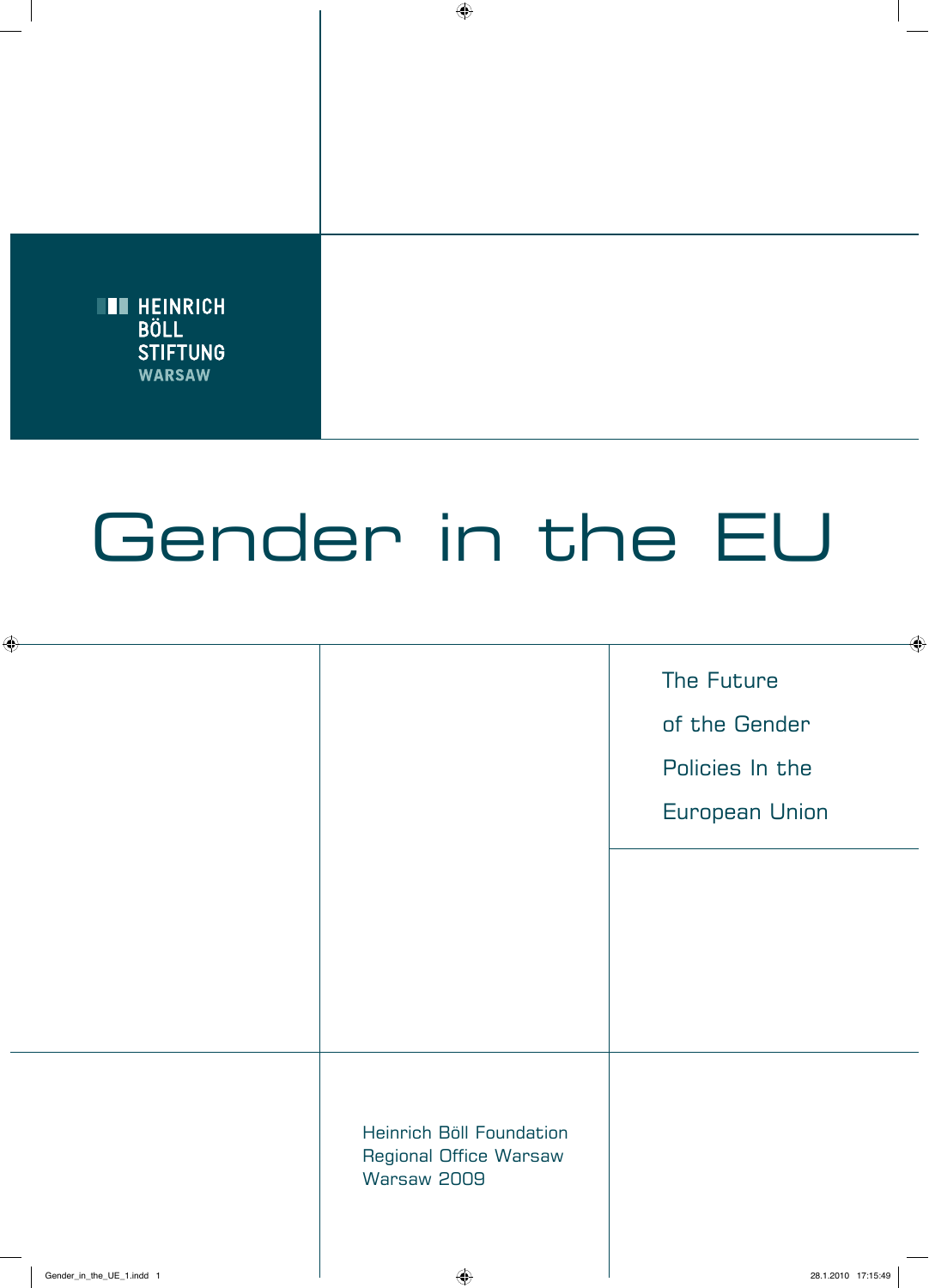The publication was elaborated within the framework of the Regional Program "Gender Democracy/ Women's Politics". It contains contributions presented at the regional conference "Gender in the EU. The Future of Gender Policies in the European Union" which took place in Warsaw on 28 October, 2009.

Coordinator and editor: **Agnieszka Grzybek**

Proof-reading: **Justyna Włodarczyk**

Graphic design: **Studio 27**

Published by the Heinrich Böll Foundation Regional Office Warsaw. **Printed in Warsaw, 2009.**



This project has been supported by the European Union: Financing of organizations that are active on the European level for an active European society.

The views expressed in this publication are those of the authors alone. They do not necessarily reflect the views of the Heinrich Böll Foundation.

ISBN: 978-83-61340-52-2

Copyright by the Heinrich Böll Foundation Regional Office Warsaw. All rights reserved.

This publication can be ordered at:

**Heinrich Böll Foundation Regional Office Warsaw,**

ul. Żurawia 45, 00-680 Warsaw, Poland phone: + 48 22 59 42 333 e- mail: hbs@boell.pl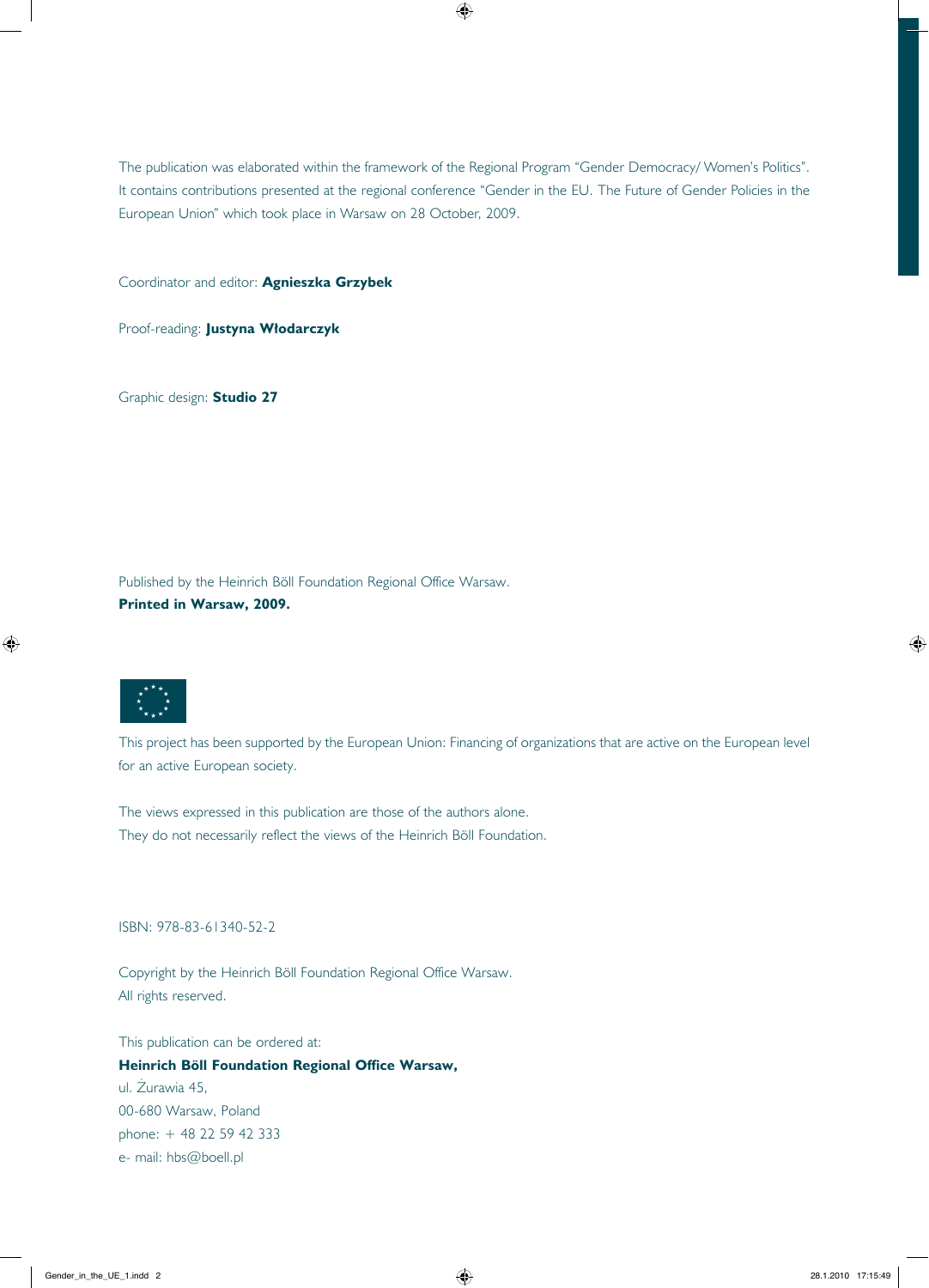## **Contents**

| 1. Gender Architecture in the European Union:<br>Achievements, Challenges and the Future Dr. Ewa Ruminska-Zimny  12 |
|---------------------------------------------------------------------------------------------------------------------|
| <b>2. Good Policies - No Implementation</b> Alexandra Jachanová-Doleželová12                                        |
| 3. Gender in the Institutions. Status quo<br>or an Opportunity to Change ? Women In Development Europe (WIDE) 12    |
| 4. The European Union, Gender Politics                                                                              |
|                                                                                                                     |
|                                                                                                                     |
| 7. The Power and Weakness of Diversity.                                                                             |
|                                                                                                                     |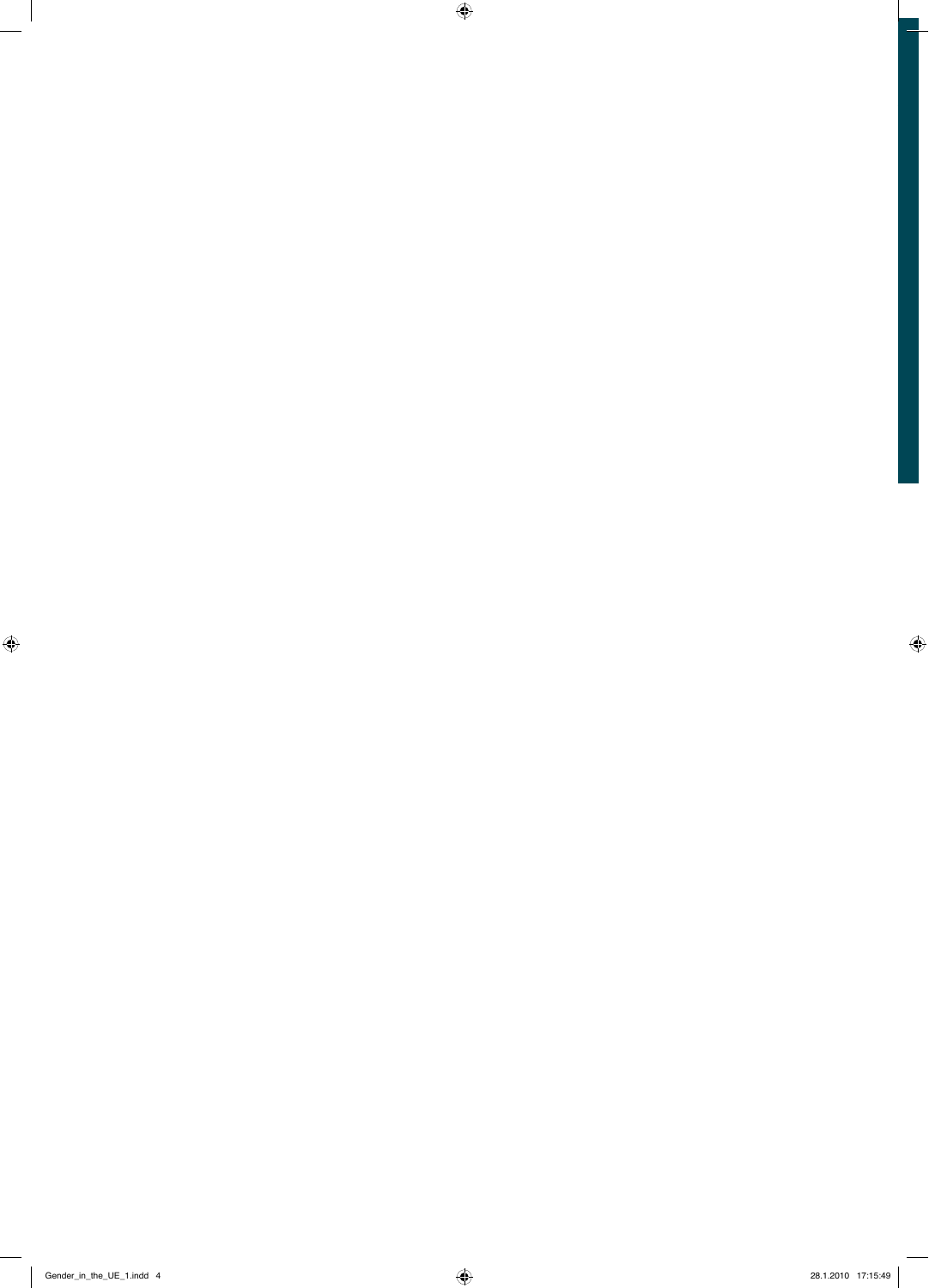## Introduction

The newest publication of the Heinrich Böll Foundation's Regional Office in Warsaw contains contributions made at the regional conference "Gender in the EU. The Future of the Gender Policies in the European Union," which took place on 28 October, 2010 in Warsaw.

The beginning of the new term of the European Parliament (2009-2014) and the European Commission coincides with the fifth anniversary of EU membership of the countries from Central and Eastern Europe. During that period an entirely new internal dynamic has appeared within the European Union, influenced by conservative trends and backlash, together with growing euroskepticism. Some commentators have even indicated that there is a European identity crisis which is developing in old and new EU member states. The state of developments in the field of gender equality and gender policies at the EU level is, similarly, regarded as unsatisfactory. After the so-called "Golden Age" of the 1990s, when most gender equality initiatives – such as directives on equal treatment of women and men and community framework for gender equality – were adopted, there has been a kind of stagnation. The European Commission, under the leadership of Jose Manuel Barroso, preferred not to change the status quo and not to propose a new more progressive strategy. Until 2009 the EC was not able to present the draft of a new comprehensive antidiscriminatory directive. It was finally announced only under strong pressure from the European Parliament and NGOs from the EU member states. The Women's Rights and Gender Equality Committee in the European Parliament, led by a conservative Anna Zaborska, was also unwilling to take more progressive steps. Despite initial declarations, the European Institute for Gender Equality, which was supposed to be set up in 2007 to support the EU institutions and EU member states in promoting gender equality and combating sex discrimination, has not begun its activities yet.

The impact of the EU accession on gender equality is perceived as ambivalent. On the one hand, gender equality issues have been solidified in political and administrative practice due to the implementation of the strategy of gender mainstreaming. Yet on the other hand, the introduction of EU solutions and standards has led to a change of the language used to address women's rights or gender equality. The equality and antidiscrimination discourse has replaced the discourse of women's rights, which may lead to the marginalization of certain demands (e.g. right to abortion, right to contraception etc.). At the same, it may seem that women's problems are being addressed. Therefore, it is characteristic that many women's organizations and social actors have changed their attitude towards the European Union, from high hopes which accompanied the EU accession, to more critical reflection. One of the interesting phenomena visible in the "new" member states is the development of the social critique of the EU project from a feminist perspective.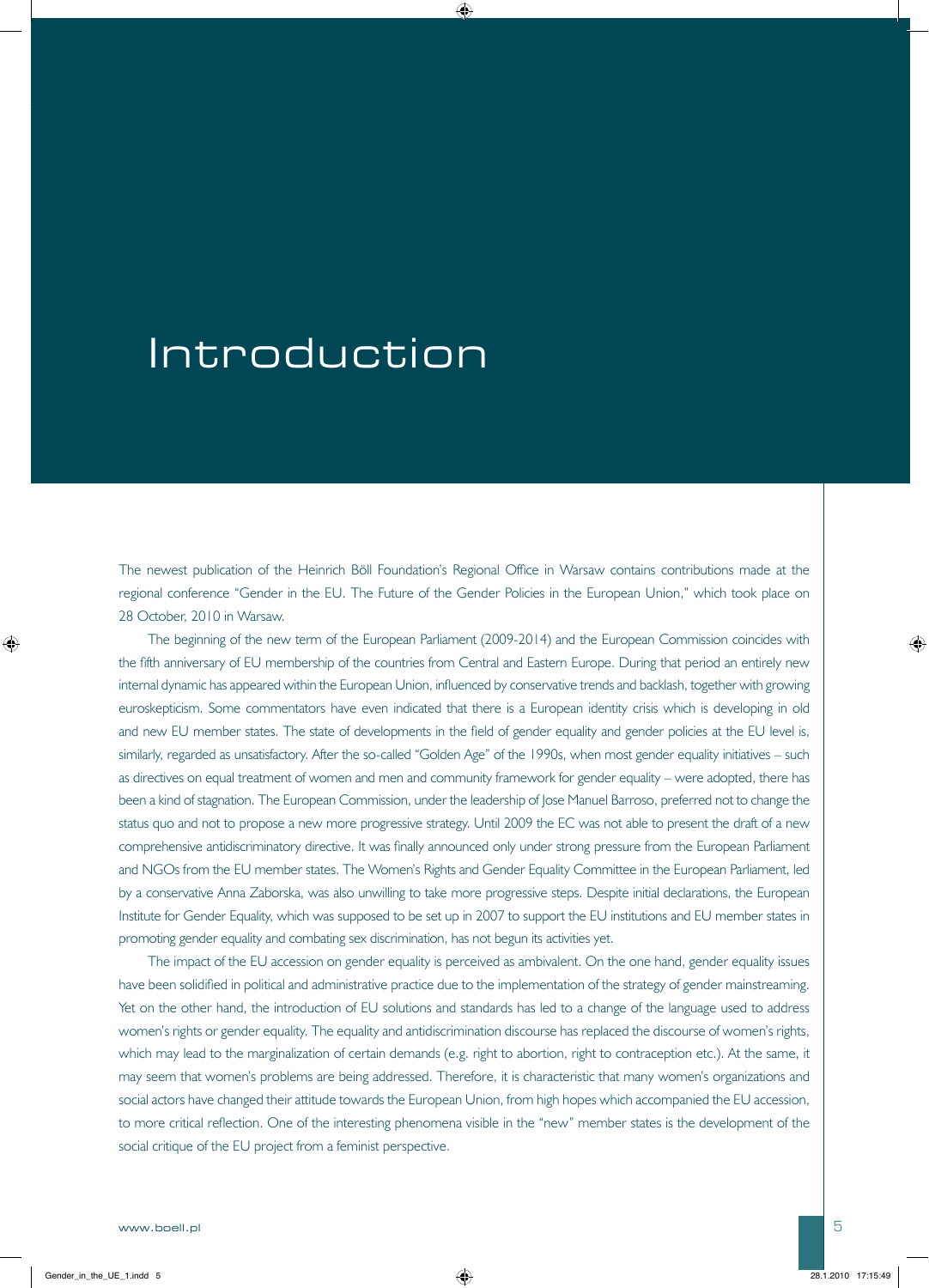The authors of the publication point out that despite undeniable achievements of the EU gender architecture, its future depends on embracing new concepts, mechanisms and partnerships addressing the root causes of gender inequality embedded in the traditional mindsets, institutions, policies and practices related to the family, the society and the economic, social and political orders. The new European Institute for Gender Equality, within its mandate, could play an important role in this process as a hub for new thinking, research and networking, drawing on work already done by some governments, academia and civil society. Advancing an economic case for gender equality is a priority today, but as a "missing link" and a complement to, but not a replacement of, the moral case pursued within a human rights framework. Moreover, the authors emphasize that the European Union is not a ready-made structure or a complete political project. The EU is a dynamic organism, where people are constantly seeking answers to the most burning issues and challenges of the day. Therefore, instead of expecting the EU to help us to find solutions, we must confront the question of what kind of Europe we want and start formulating the answers.

#### **Agnieszka Rochon,**

Director of the Heinrich Böll Foundation Regional Office in Warsaw **Agnieszka Grzybek** Coordinator of the regional program "Gender Democracy/ Women's Politics"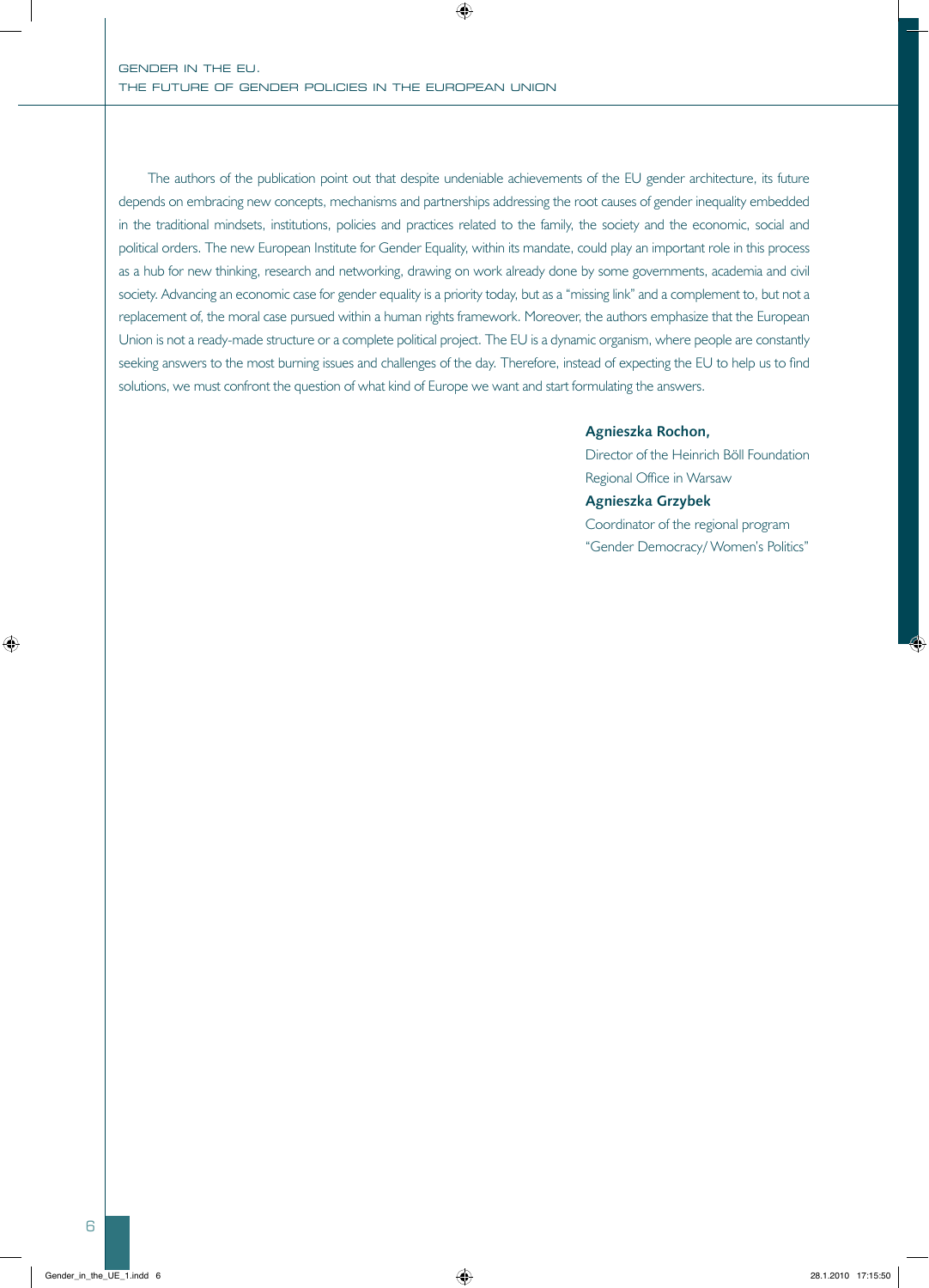**1.**

## **Dr. Ewa Rumińska-Zimny**

Gender Architecture in the European Union: Achievements, Challenges and the Future

#### **Introduction**

The European Union (EU) has been pursuing the goal of equal treatment of women and men since the Treaty of Rome (1957). Today, the EU gender architecture, which consists of gender equality legislation, institutions and policies backed by resources, is considered one of the most progressive in the world. The EU is also a key player promoting gender equality worldwide. Its efforts contributed to, among others, the historical success of the women's movement at the Fourth UN World Conference on Women in Beijing and the adoption of the *Platform for Action* (1995).

During the "golden era", which followed the Beijing Conference in 1995, the EU gender architecture has been strengthened through the adoption of new Directives, the Treaty of Amsterdam (1997), the Lisbon Strategy (2000), and finally, the improvement of gender legislation in new EU member countries during the accession process. In recent years, however, the progress has slowed down. The report of the Swedish Presidency (2009) on the Beijing +15 implementation review in EU member countries concludes that "during the last five years, a lot has been achieved in the field of gender equality, but progress was slow."**<sup>1</sup>**

The present note looks into major achievements and challenges for the EU gender architecture and discusses future prospects in the context of the Lisbon Treaty and a post-crisis reality in Europe.

**<sup>1</sup>** *Report from the Swedish Presidency of the Council of the European Union. Beijing +15: The Platform for Action and the European Union,* (se2009.eu); see also: United Nations Economic Commission for Europe: *Regional Review of Progress, Beijing +15 Regional Review*, 2-3 November 2009, ECE/AC.28/2009/3 (ww.unece.org). Both reports are based on national responses to the UN questionnaire on progress.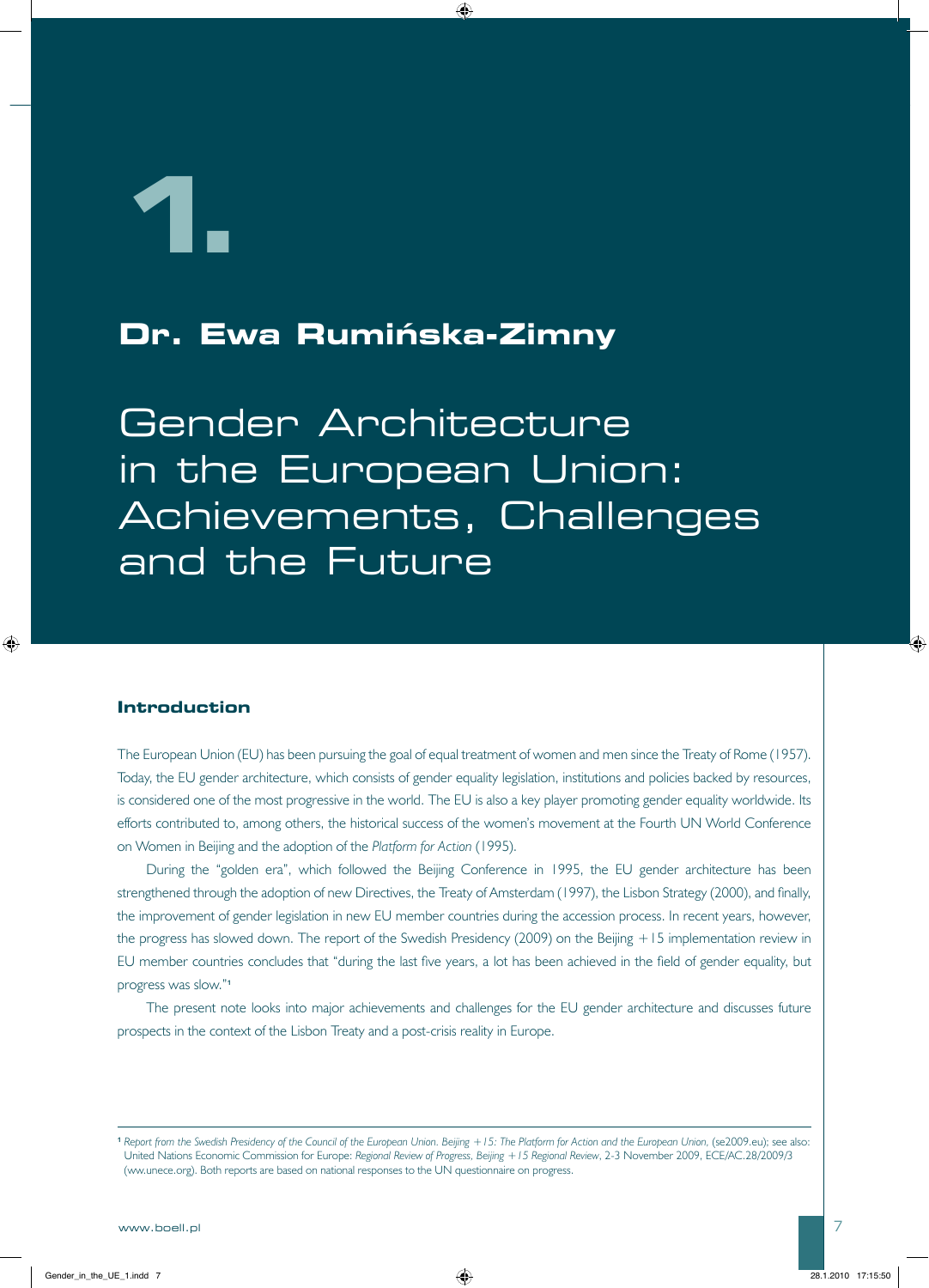#### **Achievements and challenges**

Views of governments, experts, civil society or EU bodies on the impact of the EU gender architecture range from assessing considerable to limited positive impact.**2** The summary of achievements and challenges is presented in table 1.**<sup>3</sup> <sup>4</sup>**

|  |  |  |  |  | Table 1. Major achievements and challenges of the EU gender architecture |
|--|--|--|--|--|--------------------------------------------------------------------------|
|--|--|--|--|--|--------------------------------------------------------------------------|

| <b>Achievements</b>                                                                                                                                                                                                                                           | <b>Challenges</b>                                                                                                                                                                                                                                                                                                                                                                                                                                                                                                                                                                                                                 |  |  |
|---------------------------------------------------------------------------------------------------------------------------------------------------------------------------------------------------------------------------------------------------------------|-----------------------------------------------------------------------------------------------------------------------------------------------------------------------------------------------------------------------------------------------------------------------------------------------------------------------------------------------------------------------------------------------------------------------------------------------------------------------------------------------------------------------------------------------------------------------------------------------------------------------------------|--|--|
| • Gender awareness at the highest policy levels                                                                                                                                                                                                               | · Gender sidelined in policy debates on key issues such as<br>economic crisis and or longer term strategies (European<br>Economic Recovery Plan- EERP; National Reform<br>Programmes -NRPs)                                                                                                                                                                                                                                                                                                                                                                                                                                       |  |  |
| • Gender equality legislation; binding power of Directives<br>regulating equal treatment in employment, social security,<br>reconciliation of family and work, access to goods and<br>services.                                                               | · Problems with the implementation and interpretation of<br>Directives, guidelines and targets by member countries, which<br>decide how they will reach gender equality objectives.<br>· Only one Directive in gender area adopted in recent<br>years (2006). <sup>3</sup>                                                                                                                                                                                                                                                                                                                                                        |  |  |
| • Strengthening the EU gender architecture in the Treaty of<br>Amsterdam (1997) through moving beyond the objective<br>of preventing discrimination to mainstreaming gender<br>into all policy areas.<br>• New European Institute for Gender Equality (2009). | • Problems with mainstreaming (political will, piecemeal<br>approach, isolated measures), <sup>4</sup> few incentives to<br>mainstream gender into non-social areas, such as science<br>and research, innovation, economics, external relations/<br>Neighborhood Policy.<br>• Gender impact assessments -only one country uses<br>this instrument in drafting new legislation; and only two<br>countries in drafting new programmes/projects.<br>• Long process between the decision to establish (2006)<br>and open the European Institute; ambiguity of its position<br>in the EU architecture and expected impact on progress. |  |  |

**<sup>2</sup>** Sylvia Walby. (2004) "The European Union and Gender Equality: Emergent Varieties of Gender Regime", *Social Politics*, vol. 11 (2), Oxford University Press : 4-29.

<sup>&</sup>lt;sup>3</sup> On Equal Treatment in Employment and Occupation; it does not cover new issues but puts the existing provisions in previous directives on equal pay, occupational schemes and the "burden of proof" into a single text to enhance transparency and coherence.

**<sup>4</sup>** *Gender Mainstreaming: How we Can Successfully use its Potential ?,(*2008) Warsaw: Henrich Boll Foundation; also *Gender Mainstreaming:Poland 2007*. Report, UNDP Warsaw.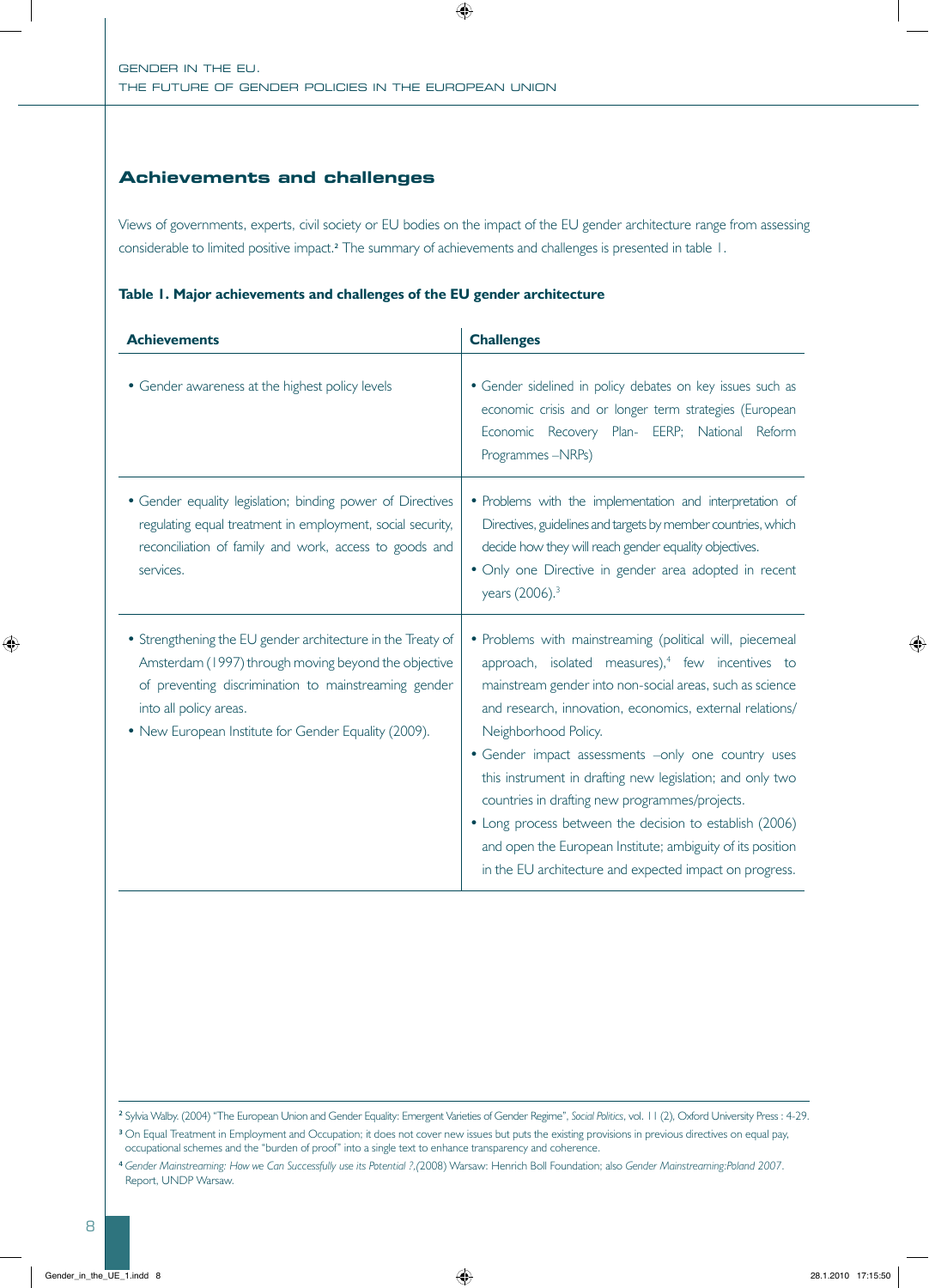| • Mainstreaming gender into the Lisbon Strategy<br>(2000) -a EU framework for sustainable growth and<br>full employment; common targets in the European<br>Employment Strategy (EES) for female employment and<br>equality of opportunities, open coordination of policies,<br>monitoring and "peer pressure".<br>· European Pact for Gender Equality (2006) aimed at<br>strengthening gender work under the Lisbon Strategy.<br>• 15 member countries already reached 60% target for<br>female employment rate (for 2010).<br>. New measures adopted by some member states<br>to reconcile work with private life (flexible work<br>arrangements, tax credits and/or support for women<br>returning to work etc). <sup>6</sup> | • Most countries far from adopting gender mainstreaming<br>in employment policies; mixed progress by country and<br>target area. <sup>5</sup><br>• Slow improvement in women's position in the labour<br>market with jobs clustered at the lower end; persistence<br>of pay gap, which reflects gender stereotypes, job<br>segregation (vertical and horizontal) and corresponding<br>wage structure, which penalise "feminised" sectors/<br>occupations. |
|---------------------------------------------------------------------------------------------------------------------------------------------------------------------------------------------------------------------------------------------------------------------------------------------------------------------------------------------------------------------------------------------------------------------------------------------------------------------------------------------------------------------------------------------------------------------------------------------------------------------------------------------------------------------------------------------------------------------------------|-----------------------------------------------------------------------------------------------------------------------------------------------------------------------------------------------------------------------------------------------------------------------------------------------------------------------------------------------------------------------------------------------------------------------------------------------------------|
| • EC Gender policy framework: the Road Map for Equality<br>between Women and Men (2006-2010) reaffirms the dual<br>approach (mainstreaming and focused actions); defines<br>six priority areas with objectives, actions and resources;<br>regular reviews of progress based on quantitative targets<br>and benchmarks.                                                                                                                                                                                                                                                                                                                                                                                                          | . In reality, equality objectives included only into some<br>priority areas.<br>• No instruments to asses EU spending on gender equality;<br>gender budgeting remains at the stage of feasibility study<br>(2008).<br>• Only 4 member countries introduced gender budgets at<br>national level.                                                                                                                                                           |
| • Progress in gender statistics in terms of data (child facilities,<br>time-use etc) and methodologies (reform of ISCO<br>international nomenclature, <sup>7</sup> ad-hoc modules in Labour<br>force surveys); specific indicators for the BPfA adopted<br>by EU (in 9 out of 12 areas); <sup>8</sup> a new publication Life of<br>Women and Men in Europe.                                                                                                                                                                                                                                                                                                                                                                     | . Weak link between improved analytical capacity and<br>policies, except for the area of employment, and, to<br>some extent, social inclusion.                                                                                                                                                                                                                                                                                                            |
| • Improvement of gender legislation in new EU member<br>countries through EU accession pressure, strengthening<br>the position of women's movements as partners of<br>governments, access to EU funding and opening political<br>space across borders. <sup>9</sup>                                                                                                                                                                                                                                                                                                                                                                                                                                                             | • After accession, loss of direct pressure on governments;<br>loss of financial support of non-EU donors; also top-<br>down pattern of reforms of legislation.                                                                                                                                                                                                                                                                                            |

Source: author's compilation based on *Report from the Swedish Presidency*, op cit; *Regional Review of progress,* op. cit.; and other sources.**<sup>56789</sup>**

**<sup>5</sup>** *Joint Employment Report 2008/2009*, Council of the European Union, Brussels, 11 March 2009.

**<sup>6</sup>** *Joint Employment*, op. cit.; Paola Villa and Mark Smith*.* (March 2009*.)The National Reform Programme 2008 and the gender of the European Employment Strategy*, report prepared for the European Commission, Directorate-General for Employment, Social Affairs and Equal Opportunities, Brussels.

**<sup>7</sup>** Includes now more detailed categories for female–dominated occupations.

**<sup>8</sup>** EU has not developed indicators for 3 areas: Human Rights of Women, Women and Media, and Women and Environment.

**<sup>9</sup>** Silke Roth (ed). (2008) *Gender Politics in the Expanding European Union. Mobilization , inclusion, exclusion*. Oxford/New York: Berghahn Books.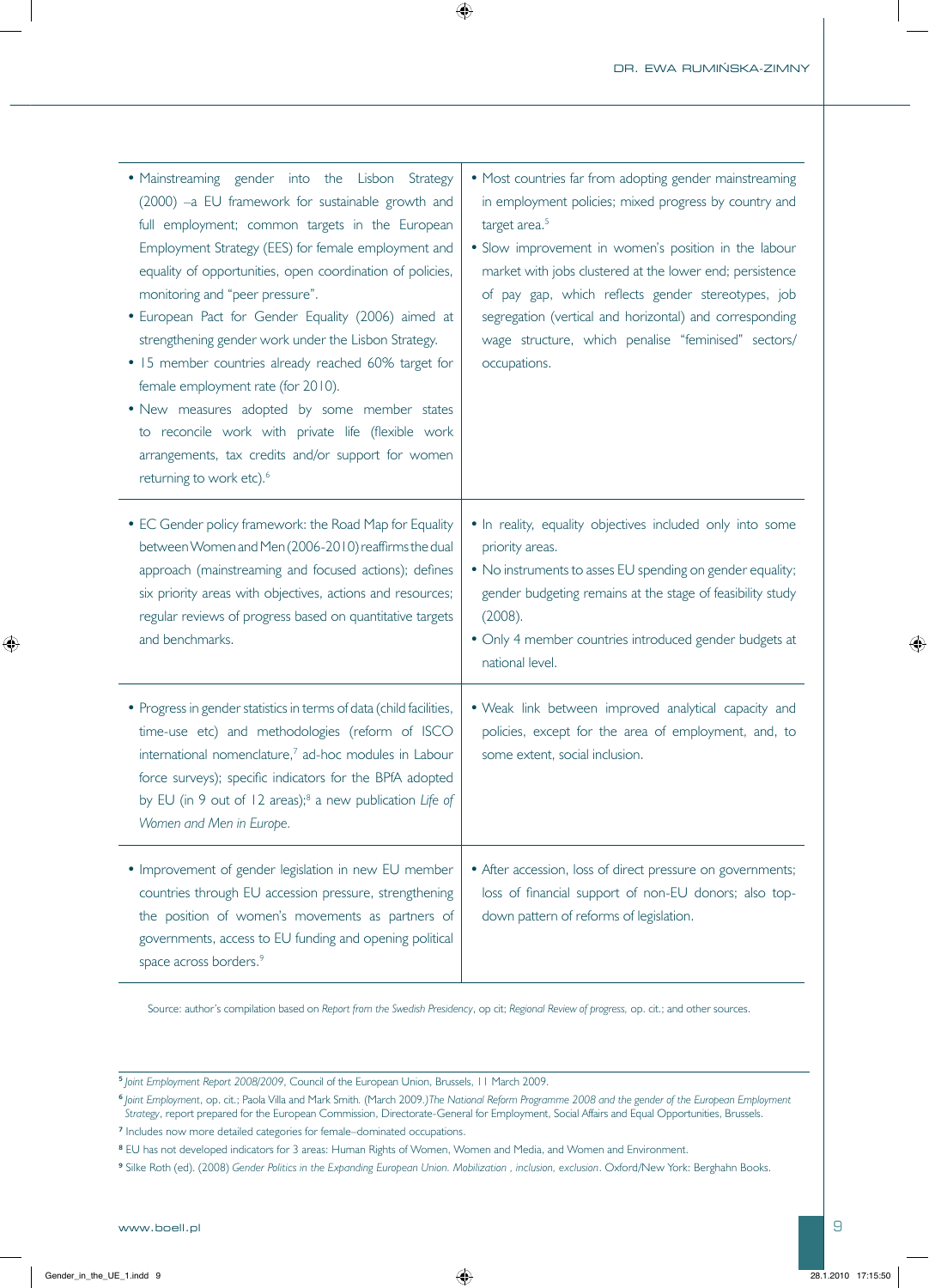From a longer-term perspective, the catalytic role of the EU gender architecture in promoting gender equality is generally recognised. The impact was made, among other activities, through:

- Bringing gender to the highest policy levels.
- Developing gender equality legislation through issuing EU Directives, which take precedence over national laws.
- Opening all EU policies to gender mainstreaming (the Treaty of Amsterdam, 1997).
- Identifying equal opportunities as one of the goals of the joint European Employment Strategy (EES) in the Lisbon Strategy (2000).
- Using mainstreaming (EES) and gender specific strategies (Road Map for Equality between Women and Men 2006-2010) to define policy directions and specific measures to be taken, backed by financial resources from the EU budget.**<sup>10</sup>**
- Improvement of gender statistics to monitor progress and using "peer pressure" to deliver results under open coordination method of employment and social policies.

Despite these achievements, there has also been criticism related to the impact of the EU gender architecture, especially concerning progress in member states. The criticism centers mainly on the weak implementation at the country level, attributed to the lack of EU executive power and instruments at the EU level. Systemic constraints, which make it difficult to address root causes of gender inequality under the traditional model of market economy, are also at fault. As a result, there is a gap between the formal (*de iure)* and real (*de facto)* progress, which could be illustrated by the achievements and challenges in the implementation of the European Employment Strategy (EES).

#### **Achievements and challenges of EES**

The 1993 *White Paper* launching the preparatory process for EES was gender-blind.**11** But seven years later, gender was included into the Lisbon Strategy under general principles and specific policies. Member countries were committed (Guideline 18) to "promoting life-cycle approach to work through the increase of female participation, reduction of gender gap in employment, unemployment and pay, better reconciliation of work and family life" and "the provision of accessible and affordable childcare facilities and care for other dependents". Quantitative targets were set to reach, by 2010, at least 60% of the female employment rate and the provision of childcare by age group (coverage of at least 90% of children between 3 years old and mandatory school age and at least 33% of children under 3 years of age").**<sup>12</sup>**

Progress in the implementation, as reported in the Joint Employment Report 2008/2009, however, differed by country and by area:

- 15 countries (out of 27) reported reaching the 2010 female employment rate target.
- Only 9 countries met the childcare target (for children under 3 years of age), with large differences among countries. While the formal childcare arrangements (for children under 2 years of age) cover 73% of children in Denmark, in Poland, so far, they cover only 2 % of children.
- The persistence of the pay gap was reported by all countries; and ranged from the largest pay gap in Estonia (30%) to the smallest gap in Italy (4%).

**<sup>10</sup>** The Road Map is financed through the Community Programme for Employment and Solidarity (PROGRESS) linked with the EU budget 2007-2013. All other financial programmes also contribute to reach gender equality objectives (Structural Funds, Framework Programme for Research, Education programme etc.).

**<sup>11</sup>** *White Paper on Growth, Competitiveness and Employment* (1993).

**<sup>12</sup>** Childcare targets were adopted later by the Barcelona European Council. *Report from the Swedish Presidency*…, op. cit.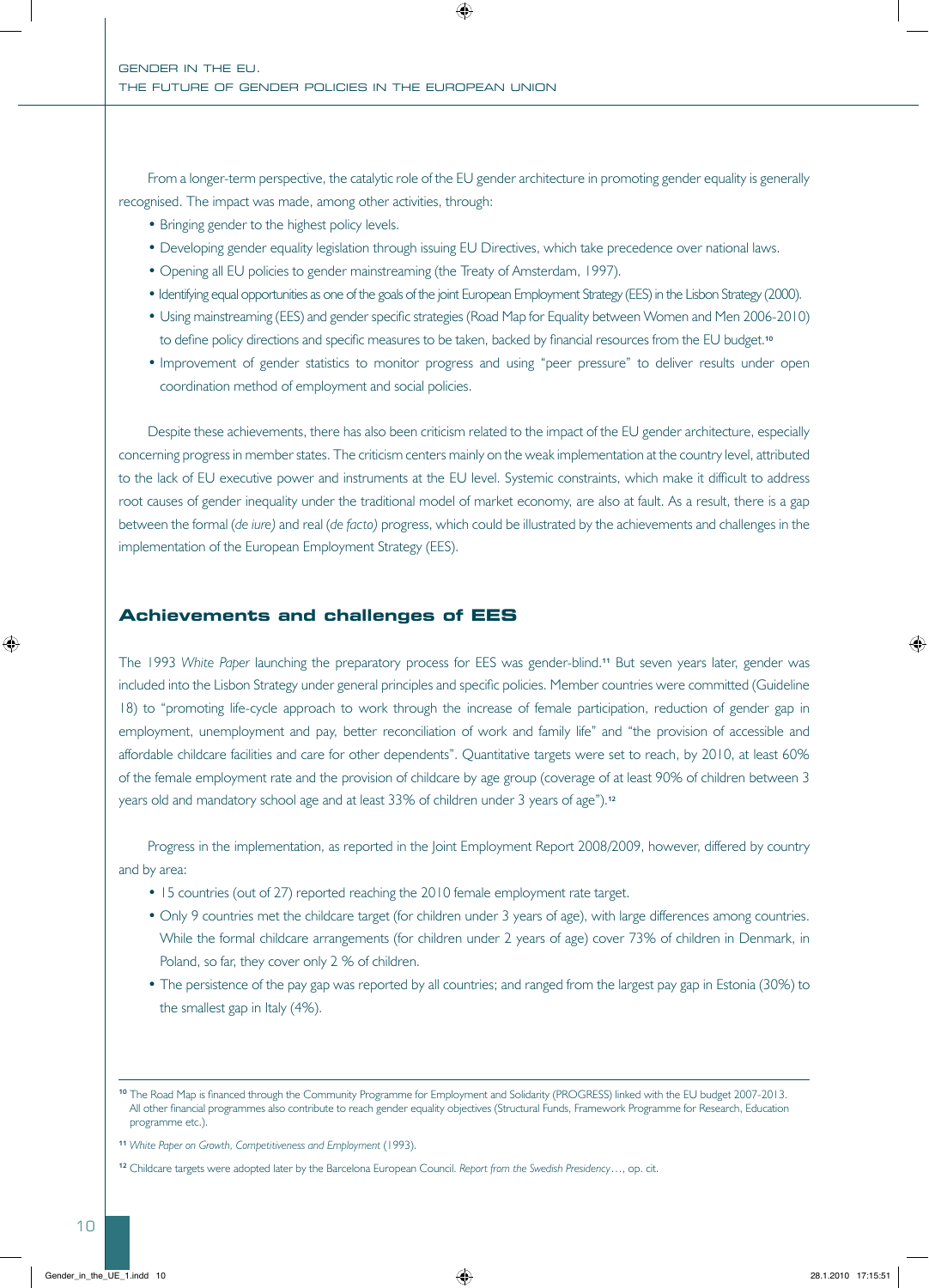The weakness of the EU gender architecture in the implementation process is, in fact, built into the decision making system of the EU and the rule that the country's preferences continue to determine issues submitted to the executive powers of the EU bodies.

#### **EU executive powers and weakness of implementation**

The EU powers are determined by member states, which delegate competences on issues of their choice to the EU bodies. In general, these are economic issues, such as matters related to the custom union, trade policy, internal competition or monetary policy of the member countries of the Euro zone. The further we move away from economic towards social issues, the more the decision making power shifts towards member countries. Countries decide, for example, on matters related to internal security, national identity and religion or culture.**13** The latter includes key areas of gender inequality, such as sexual preference, abortion and violence.

Gender, traditionally defined in social and cultural terms, falls under areas where the EU does not have direct competences. Countries have flexibility of interpretation, even for gender Directives, and can choose policies to follow guidelines and reach targets. The EU can use only "soft" power, including "peer pressure", to mobilise countries to implement joint policies.

The EU's "soft" power works through the open coordination method, introduced by the Lisbon Treaty for the implementation of the EES and the coordination of social policies. In the framework of the EES, for example, countries are obliged to formulate national action plans, based on joint Employment Guidelines, including those on gender, and then report on their implementation.

In practice, the open coordination method, however, is a relatively weak mechanism to exert pressure on member countries. This relates especially to the area of social policy, where the impact is largely limited to developing joint concepts, objectives, policies and exchange of information and statistics, organised by bureaucrats in Brussels, with a very limited participation of civil society.**<sup>14</sup>**

#### **Key role of "conducive environment" at national level**

Real progress at the country level depends on how key national actors use EU legislation and policies. Countries can comply with guidelines and reach targets, for example, through downward adjustments. Headcount data on the female employment rate target may show higher rates than data adjusted by working time (not required by the EU), as women usually work less hours (part-time, mini-jobs) than men.

This assessment is confirmed by a recent study of the impact of the accession process on gender equality.**15** The study points out that a "conducive environment" was a major factor behind progress in, e.g., Spain during its accession process. In countries where there was no such environment, such as Poland<sup>16</sup> or the Czech Republic, the impact of the EU gender architecture was based on the minimum requirement approach of conservative governments. In addition, the EU gender

**<sup>13</sup>** Krystyna Michałowska–Gorywoda. (2007) "Zasady podziału kompetencji pomiędzy Wspólnoty Europejskie i państwa członkowskie", [in:] *Integracja Europejska*, Wolters Kluwer Business, Warszawa.

**<sup>14</sup>** Agnieszka Chłoń-Domińczak, Jerzy Hausner et al. (2009) " Polityka społeczna w Unii Europejskiej", [in:] D. Rosati (ed). *Europejski model społeczny: Doświadczenia i przyszłość*. PWE, Warszawa.

**<sup>15</sup>** Silke Roth (ed). *Gender Politics* … op. cit.

**<sup>16</sup>** Joanna Regulska and Magda Grabowska. (2008) "Will it Make a Difference ? EU enlargement and women's discourse in Poland" in Silke Roth (ed). *Gender Politics*..., op. cit.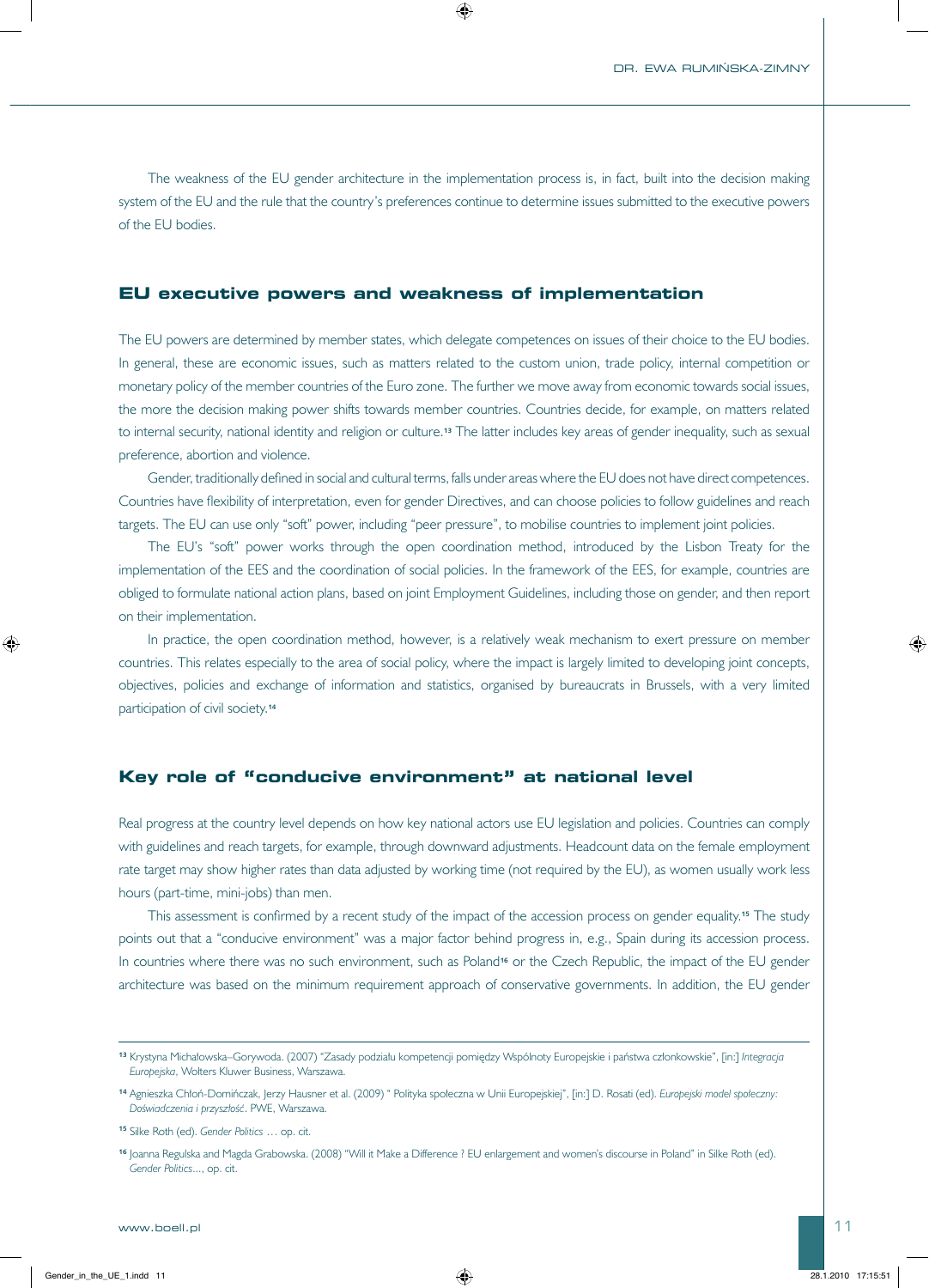architecture was often criticised for the lack of attention and support to new member countries from Central and Eastern Europe (CEE).

In these countries, the environment for gender equality has drastically deteriorated during the transition process with the return to traditional (also called "cultural/national") values, the loss of women's position in the labour market and the decline of the role of the state.**17** In Western Europe or Scandinavian countries, the public sector played a key role in promoting and implementing equal opportunity legislation, serving as a model for the private sector. In CEE, on the other hand, cuts in the public sector resulted in the dismantling of the public childcare system, which was a step backwards in the institutional arrangements helping to combine work with private life.

The women's movement, which was the main force behind progress during the accession process, has become fragmented and weakened its position in relation to governments and funding from non-EU donors. Many, especially small, NGOs disappeared after the accession process was accomplished. As a result, expectations of the women's movement in Poland and in other CEE countries, as to the impact of EU accession on mobilising progressive forces to make progress in gender equality, has turned out to be too optimistic.

#### **Limits of traditional market economy framework**

The traditional framework based on neo-classical economy, under which the EU operates, limits the EU architecture in addressing the root cause of gender inequality, which is uneven sharing of paid and unpaid work among women and men.**<sup>18</sup>**

Historically, this framework has developed around the concept of paid work and monetary economy, once dominated by men. While men produced national income and wealth, women stayed at home providing unpaid work, which was considered "unproductive" in economic terms and excluded from national accounts. This logic was used to establish market institutions and policies, that is, a "male standard "of worker and citizen and formulate issues related to monetary (paid work) sector.

At present, labour market institutions, the welfare system or tax and pension systems embody these assumptions, despite a variety of market systems in the EU member countries. Under such a conceptual framework, progress is still measured by growth rates of gross domestic product (GDP) and per capita income, and economic objectives have priority over social goals. As a result, gender equality, defined as a social/human rights issue, is seen as a moral obligation, which carries economic cost in the development process.

Today, women increasingly share paid work with men, contributing to economic growth. They are still, however, as in the past, providers of unpaid, caring work within a household. The latter is the main reason for inequality**19** and should be addressed through measures aimed at moving towards a dual earner family model as a standard for national institutions regulating the market economy, including labour market and welfare systems.**<sup>20</sup>**

At present, this is not yet the case. *Guidelines on Employment* are designed, for example, to address, first of all, the problem of the shortage of labour in aging societies and not inequalities between women and men. Targets for childcare provisions are an exception, but, as already mentioned, their implementation is left to countries, which are required, at the same time, to keep their budgets in line with the EU conservative fiscal requirements (Maastricht criteria).

**<sup>17</sup>** Ewa Rumińska-Zimny (2010 *forthcoming*) " Women's employability in Eastern Europe and CIS", [in:] *Gender Gap and Economic Policy*, United Nations Economic Commission for Europe, New York and Geneva.

**<sup>18</sup>** The EU is often called a "neo-liberal project" S. Walby "The European Union.", op. cit.

**<sup>19</sup>** "...the main reason for the gender gap in employment, is the presence of children, which has 'overwhelmingly negative' impact on the female employment rate (while the fatherhood still tends to boost male employment rates) *Joint Employment Report 2008/2008*, op. cit.

**<sup>20</sup>** Jill Rubery et al. (2003) " Gender Equality still on the European Agenda: But for How long?" *Industrial Relations Journal* 34(5): 477-97.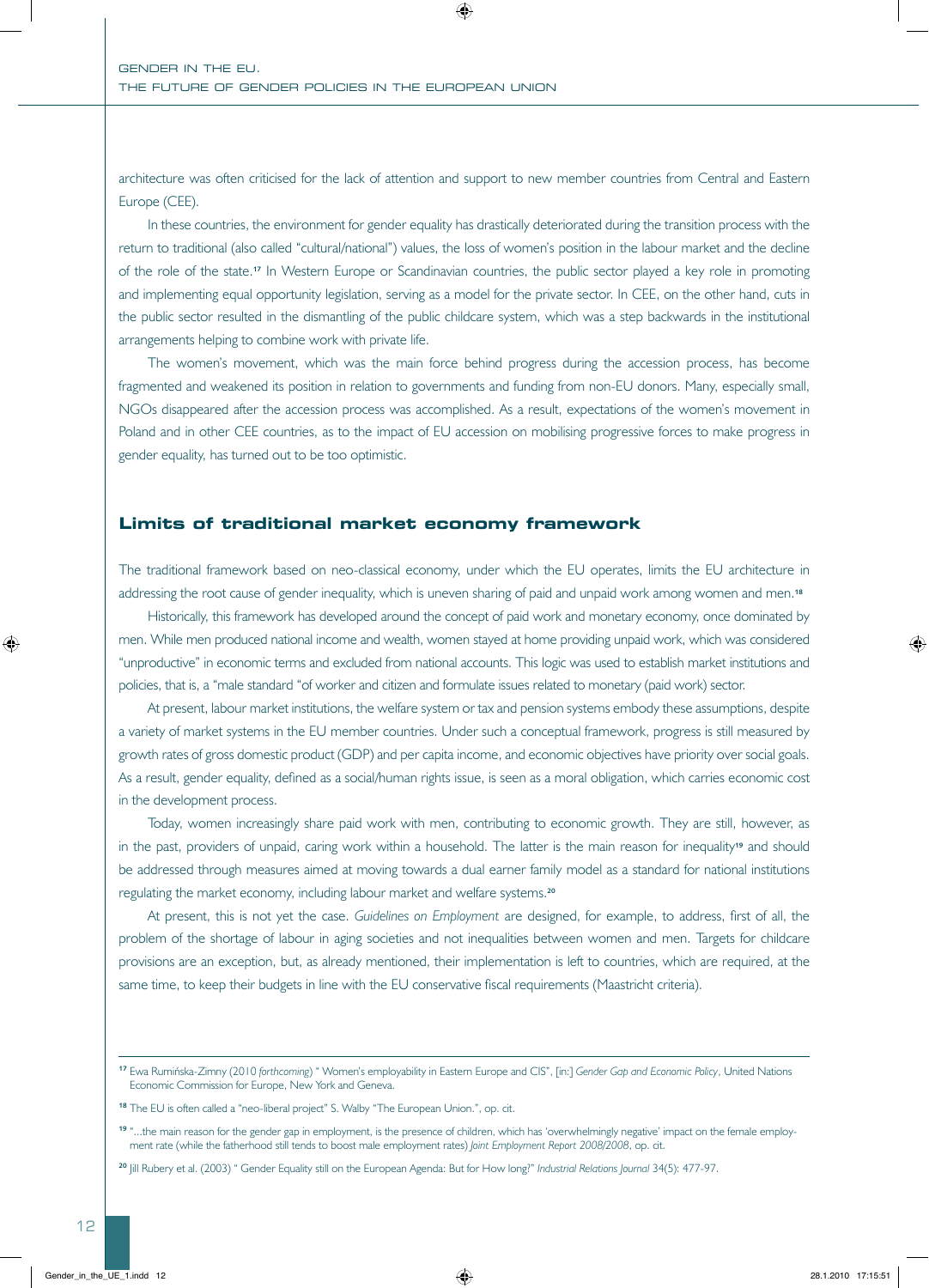From the point of view of the effectiveness of the EU gender equality architecture, defining gender only as a social/human rights issue and not an economic one, has at least two major negative consequences. First, gender equality is perceived as a cost (or constraint) from a macroeconomic perspective. Second, gender issues are clustered in the social area, where the EU's role is marginal, remaining outside core EU concerns and policies.

The current framework of the market economy limits thus the impact of the EU gender architecture. First, it makes it difficult to raise gender equality on the policy agenda. The agenda continues to be determined by the traditional mind set and practice, both at national and EU levels, which assume that growth and fixing economic problems come before payment of costs of gender equality. Second, it provides few incentives to mainstreaming ("social") gender issues into other policy areas, such as economic policies (e.g. budgetary, tax policies), science and research, innovation or entrepreneurship policies.**<sup>21</sup>** Third, it makes it more difficult to develop measures addressing the root causes of gender inequality, which requires the recognition of the link between paid and unpaid sectors.

#### **Future of EU gender architecture**

The future of the EU gender architecture in terms of its impact on improving *de facto* equality depends on responding to challenges. More political will and "conducive national environments" are critical for further progress. This could be achieved, among other strategies, through increasing women's participation at the decision making levels and through the democratisation of the decision making process at the EU level, resulting from higher involvement of the civil society.

A major step forward would be to add an economic dimension to gender equality work in the context of the heterodox framework of market economy.**22** This would help to re-think costs and investments into sustainable development, links between "productive" and "unproductive" sectors and, in consequence, institutions and policy priorities.

This would also change the perception of links between gender and economic growth -- from a "cost" to an "investment", making gender part of the core policy agenda. We have observed observe such evolution in the area of environmental protection. Considered a cost in the past, it is now widely acknowledged as an investment in sustainable development. Investments in "green economy" are seen, more and more often, as a boost to modernising industry and gaining a competitive edge in the global economy.

The economic case for gender equality is well documented and draws on women's contribution to: (i) the quantity and quality of employment: women are now a major source of additional labour in aging European societies; (ii) the consumption of goods and services due to the growing economic independence of women; (iii) fiscal revenues: women are net contributors to the welfare state, and (iv) the sustainability of social reproduction (smooth reconciliation of work and family) essential for growth, labour supply and public finance. It should be underlined, that when we move towards the heterodox framework, beyond the traditional measures of progress through GDP,**23** the benefits of gender equality expand in terms of reaching key development goals such as quality of life, well being, social cohesion, child education, elimination of poverty, violence, etc.**<sup>24</sup>**

**<sup>21</sup>** Recent review of NRP reveals that a gender perspective is not included, except the section on female employment, into national policies and measures to invest in human capital, promote SMEs etc. Paola Villa and Mark Smith (2008) *The National Reform*. op. cit.

**<sup>22</sup>** Heterodox economics, also called humanist or feminist economics, proposes alternative ways of thinking on economics, critical to classical economics for, for example, narrowly defining goals (GDP increase as opposed to human development), ignoring "unpaid" (reproductive) sphere and miscalculating development costs (e.g., neglecting costs of gender inequalities, environmental damage etc). www.genderandmacro.org; www.boell.pl; www.wide.org; www.krytykaliteracka.pl; www.ekologiasztuka.pl/feministyczny.think.tank

**<sup>23</sup>** Recent report of the so called Stiglitz Commission discusses key arguments why we should go beyond GDP as a measure of economic performance in modern economy. Joseph E. Stiglitz, Amartya Sen and Jean–Paul Fitoussi. 2009. *Report by the Commission on Measurement of Economic Performance and Social Progress,* www.stiglitz-sen-fitoussi.fr

**<sup>24</sup>** Mark Smith and Francesca Bettio (August 2008*). Analysis Note: the Economic case for Gender Equality*. prepared for the EU, Directorate –General for Employment, Social Affairs and Equal Opportunities. www.se2009.eu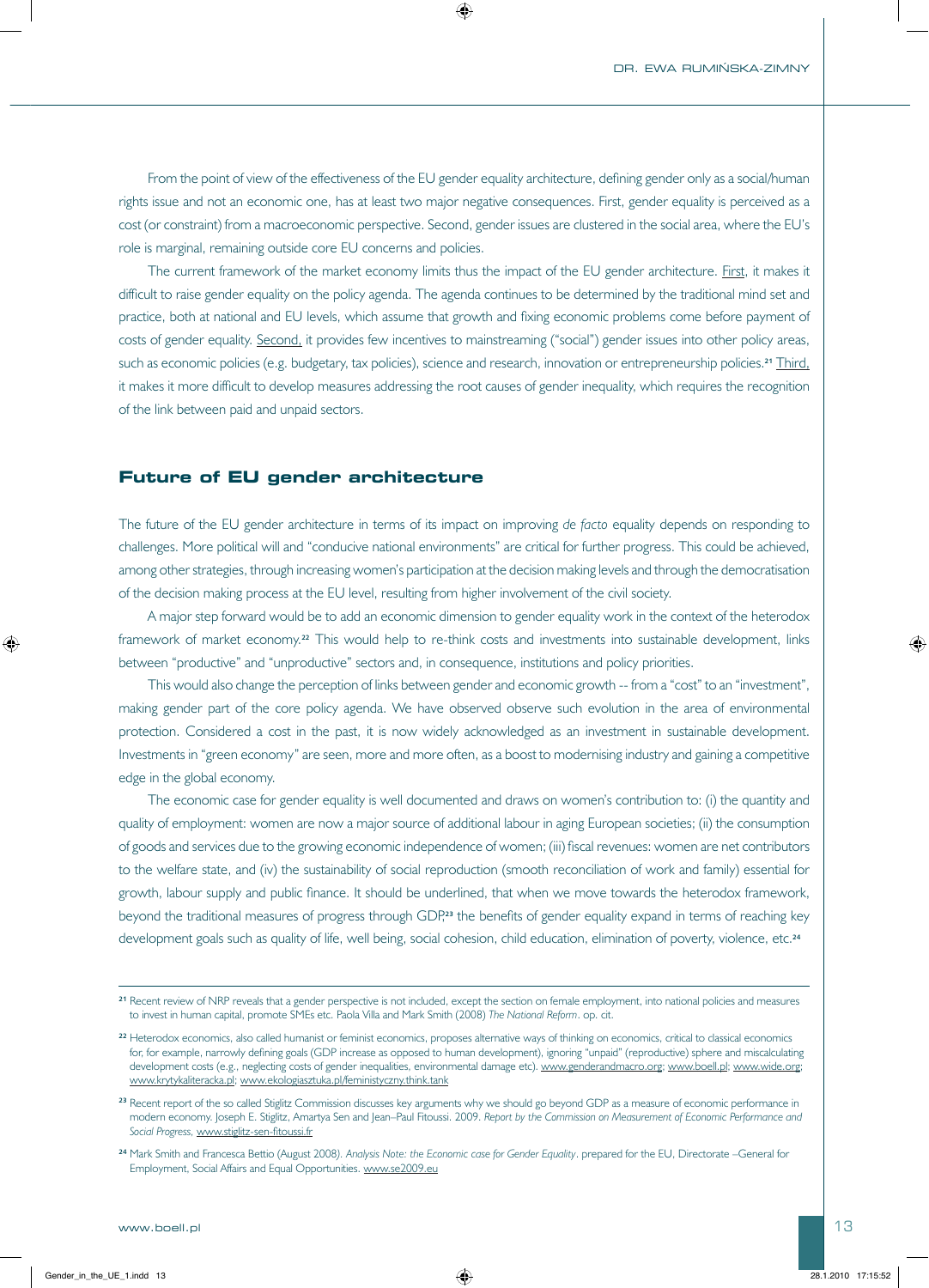Economic arguments for gender equality point out that gender equality pays off even within a neoclassical macroeconomic framework, and that, in fact, it is gender inequality, which is a cost to growth. This cost is measured by estimating losses due to the sub-optimal use of human resources, wasted returns on women's education and creativity or destabilization of pension system and public expenditure. An economic approach to gender issues is, albeit slowly, making its way to policy discussions, as seen at a ministerial meeting and a conference organised under the 2009 Swedish Presidency of the EU, which discussed links between gender equality, economic growth and employment, as well as recommendations embraced by the European Economic and Social Committee.**<sup>25</sup>**

Recent changes, especially those related to the economic crisis and the adoption of the Lisbon Treaty, carry some risks but also opportunities for the EU gender architecture. The adoption of the Treaty is expected to strengthen the women's movement, for example, through consolidating women's rights and promoting gender equality (links to Charter of Fundamental Rights), giving more power to the EU bodies (especially, the Commission and the Parliament), giving a greater role to the civil society (Citizens Initiative) and strengthening EU external policy (support for gender equality in neighbouring countries).

The post-crisis situation raises concerns regarding its gender impact, in terms of less attention to gender issues at the policy level due, among other factors, to tighter public budgets, threatening cut backs in "expensive" reconciliation policies.**26** It could be, however, also an opportunity to bring an economic case for gender equality to the debate on measures to be taken by member countries to address the crisis in a broader context of less confidence in policy prescriptions based on neo-classical economy, interest in exploring heterodox options and re-thinking development strategies, including the role of the state, public finance and private sector.

Developing new partnerships of the women's movement with, for example, economic ministries or the corporate sector, is essential for advancing gender equality. To do so, however, requires consensus on who should represent women. Should it be the "old-timers", the women's movement rooted in the feminist tradition, or "new-comers", organisations which are often outside this tradition but are actively seeking gender equality in specific areas? These are organisations of business women, entrepreneurs, professional associations (e.g women innovators) etc. reflecting a rapidly diversifying pattern of women's position in a society. It should be noted that there could be, indeed, tensions and conflicts of interests (and views) among organisations representing various constituencies, such as between business associations and organisations defending women's rights as employees, or activists with different ideological backgrounds (feminist versus non-feminist).

As gender is also a political issue, the rules of the game require the formation of alliances within and outside the women's movement on important issues. This is one of the keys to making progress. Thus, establishing common interests and consolidating the women's movement is a condition for getting results. The approach taken by the Congress of Polish Women (May 2009) is a good practice example. It gathered women from different political options and backgrounds to assess progress made during 20 years of the democracy, identify challenges and common political goals, such as the introduction of a quota system for women to level the playing field for women in political sphere and decision making.**<sup>27</sup>**

**<sup>26</sup>** Paola Villa and Mark Smith*. The National Reform…*, op. cit.

**<sup>27</sup>** www.kongreskobiet.pl

**<sup>25</sup>** Swedish Presidency of the EU Conference, "What does gender equality mean for economic growth and employment?", Stockholm, 15-16 October 2009: *Opinion of the European Economic and Social Committee* SOC/338, Brussels, 1 October 2009. www.se2009.eu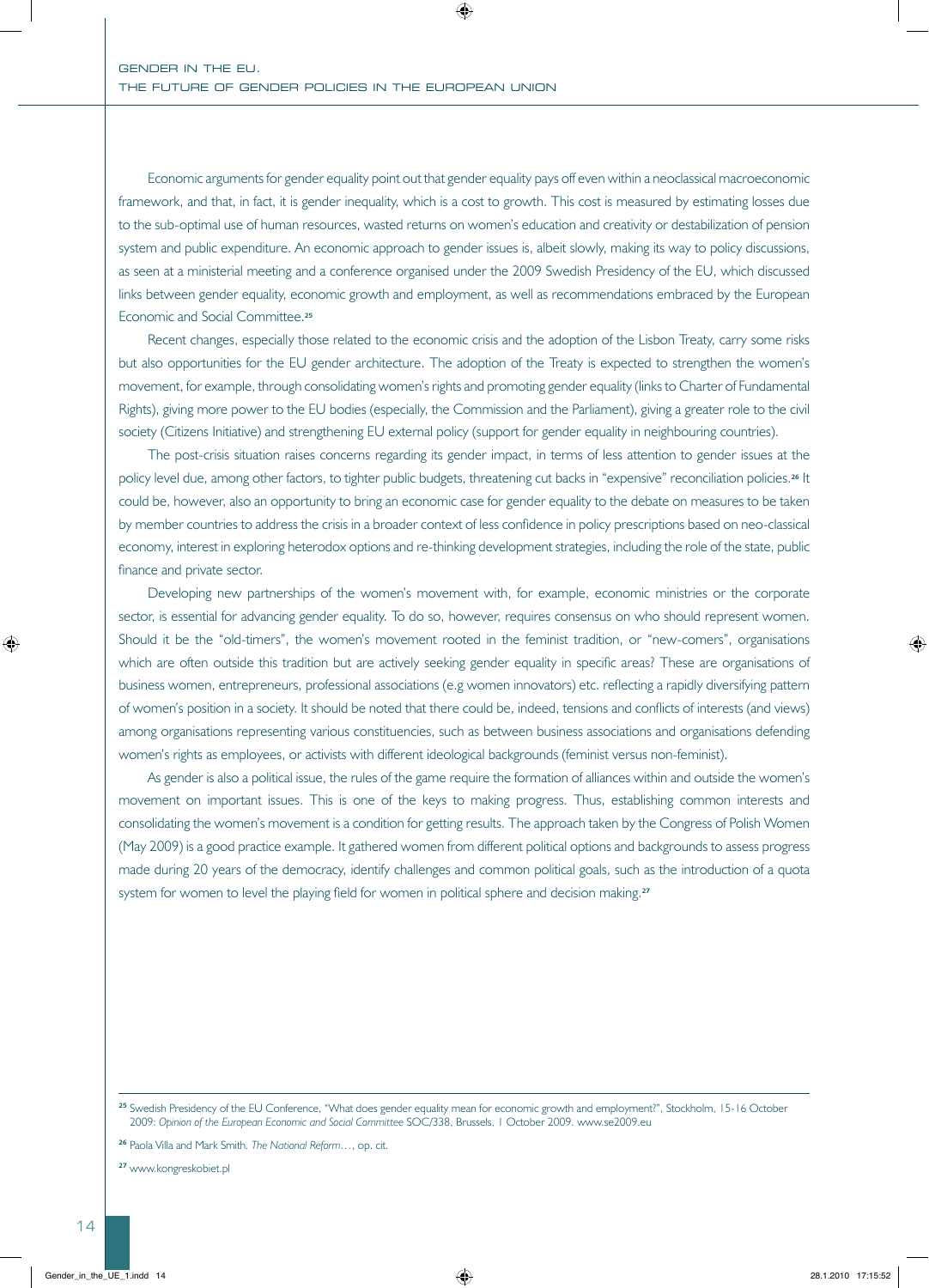#### **Conclusions and recommendations**

In conclusion, despite undeniable achievements of the EU gender architecture, its future depends on embracing new concepts, mechanisms and partnerships addressing the root causes of gender inequality embedded in the traditional mind sets, institutions, policies and practices related to the family, the society and the economic, social and political orders.

The new European Institute for Gender Equality, within its mandate, could play an important role in this process as a hub for new thinking, research and networking, drawing on work already done by some governments, academia and civil society.

Advancing an economic case for gender equality is a priority today, but as a "missing link" and a complement to, but not a replacement of**,** the moral case pursued within a human rights framework. This could be done through:

- (i) Raising awareness and building partnerships for advancing an economic case for gender equality at policy levels drawing on the experience of environmentalist movement.
- (ii) Developing region and country specific arguments in the context of short-and long--term strategies to respond to the economic crisis and building innovative economies based on intellectual capital of women and men.
- (iii) Including economics of gender into academic curricula and training programmes, such as summer schools for economists, policy makers and civil society.
- (iv) Building networks between EU member countries and their neighbours to promote economic case for gender equality under the EU Neighbourhood Policy.

**Ewa Rumińska-Zimny** – is now back as a Lecturer to the Institute of International Economic Relations at the Warsaw School of Economics after taking a leave of absence to work with the UN. Over the last 15 years she held various positions in UN offices in New York and Geneva in analytical and operational areas. She conducted and coordinated research as senior economist at the Human Development Report Office working, among other with prof. Amarthya Sen, Nobel Winner in Economics, in preparing reports on human poverty and on globalization. In 2000-2009 she was the Head of the Gender Programme at the UN Economic Commission for Europe (UNECE) focused on economics. She was responsible for the regional Beijing reviews (B+10), mainstreaming gender into UNECE work, regional contributions to global UN processes - MDG, Financing for Development (Doha Conference, 2008). PhD from the Warsaw School of Economics; Doctorandus - Sorbonne Paris I; Visiting professor at the Georgetown University, School of Foreign Service, Washington D.C. Member of International Association of Feminist Economist (IAFFE) and Gender and Macro International Working Group (GEM-IWG) coordinated by the Levy Institute and the Utah University (US). Her research/teaching areas: International Economics (trade and finance), Human Development, Economics of Gender, Transition process and socio-economic changes. Author of papers and publications. Most recent: Editor and co-author *Gender gap and economic policies*, UNECE, 2009 (forthcoming).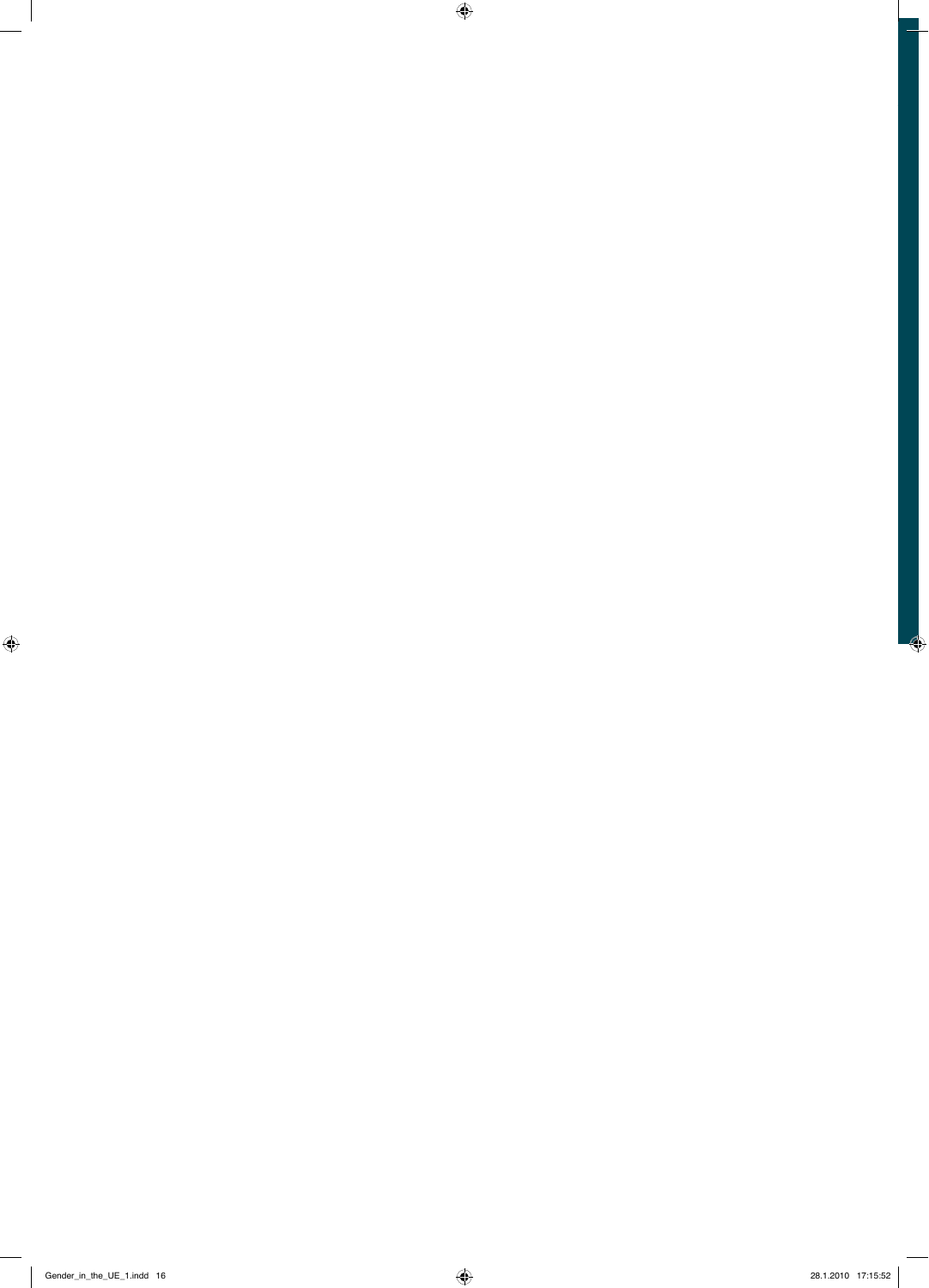# **2.**

## **Alexandra Jachanová-Doleželová**

## Good Policies – No Implementation

As the name "Gender in EU. The Future of the Gender Policies in the European Union" indicates, the conference**1** focused on challenges, perspectives and developments in the field of gender equality, faced by European institutions. In addition, the panel discussions were concerned with the main actors in the EU gender equality policy, their roles and the alliances they should build to strengthen gender equality.

It is not very often the case that the topic of EU policies and, in this regard, gender equality policies is brought out of the buildings of European Institutions (read: Brussels). Thanks to the Heinrich Boell Foundation, the topic was discussed in the CEE region, as it is necessary to bring the EU policies closer to citizens, especially on the occasion of the fifth anniversary of the entry of Poland, the Czech Republic, Slovakia, Hungary, and Slovenia**2** into the European Union in 2004.

The year 2009 is also the 30<sup>th</sup> anniversary of the Convention on the Elimination of All Forms of Discrimination Against Women.<sup>3</sup> This moment, as well as the 15<sup>th</sup> anniversary of the Beijing Declaration and Platform for Action<sup>4</sup> in the year 2010 should serve as a moment of reflection for the European Union**5** with regard to its gender equality policies and, as the WIDE

**<sup>1</sup>** Conference organised by the Heinrich Boell Fondation in Warsaw October 28, 2009.

**<sup>2</sup>** Estonia, Cyprus, Lithuania, Latvia, and Malta also entered the EU in 2004.

**<sup>3</sup>** UN Convention adopted by the UN General Assembly in 1979 and entered into force in September 1981. More information about the Convention available, for example, on Karat Coalition website: CEDAW Convention – basic information: http://www.karat.org/op\_cedaw/cedaw-convention.html

**<sup>4</sup>** UN official document established on the Fourth World Conference on Women in 1995 in Beijing, sets up strategic objectives for member state to focus on in regard to gender equality. More information on the UN website: http://www.un.org/womenwatch/daw/beijing/platform/

**<sup>5</sup>** But also for United Nations member countries, as both of the agreements are UN documents.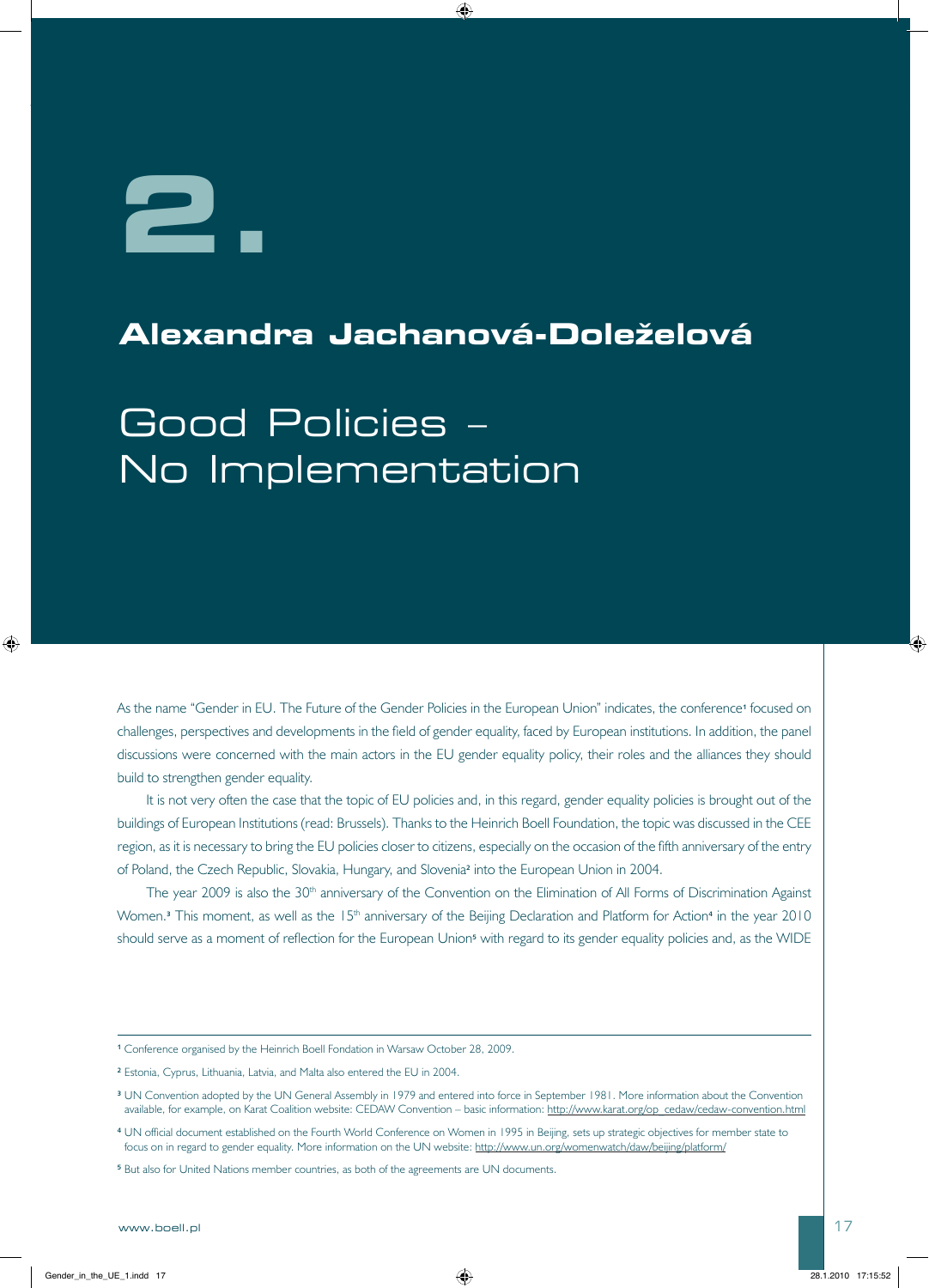Network**6** points out, it should remind the European Commission and the member states about their "commitments toward gender equality and women's rights in Europe and worldwide."**<sup>7</sup>**

Besides several significant anniversaries,**8** at the turn of the years 2009 and 2010, there are numerous breaking points in regards to the gender equality policies in the European Union. There are 35% of women in the newly elected European Parliament, which started its term in September 2009.**9** As the new EU Parliament was appointed, Eva-Britt Svensson was elected as the new chair of the Women's Committee. 2010 is a year when the Lisbon Strategy for growth and jobs should be fulfilled and a follow-up strategy is being prepared. In the same year the Roadmap for equality between women and men**<sup>10</sup>** ends, with a new document being drafted. In 2009 the Lisbon Treaty was finally signed by all the EU member states.**<sup>11</sup>**

In 2009, the Gender Equality Institute was established with Virginija Langbakk appointed as director. The overall objective of this institution is: "To contribute to and strengthen the promotion of gender equality, including gender mainstreaming in all Community policies and the resulting national policies, and the fight against discrimination based on sex, and to raise EU citizens' awareness of gender equality."**<sup>12</sup>**

Even though it seems that a lot is being done on the policy level concerning gender equality, implementation is lagging behind. There are a number of topics related to EU gender equality policy that deserve attention. Let me mention and explore in this text some of them, which I see as important in respect to gender equality legislation and implementation.**13** I will also discuss the roadmap for gender equality and the strategy for growth and jobs. The text iconcerns EU gender equality policies targeted primarily toward the member states and their citizens. However, it is also important to mention that the EU is not a closed and isolated world, therefore it also has to focus on gender equality outside the EU, for example in regard to development cooperation.

#### **Gender Equality legislation**

Gender equality legislation has been developed since 1957 (article on equal pay in the Treaty of Rome). Over time, 14 European legislative texts (directives) on equality between women and men were adopted, mainly dealing with employment and social security. Lately, one directive focusing on goods and services was established.**14** As far as antidiscrimination on other grounds is concerned, there are two directives based on Article 13 of the Treaty: These are: the Racial Equality Directive, which has a large scope of

**<sup>8</sup>** The centennial anniversary of International Women's Day will also take place in the year 2010.

- **<sup>13</sup>** As my experience on the EU level is mainly connected to being a board member of the European Women's Lobby and as part of cooperation with Heinrich Boell Fondation, the text will mostly reflect my knowledge of their position on the topic.
- **<sup>14</sup>** Presentation by Cecile Greboval, Policy Director of the EWL at the internal seminar for EWL board members: "EU Gender Equality and Anti-Discrimination Legislation: Current Developments." 26.01.2009. Brussels

**<sup>6</sup>** Women in Development Europe – European feminist network of women´s organisations, development NGOs, gender specialists and women´s rights activists. (http://www.wide-network.org)

**<sup>7</sup>** "Women's rights under threat: the EU must ratify and implement CEDAW at last!". WIDE. 2009. (http://62.149.193.10/wide/download/cedaw%20 statement%20final.pdf?id=1037)

**<sup>9</sup>** The number is slowly increasing (for example in the former EP there were 32 % of women), but has not reached the parity number yet – at least 40 %. More information: "EUROPEAN PARLIAMENT ELECTIONS RESULTS 2009: REPRESENTATION OF WOMEN". European Women's Lobby. 2009. (http://www.womenlobby.org/SiteResources/data/MediaArchive/Newsflash/NF2009/Women%20in%20the%20new%20EP%20July%202009\_EN.pdf)

**<sup>10</sup>** 2006-2010.

**<sup>11</sup>** This text will not focus on the impact of the Lisbon Treaty on gender equality. To know more about this topic, read L. Bisio & A. Cataldi. (2008) "The Treaty of Lisbon from a Gender Perspective: Changes and Challenges." WIDE. (http://62.149.193.10/wide/download/Lisbon%20Treaty%20  $FINAL?id = 653$ 

**<sup>12</sup>** Presentation by Virginija Langbakk at the conference "Gender in EU. The Future of the Gender Policies in the European Union." October 28, 2009. Warsaw.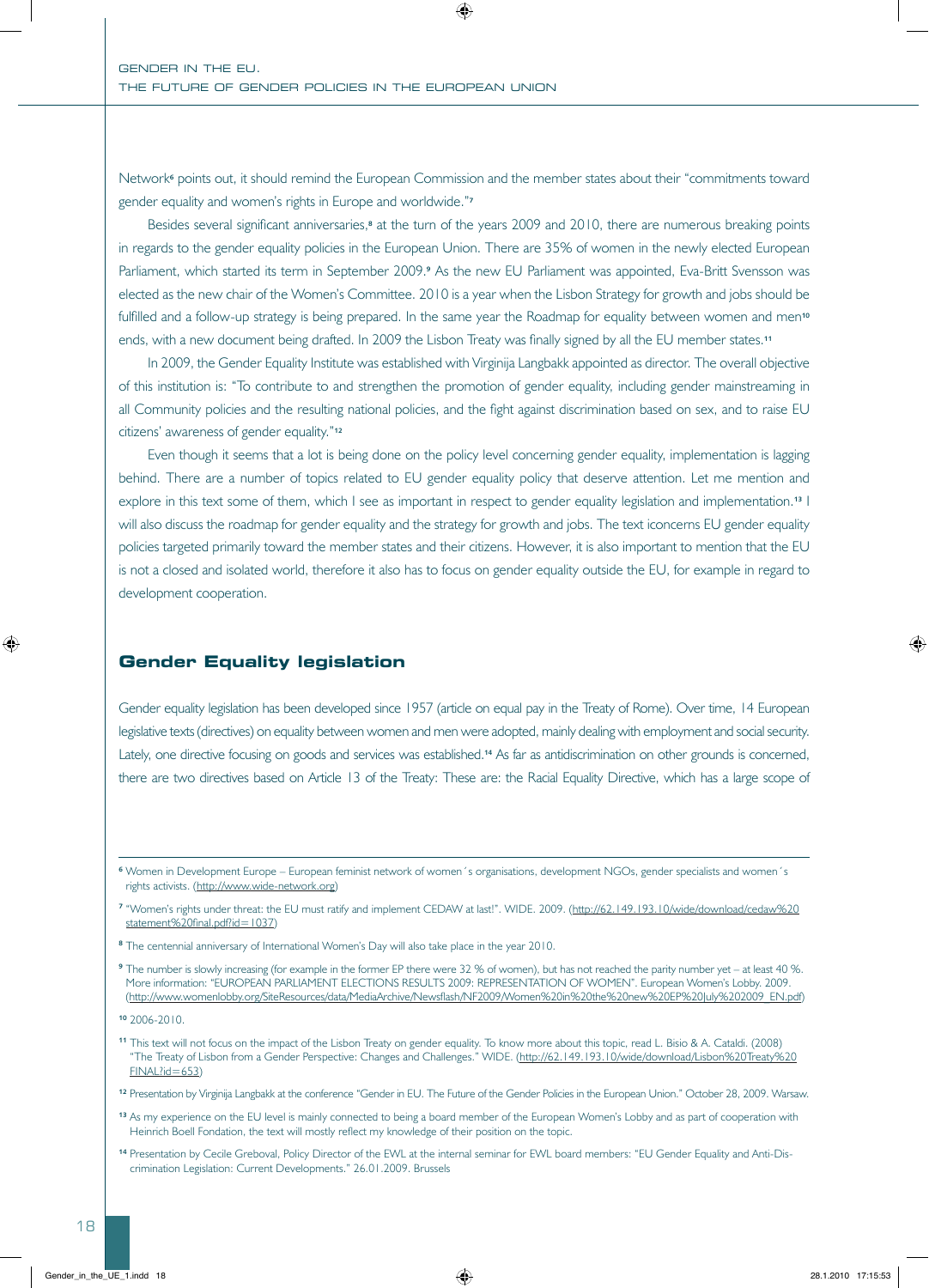coverage (education, media, social advantage, social protection, goods and services, employment) and the Employment Equality Directive, which forbids discrimination on the basis of religion or belief, disability, age or sexual orientation.

In June 2008 the European Commission proposed a new directive forbidding discrimination on the basis of religion or belief, disability, age or sexual orientation outside employment.**<sup>15</sup>**

The directive is waiting for some country to bring it up during that country's presidency in the EU and it has two main opponents: Germany and the Czech Republic. The directive decreases the hierarchy among discrimination causes, where sex and race were more protected than the others. However, there will be several questions waiting to be answered after the directive is passed: will sex discrimination be less protected under EU antidiscrimination law? How will multiple discrimination be covered? As the European Women's Lobby points out, there will be several areas, where discrimination based on sex will not be covered, and these are media and education.**<sup>16</sup>**

Multiple discrimination is not developed in the EU gender equality legislation. But the causes of discrimination usually overlap. Our socialisation in the society is not shaped only by gender, but also by class, ethnicity, sexual orientation, our position in the society is differentiated by age (women are often discriminated during their childbearing years and over the age of 50). It is important to stress intersectionality, as women are diverse. The EU gender equality legislation should also take into account discrimination in the media and education and should also include multiple discrimination.

In recent years, a tendency has emerged to put gender equality policy under the 'equal opportunities for all' policy. On the national level, there are two types of institutional solutions: having a gender equality unit and antidiscrimination unit or having a single system dealing with all types of discrimination. The general trend now is to combine the units.**17** However, there is a risk that under the common equal opportunities for all legislation (especially when there exists only one common unit), gender equality will be given less attention. As it can be seen on the example of new member states, it is possible for genderbased discrimination to not be seen as similarly problematic as discrimination on other grounds. It cannot be a common recommendation for every member state to have a separate gender equality unit (as in some member states the equality unit is very well developed), but in the countries where gender discrimination is not very visible in public, it should be the case.

Implementation of the EU legislation in member states is not sufficient, for example, mentioning the Czech Republic and Poland - in the CR, the antidiscrimination bill has only been passed this year and Polish legislation still does not correspond to EU legislation. However, even if the law is in place, very often it is not used and publicly known.**18** It is necessary to find implementation mechanisms, which the member states would be forced to follow. And even if the legislation in member states is progressive (as, for example, is now the case in the CR), the real situation is different and discrimination is even increasing with the economic recession. Therefore, the European Women's Lobby recommends to "set more effective mechanisms (e.g. a strategic plan) in place to hold MSs responsible for the broad implementation and public knowledge of legal measures on the national level, including women's NGOs at the national level and supporting their work in this regard."**<sup>19</sup>**

The recent economic recession has had a negative impact on gender equality. Women were already entering the crisis in a worse situation, with regard to their position in the society and on the labour market (discrimination, gender pay gap, lack of childcare facilities, etc.). In the time of the economic crisis increased discrimination can be observed (mainly targeted at mothers with children – returning from maternity leave, persons of retirement age, single parents); the gender wage gap has

**<sup>15</sup>** Ibid.

**<sup>16</sup>** Ibid.

**<sup>17</sup>** Ibid.

**<sup>18</sup>** According to Eurobarometer (2006) only 31% of Czechs are aware of their rights if they become victims of discrimination. "Discrimination in the European Union: Summary." Eurobarometer 2007. (http://ec.europa.eu/public\_opinion/archives/ebs/ebs 263\_sum\_en.pdf)

**<sup>19</sup>** "European Women's Lobby Response to the Consultation on the Roadmap for equality between women and men 2006-2010 and follow-up strategy." European Women's Lobby. 2009. (http://www.womenlobby.org/SiteResources/data/MediaArchive/policies/Gender%20equality%20legislation/2009/EWL\_CONTRIBUTION\_CONSULTATION\_FUTURE\_ROADMAP\_FINAL.pdf)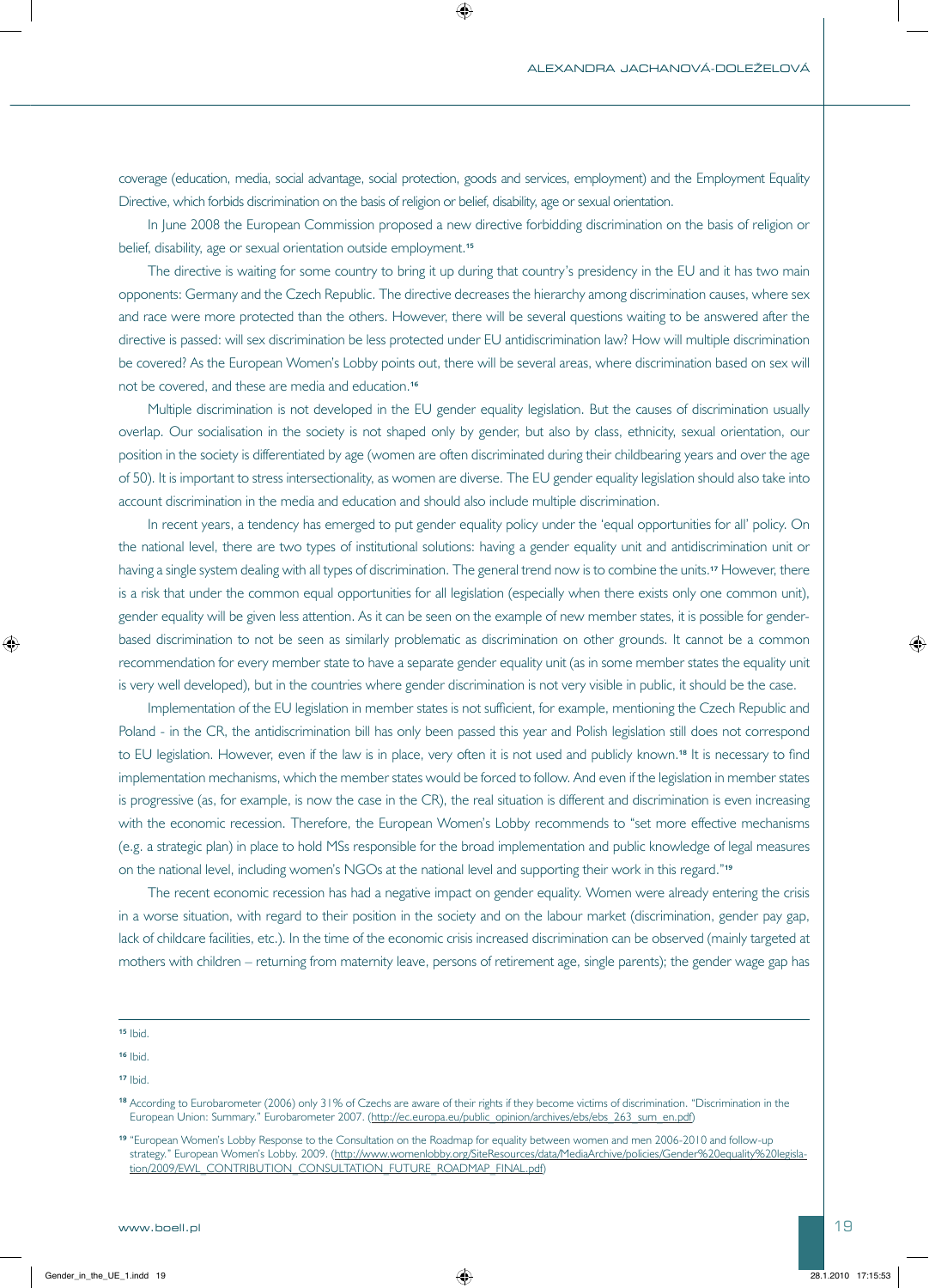also increased (in connection with the fact that women are willing to accept worse conditions). In order to recover from the crisis, employers are using negative flexibility (temporary work with no social insurance, involuntary part time employment with less social protection, etc).**20** In the time of economic recession, the EU must make sure that gender equality is receiving sufficient attention.

#### **The Roadmap for Equal Opportunities for Women and Men 2006-2010**

The so-called roadmap for gender equality was prepared by the European Commission in 2006 and "outlines six priority areas for EU action on gender equality for the period 2006-2010: equal economic independence for women and men, reconciliation of private and professional life, equal representation in decision-making, eradication of all forms of gender-based violence, elimination of gender stereotypes, promotion of gender equality in external and development policies."**21** It is up to the Commission to achieve these objectives, in cooperation with member states and other actors.**22** As the European Women's Lobby proclaims, the problem is that the document is not a binding policy document, but more a coordinating document based on "'voluntary' inputs from individual Commission's services".**23** Therefore, for the future years the EWL, but also WIDE (Women In Development Europe) recommend the new document to be a "Strategic Action Plan for Effective Equality between Women and Men, with concrete commitments and strong accountability mechanism"**24** and what is very important, with an adequate budget.

#### **The Lisbon Strategy for Growth and Jobs**

The Lisbon Strategy for Growth and Jobs should fulfill its indicators in 2010 and a new strategy is being prepared. The followup strategy is called "EU 2020". Before discussing the new one, let me come back to the Strategy which was signed in March 2000. One of the indicators set up by the Lisbon Strategy, to be fulfilled by 2010, in order to create a more competitive and dynamic world economy, was increasing the rate of women's employment to at least 60%.**25** In 2002 the strategy was completed through so-called Barcelona targets, in which the European Commission called on the member states to "remove the barriers to the full participation of women in employment and to strive to provide childcare services for at least 90% of children between the ages of three and school age, and for at least 33% of children younger than three by 2010."**<sup>26</sup>**

**<sup>20</sup>** Based on experience of Gender Studies, o.p.s., when doing gender audits for companies, but also the experience of other organisations and academics from the Czech Women's Lobby. For more information on the impact of the economic crisis on women see: "Women, the Financial and Economic Crisis - the Urgency of a Gender Perspective." European Women's Lobby. 2009 (http://www.womenlobby.org/site/1abstract.asp?DocID= 2598&v1ID=&RevID=&namePage=&pageParent=&DocID\_sousmenu=)

**<sup>21</sup>** "Roadmap for Equality between Women and Men (2006-2010)". European Commission: http://ec.europa.eu/social/main.jsp?catId=422&langId=en

**<sup>22</sup>** Ibid.

**<sup>23</sup>** "European Women's Lobby Response to the Consultation on the Roadmap for equality between women and men 2006-2010 and follow-up strategy." European Women's Lobby. 2009. (http://www.womenlobby.org/SiteResources/data/MediaArchive/policies/Gender%20equality%20legislation/2009/EWL\_CONTRIBUTION\_CONSULTATION\_FUTURE\_ROADMAP\_FINAL.pdf)

**<sup>24</sup>** Ibid.

**<sup>25</sup>** Lisbon Strategy for Growth and Jobs. European Commission: http://ec.europa.eu/growthandjobs/index\_en.htm

**<sup>26</sup>** "Implementation of the Barcelona objectives concerning childcare facilities for pre-school-age children." European Commission. 2008. (http://eur-lex. europa.eu/LexUriServ/LexUriServ.do?uri=COM:2008:0638:FIN:EN:PDF)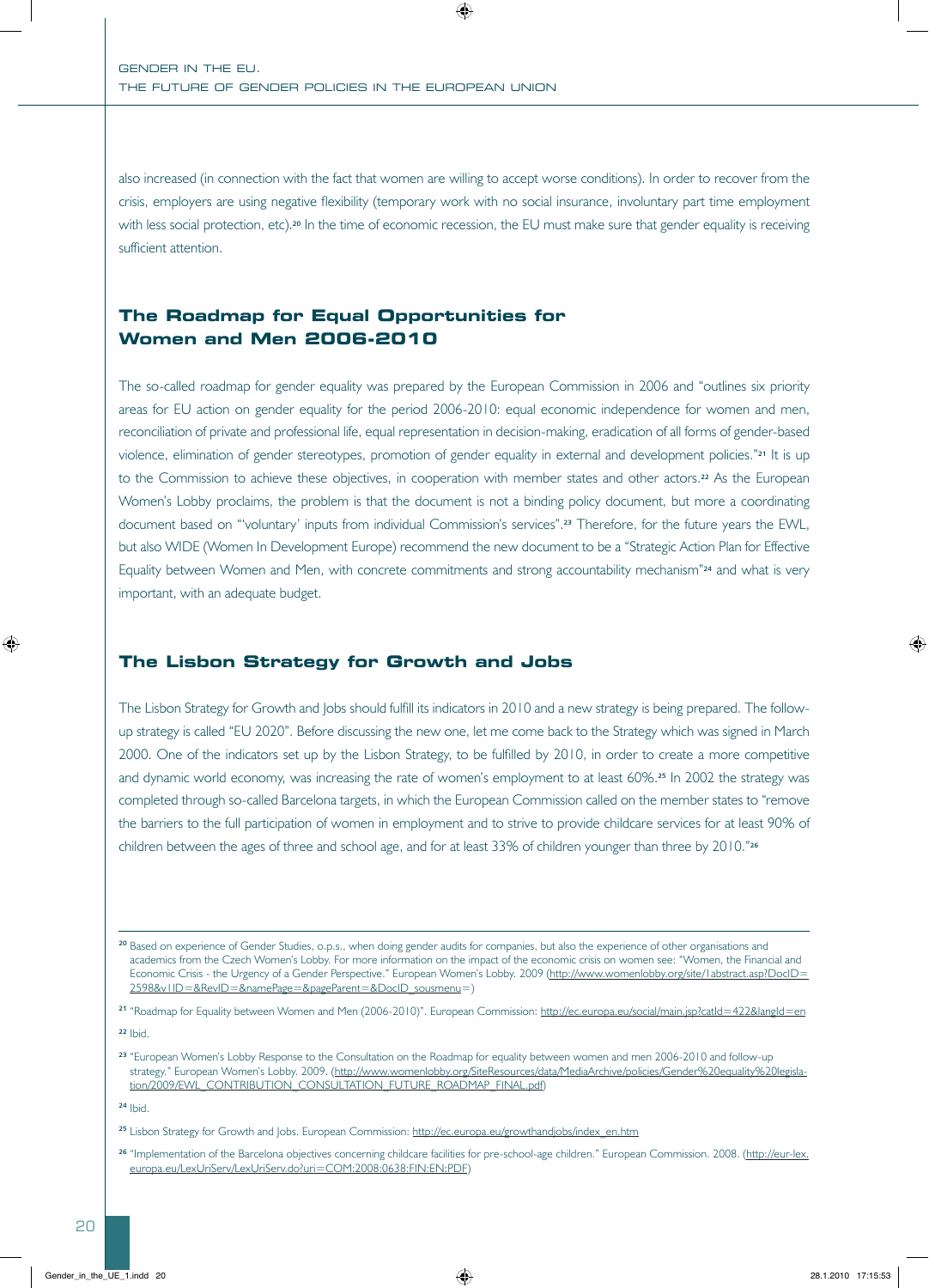When preparing a new strategy, it is important to ask the question if the indicators given by the previous one have been attained. When speaking about employment of women, the indicator will almost be reached.**27** Yet, the Barcelona targets are far from being completed. According to the report on "Implementation of the Barcelona objectives concerning childcare facilities for pre-school-age children" only five member states have reached the target concerning childcare facilities for children under 3 (Denmark, the Netherlands, Sweden, Belgium and Spain) and five others (Portugal, Great Britain, France, Luxembourg and Slovenia) are closer to that goal. Most other countries are far from meeting the demand for facilities caring for children. In 2006 the Czech Republic placed twenty-fifth in Europe, that is last, with less than 2% of children under three years cared for in institutional facilities.**<sup>28</sup>**

Firstly, the new strategy should define formal indicators and create mechanisms, which would push the member states to work on the fulfillment of the strategy. Secondly, the strategy should bring new indicators regarding gender equality - for example in regard to the gender pay gap – the European Women's Lobby recommends asking for a European equal pay target, including serious monitoring.**29** The strategy document should also take into consideration what lessons have been learned during the crisis concerning the economic model and how the experience can be used in the future.**<sup>30</sup>**

#### **Conclusions and recommendations**

In connection to documents mentioned in the text, it is necessary to point out that gender equality is not only about economy and growth, it is not only about employment, as the EU gender equality policies sometimes seem to suggest. Discrimination must be eliminated not because it hinders economic development, but because it deprives people of their human rights. It is important to monitor how gender equality is perceived by the European Union, as arguments related to economic development and growth or the demographic situation, ignore the simple fact that discrimination of women is wrong and that gender equality is a precondition of democracy. In addition, it is important to develop other fields of gender equality, beside the the sphere of employment and the labour market; such as violence against women, reproductive rights, political participation of women, eliminating gender stereotypes in education, media, etc.

Gender equality has not been reached yet at the European level. It is visible from the proportion of women in European Institutions, but the existing legislation and policies are still not sufficient. Even though there are several directives related to gender equality, the coverage is still not complete. In addition, the policy document related to gender equality (the Road map) is not a binding document, it is not even a strategy document, it does not cover any resources. There are several member states which oppose the development of gender equality policy and, more importantly, implementation of policies and legislation in member states is poor. Even though the member states**31** have accepted the directives, there is insufficient knowledgeabout them and they are not used in practice. It is time for the EU to develop control mechanisms enabling the monitoring of how the member states implement EU law.

• The EU gender equality legislation should also refer to discrimination in the media and in education, and should also include multiple discrimination.

**<sup>28</sup>** Ibid.

**<sup>27</sup>** 59.1% in EU 27 in 2008, but for example only 37.4% in Malta in 2008 (Eurostat: http://epp.eurostat.ec.europa.eu/tgm/table.do?tab=table&languag e=en&pcode=tsiem010&tableSelection=1&footnotes=yes&labeling=labels&plugin=1)

**<sup>29</sup>** "Report from the Issue Group on the Gender Pay Gap." EWL General Assembly – 27-28 June 2009. Internal document.

**<sup>30</sup>** EWL internal (board members and secretariat) discussion concerning the consultation for post-Lisbon strategy.

**<sup>31</sup>** And here I mean mainly the member states from the CEE region.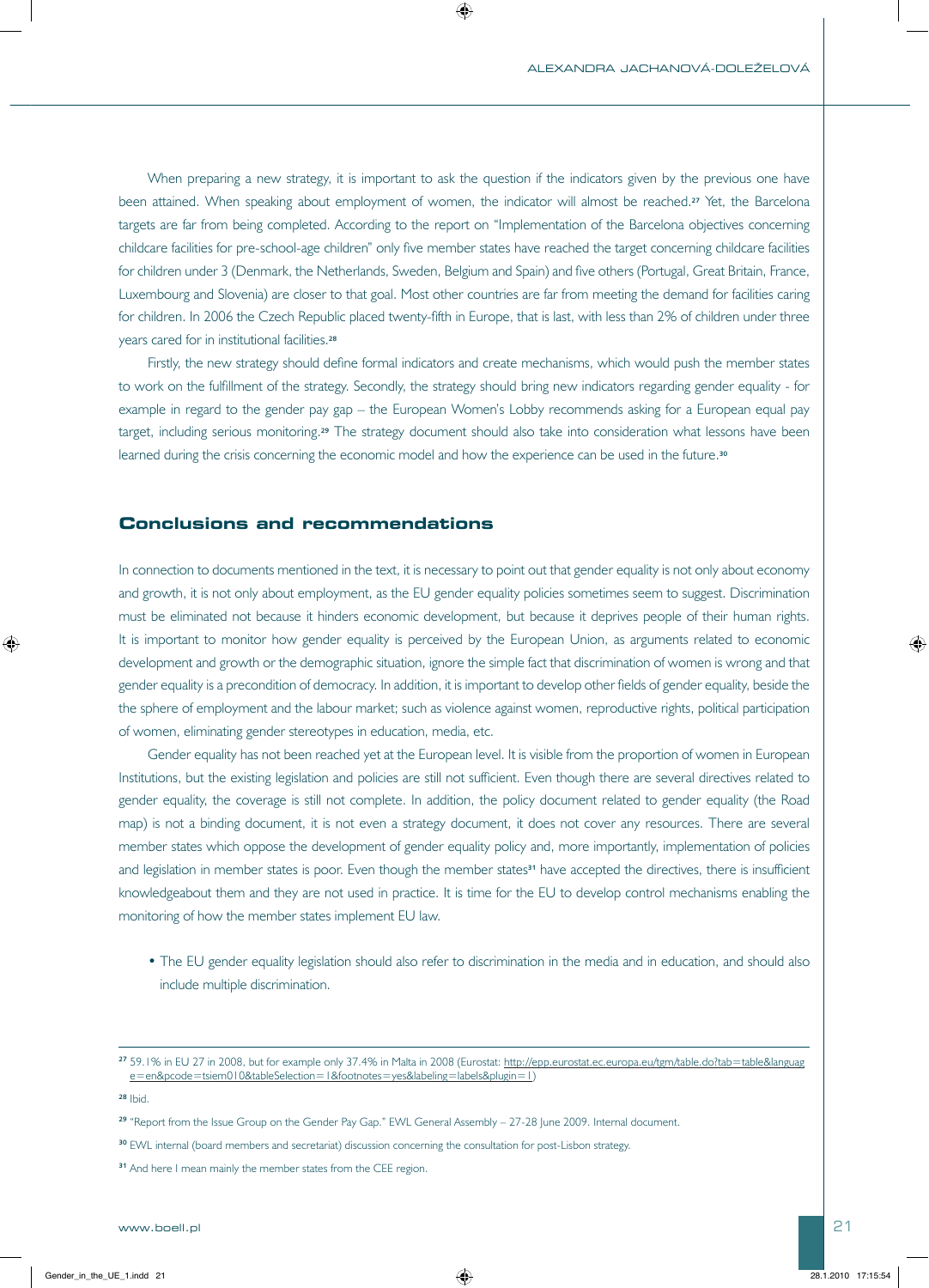- The EU should develop mechanisms enabling the monitoring of the implementation of EU legislation in member states.
- The new Roadmap for equal opportunities for women and men should be a strategic document with an adequate budget.
- The strategy EU 2020 ought to create formal indicators and mechanisms, which would push the member states to work on fulfilling the objectives. Secondly, the strategy should include new indicators regarding gender equality.
- It is necessary to highlight in policy-making that gender equality is not only economic development, but also, and even more importantly, part of democracy and of human rights. In addition, the issue of gender equality is relevant not only in employment and in the labour market, but concerns many other spheres.

**Alexandra Jachanová-Doleželová, MA –** she is a graduate of the Faculty of Social Sciences, Charles University, specialisation "International Economic & Political Studies" and Anglo-American College, specialisation "Politics & Society". She has been working for Gender Studies, o.p.s. since September 2003. At the moment, she is the deputy director of Gender Studies and manager of the project "Employers for Reconciliation of Private and Professional Life". For several years she was an editor-inchief at *E-magazine Equal Opportunities into Firms*. She is closely interested in the topic of equal opportunities of women and men in companies and the labour market in general and international matters related to the women's movement and gender equality. She cooperates on the Competition for the best company with equal opportunities in the Czech Republic. She is the chair of the Czech Women's Lobby and board member of the European Women's Lobby.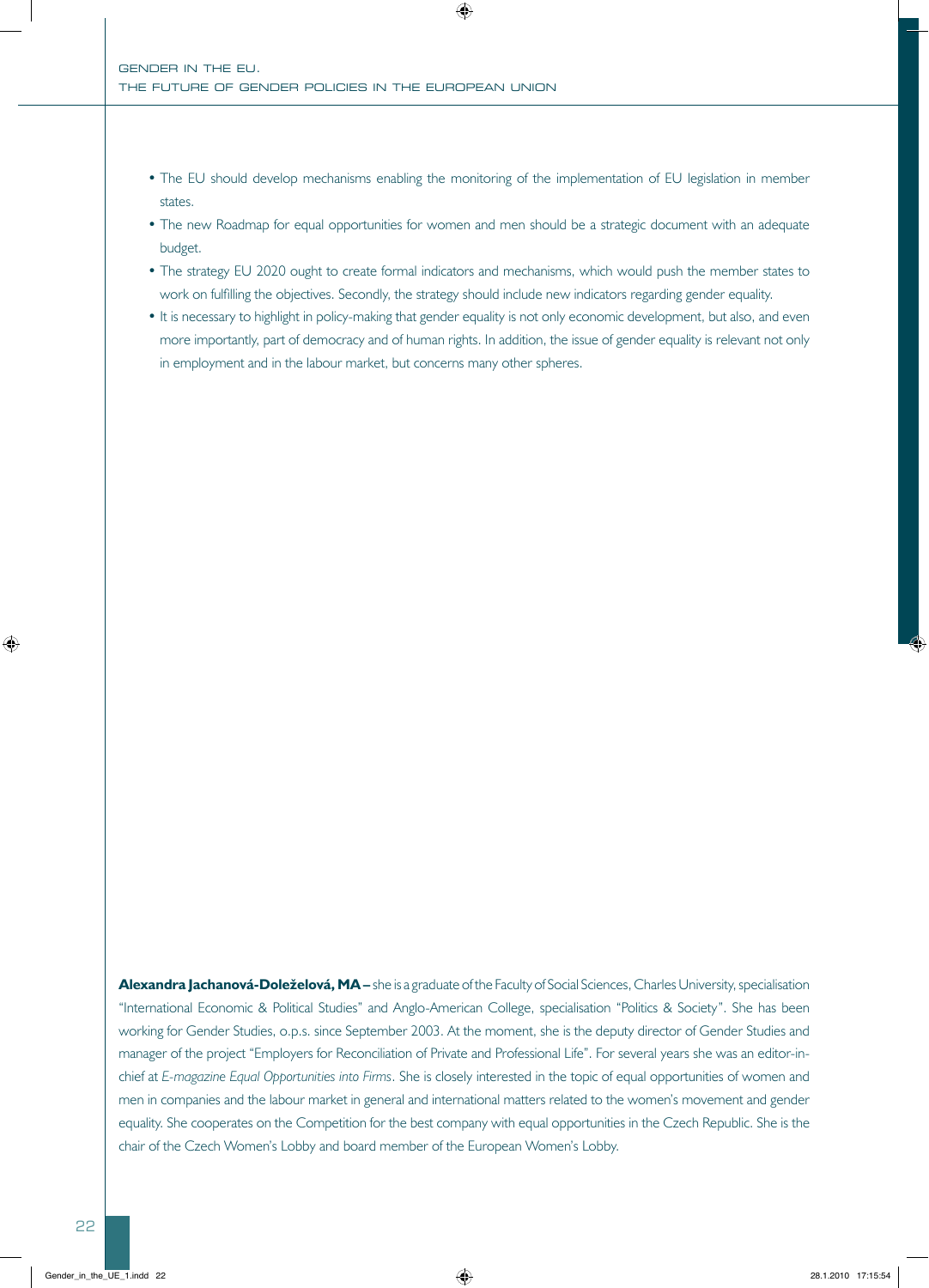**3.**

## **Women In Development Europe (WIDE)**

Gender in the Institutions. Status quo or an Opportunity to Change?

#### **Introducing WIDE**

WIDE is a European feminist network of women and development organisations, gender advocates and women's rights activists with national platforms in 12 European countries, members from EU, CEE and CIS countries and more than 100 members from around the world. WIDE works in alliance with other women's rights coalitions and networks from Africa, Asia and Latin America, as well as from Europe. Karat is WIDE's regional platform in the region.

WIDE's work focuses on influencing and transforming EU and international macroeconomic, trade and development policies from a feminist perspective and developing alternatives to the dominant patriarchal, neo-liberal, and profit-driven economic and development paradigm.

WIDE wants to raise awareness of new global patterns of social exclusion, inequalities and movement of people impinging on women's rights and access to decent work and sustainable livelihoods.

By a feminist perspective we mean more than equality for women and men in the existing social, cultural, political and economic structure, we want structural change for a just and democratic model of society and governance, in particular we want a change in power relations between states, people, women and men, to build a people centered world.

WIDE's work is grounded in women's rights, focusing on women's economic rights as the basis for the development of a more just and democratic world order. WIDE's key strategies are networking, advocacy and capacity building.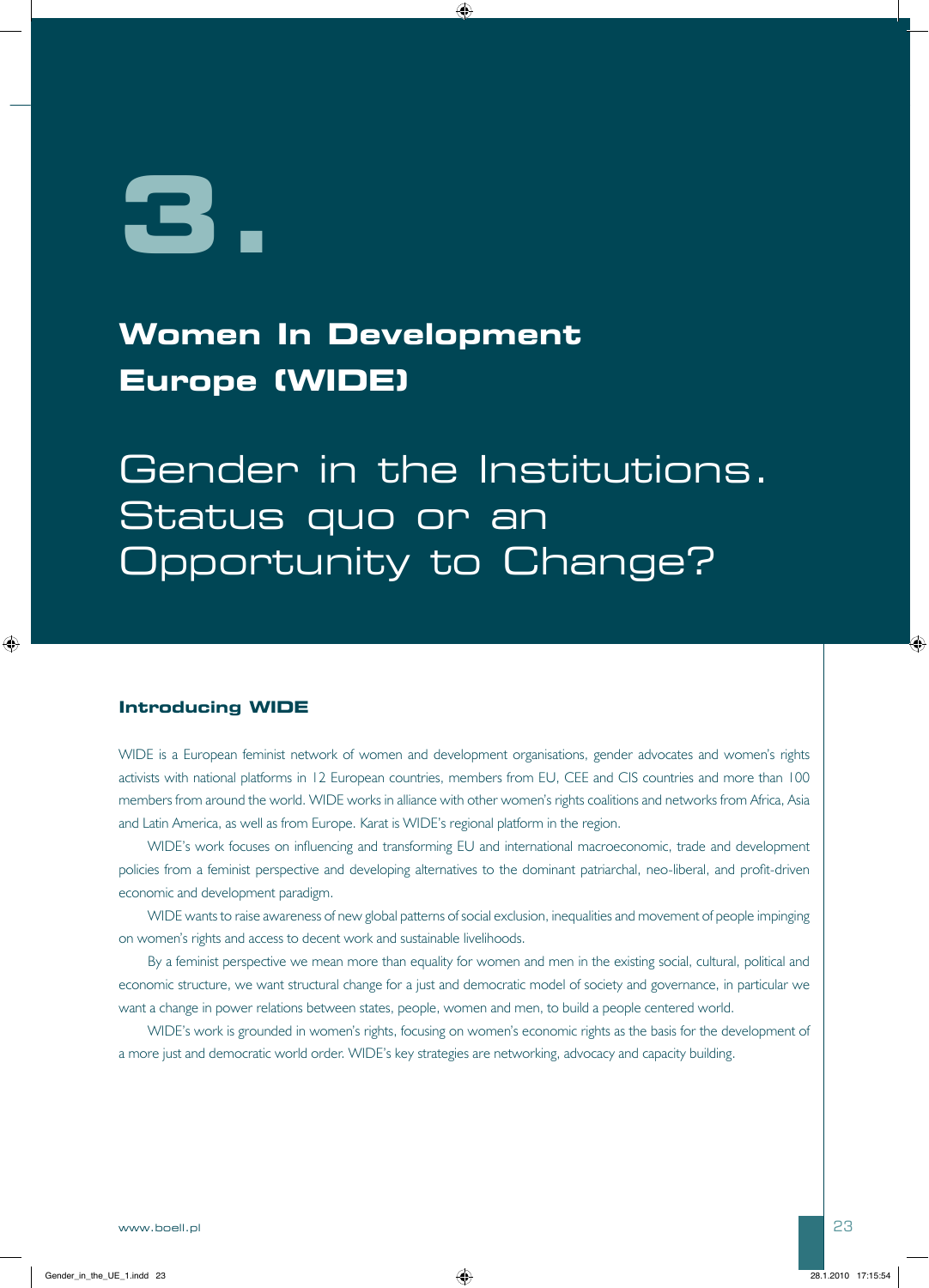#### **What challenges in the field of gender equality are the new European institutions facing today?**

We are in the context of global and multiple crises alongside with other processes – including militarisation as a mechanism of social control and religious fundamentalisms – and we clearly see that the gender equality and women's rights agenda is losing ground worldwide.

The crisis has huge social costs, and we see that EU policies currently put into place to curb the crisis represent a big step backwards for human rights and women's rights in terms of citizenship. We believe that with the reduction in social investments the whole project of a social Europe is at stake. Restructuring of the state is taking place but the model of a state operating as an enterprise investing in markets has not been overturned with the crisis.

During last years we have been witnesses of a progressive erosion of the social provisions associated with the welfare state as governments have sought to cut budgetary expenditures for health and care. The indirect effect has been to privatise many of the institutions and mechanisms of social reproduction.

Thus, care of the elderly and children and some aspects of health and other social provisions have to be privately paid for in the market, or carried out in the household, usually through women's unpaid labour.

In places where such welfare states do not really exist, for example in developing countries, the lack of public facilities and funding means that provision of care tends to occur through informal mechanisms that increase the unpaid work of women as main care providers. The current global and financial crisis is likely to intensify these trends and pressures.

So in the urgency of the crisis it appears that, to date, little attention has been given to ensuring that gender is taken into account when formulating policy responses. It also presents extreme dangers for retrogression in the forward momentum of women's social and economic empowerment. Structural adjustment, deregulation and privatisation have tended to reinforce women's economic and social inequality and have reduced the capacity of many national governments to promote and ensure women's rights to public sector programmes and social expending

In this context the EU faces important challenges to advance its core principles of social justice and human's rights, where gender equality and women's rights are rooted.

#### **Challenges at policy level**

The EU has had a strong commitment to gender equality since its foundation in the Rome Treaty in 1957, which was later reaffirmed in the Lisbon Treaty. Now, the EU must take a step forward and place gender equality and women's rights, which are assumed as EU core values and principles, in the centre of its economic and social policies.

Responses to the economic crisis require a change of the existing economic neo-liberal model of production and consumption, for a model that takes into account the reproduction of people and nature, where a just distribution of resources is at the center of concerns, where care work (mainly done by women) is valued, recognised and taken into account. Care and care work must be understood – not as prerequisites to economic growth – but as the centre of human life. This understanding can bring about a political and economic shift in priorities from moneymaking or consuming goods to creating new habits of being and living which are more dignifying and ethical. Women are neither victims nor instruments for economic growth; the goal of Gender Equality is a goal of justice.

The EU approach to gender in development in practice must avoid assigning women an instrumental role. The EU anti-poverty programmes, proposed to alleviate the impact of neo-liberal reforms, have shown a tendency to reinforce conservative views of the role of women in the family, giving rise to a language of vulnerability and exclusion connected to the notion of gender and survival strategies.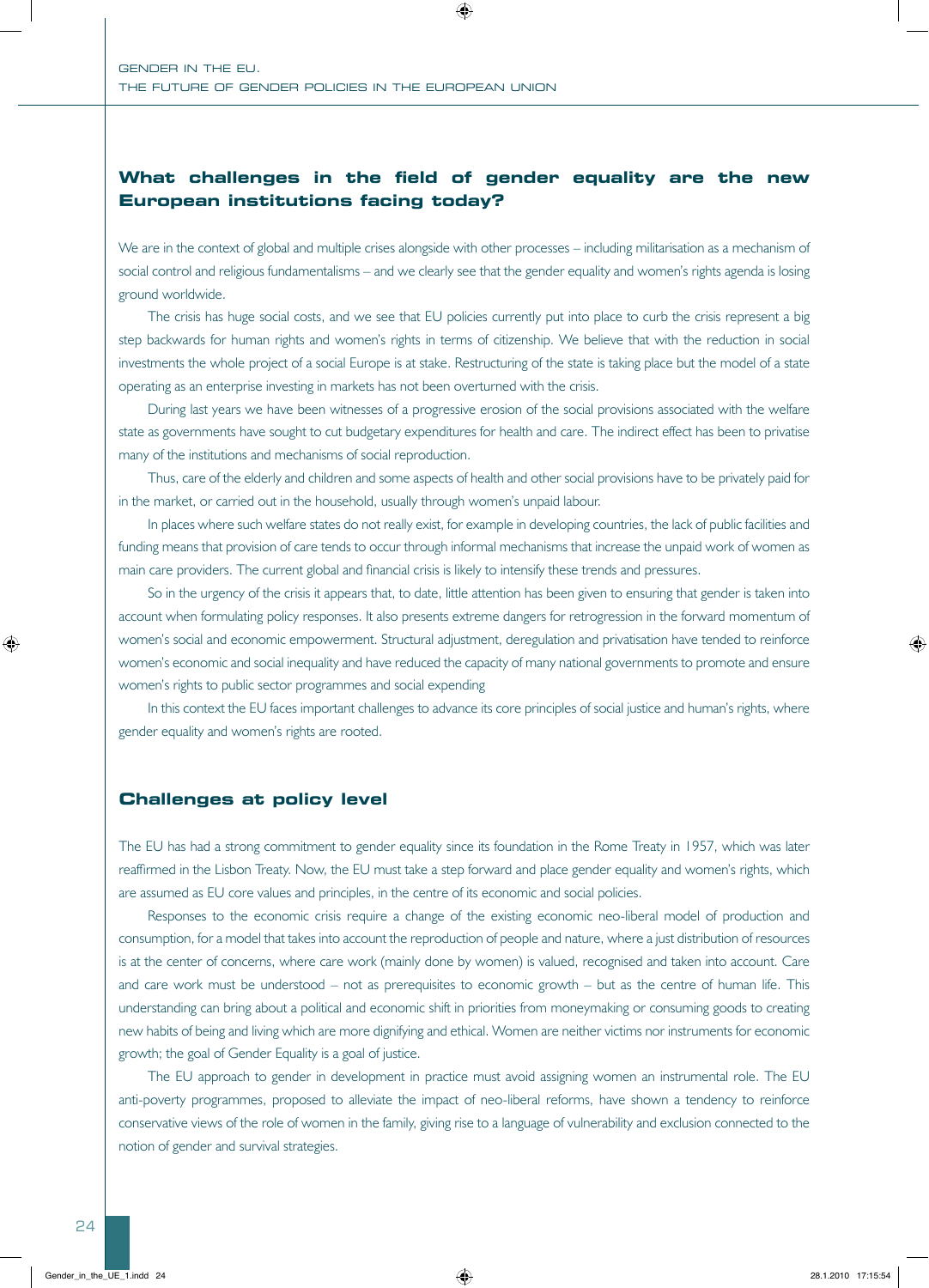They argue that development needs women and that it is crucial to invest in them, and therefore they exploit the potential of women as caregivers. This is the argument used to promote the transformation of many women's organisations into "apolitical" service providers (i.e.: micro-credit, training, economic entrepreneurships), all of which are depending on contracts with the government or funding from development institutions, which results in the de-legitimisation of their own processes. The approach to gender equality in development policies should rather be grounded on women's rights and historical social inequality, which reflects systems and practices resulting in different forms of social inequality and discrimination.

At global policy level we need to stop speculative and high-risk trading and practices which gamble our food, pensions, public goods and basic needs on the financial markets. In the area of trade, we must stop the aggressive trade liberalisation regime and instead promote a fair trade agenda, which integrates social development, human rights and gender equality as its core values.

There is also the challenge of improving EU policy coherence. The principle of policy coherence of EU external policies is one of the foundational principles. A key pillar of policy coherence is adherence to internationally agreed upon social, gender equality and women's rights commitments. The EU has the challenge to deliver on its commitments to international human rights frameworks on women's rights and development, such as the Beijing Platform for Action, CEDAW, the MDGs, and the ILO conventions.

#### **Challenges at implementation level: from words into action**

The EU's political commitment to gender equality is reflected in a number of legal and policy documents, including the Lisbon Treaty. Yet, there exists a significant lack of coherence and consistency between policy declarations and practice with regard to achieving gender equality and women's empowerment.

Some of the main obstacles identified by WIDE practice and experience can be seen mainly in external relations policies, but that could be extended to other policies are:

- 1. Lack of financial and human resources.
- 2. Limited gender competence and commitment among staff members, especially at decision-making level.
- 3. Absence of political leadership and political will.
- 4. Lack of strong accountability mechanisms.

For the coming years, we need a real investment in gender equality and women's empowerment. The EU must ensure that policy responses to the crisis take into account the differential priorities and needs of women and girls and do not undermine the policies and plans that promote gender.

The EU must increase the resources (financial and human) for gender equality and equal opportunities between men and women. Numbers are important. As an example we have the money addressed to gender equality in development policy**.** 

The funding made available to support the integration of gender equality issues into development cooperation is insignificant when compared with the resources earmarked for other horizontal measures. As the own Commission has acknowledeged: *"only 5% of the Development Cooperation Instrument funds for the thematic programme 'Investing in People' (2007-2013) are allocated to gender equality, that means 57 million out of 1 billion and regional and country strategy papers do not give an overview of budget allocation to gender equality since gender is only mentioned as a cross-cutting issue and thus no financial details are provided.***1** The EU provides over half of global aid it, therefore, has a responsibility to take a leadership role by radically improving the quantity and quality of its aid.

**<sup>1</sup>** EU Parliament Resolution of 13 March 2008 on Gender Equality and Women's Empowerment in Development Cooperation.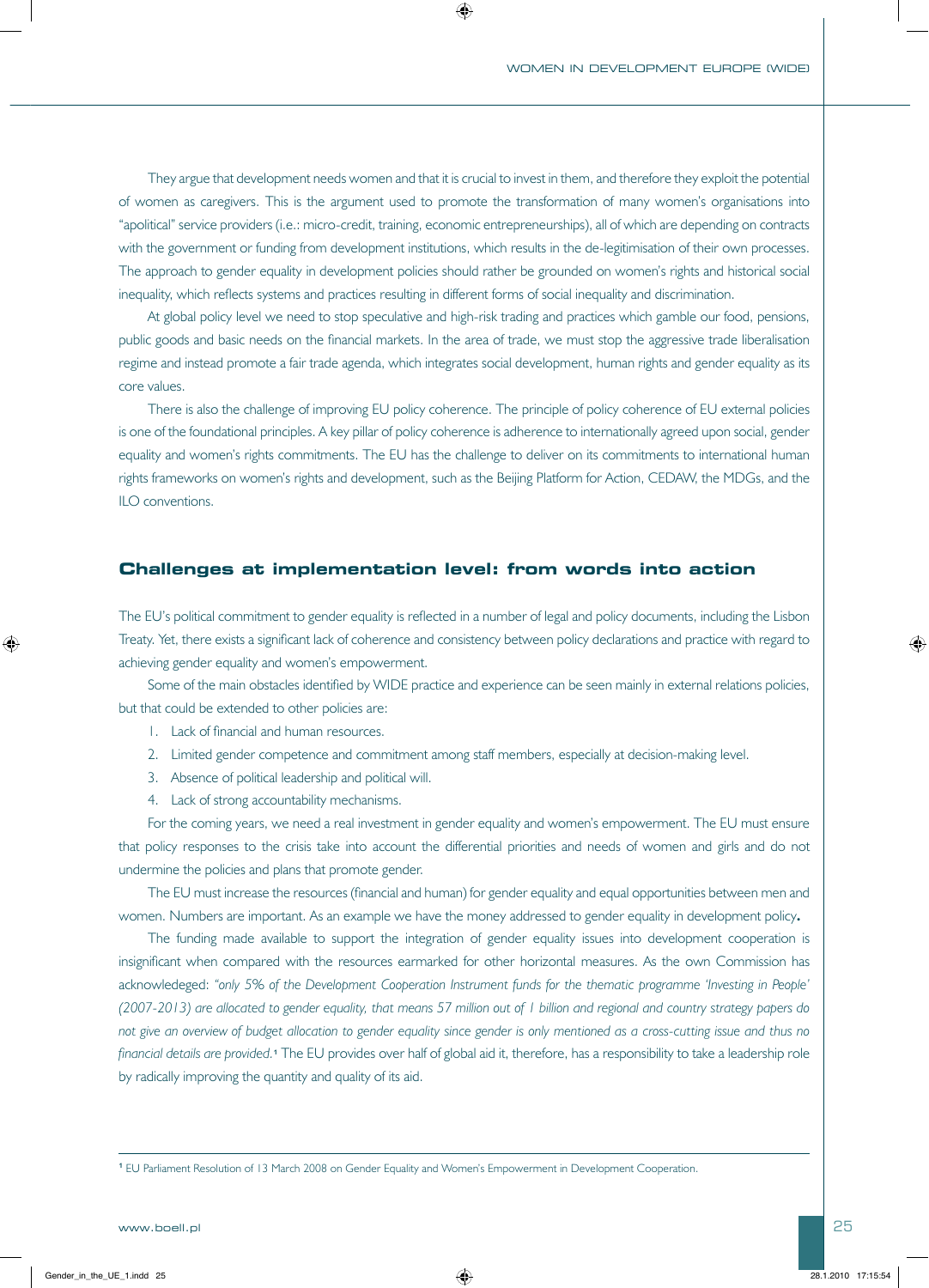The EU must deliver its commitment to put in place gender-responsive budgets for ensuring adequate resources for gender equality and women's empowerment.**2** Women must participate as actors, inside and outside of government, in macroeconomic policy formulation and implementation. Women must participate also in financial and economic institutions taking decisions on responses to the crisis.

Gender mainstreaming actions should be better tracked and measured in terms of resources and achieved results. The use of existing tools for gender mainstreaming in reporting mechanisms must be a compulsory requirement as should gender impact assessments of all new legislative proposals adopted by the European Commission.

There is a need of more coordination and coherence of services, both at European and member states level. In the case of the external relations and development policies this is even more necessary, as it is a domain that falls usually out of women's rights or equal opportunities bodies and organisations both at EU, national and local levels. National Women's Machineries in member states must have the capacity and mandate to participate in external relations and development policies planning and budget allocations for gender equality and women's rights.

There await, ahead of us this year, crucial events in relation to Women's Rights: a) The 30<sup>th</sup> anniversary of CEDAW (Convention on the Elimination of Discrimination against Women) and b) The 15th anniversary of the Beijing Platform for Action. The EU has a responsibility to make these events significant by committing to deliver concrete measures for advancement of gender equality and women's empowerment. These measures should not only apply to the EU, there is a need of solidarity and working together with development countries towards a global citizenship for men and women.

2010 will be the year also for the adoption of the new EU strategic framework for gender equality – the follow-up of the EU Road Map which is currently being drafted. WIDE considers that the Roadmap has been more a coordinating mechanism – not always successful in that capacity- rather than a binding policy document and has been relying basically on "voluntary" inputs from individual Commission services.

WIDE thinks the future EU strategy for Equal Opportunities must be stronger. It should no longer be a roadmap but a Strategic Action Plan for Effective Equality, with concrete commitments and measures, strong accountability mechanisms and a specific budget. It must have a strong chapter on EU external policies, including trade.

#### **Are there any chances to overcome the existing status quo? The role of women's organisations**

The value and importance of civil society and especially the contributions of women's organisations to policy formulation, monitoring and implementation must be recognised and supported by the EU through appropriate initiatives and actions: including the creation of political spaces for true policy dialogue and the extension of financial support for women's organisations.

Openness of EU institutions to dialogue with civil society organisations is an obligation and not a concession, even though in some cases it is presented as such.

Only through alliance building, can women's movements increase political pressure and influence on decision-makers at all levels and achieve the transformation. That is WIDE is working in coalition with different networks and platforms worldwide.

We must remember that gender equality is a goal of justice, which necessarily requires changes in power relationships. Frequently, the validity of gender as an approach aimed at challenging and changing the power relations between women and men is ignored and it becomes an empty concept, a mere technicality. The EU must go further in the strategy of gender mainstreaming than using it as a mere technical tool.

**<sup>2</sup>** Recommendation of the Committee on the Status of Women 2009.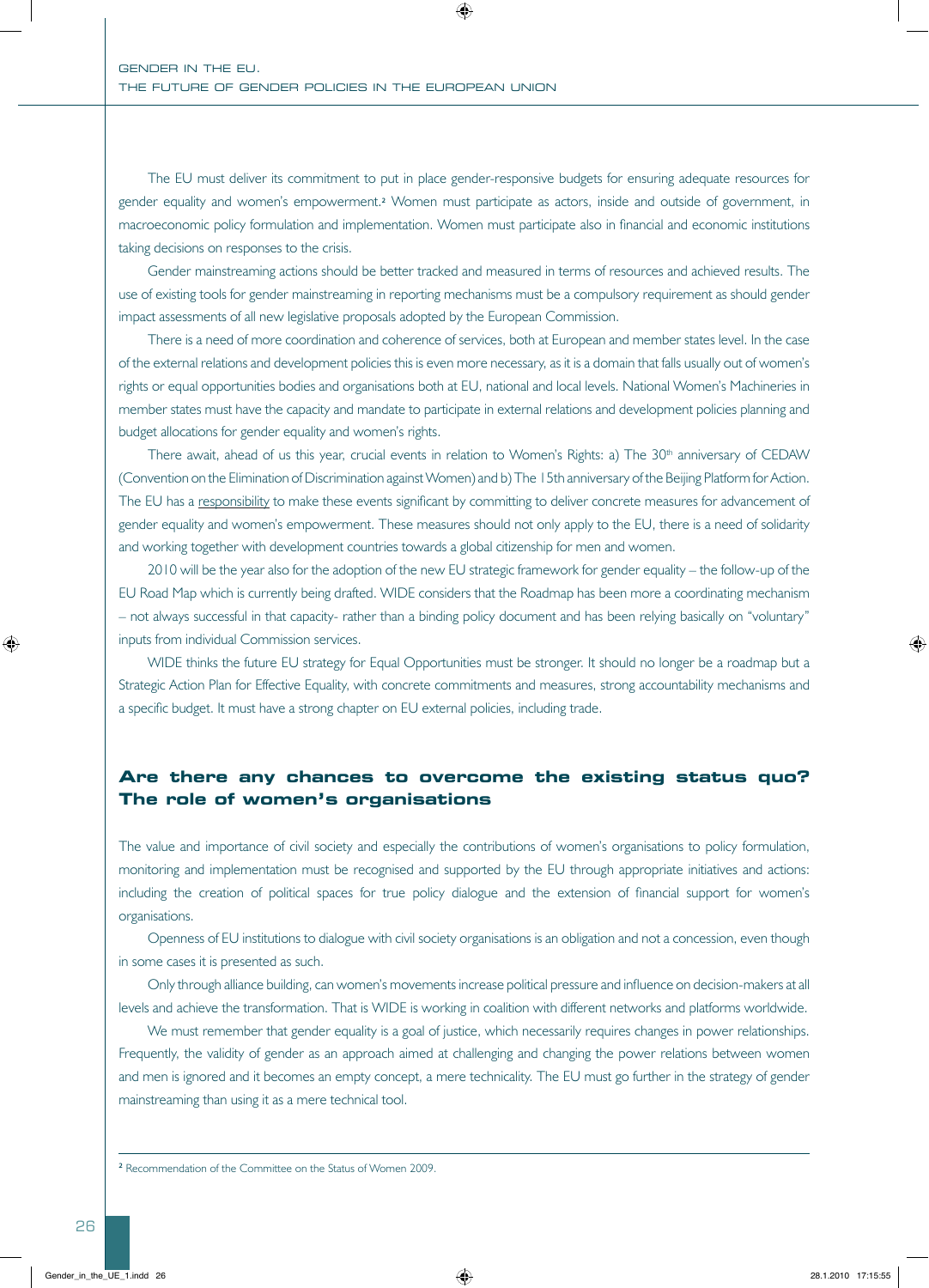The transformation of the social and economic relations required to achieve gender equality demands major changes in other power relations, such as wealth creation and distribution, political representation and an understanding of the importance of gender equality as a question of social justice among all the members of society.

We need to bring back to the agenda women's rights discourse and practices based on the ethics of democracy and economic justice.

**Women In Development Europe (WIDE)** – is a European feminist network of women's organisations, development NGOs, gender specialists and women´s rights activists which as formed in 1985 in response to the Forward-Looking Strategies (FLS) developed at the UN Third World Conference on Women in Nairobi. WIDE monitors and influences international economic and development policy and practice from a feminist perspective. WIDE´s work is grounded on women´s rights as the basis for the development of a more just and democratic world order and the search for alternative approaches to the economic mainstream. WIDE enables members and partners to articulate alternatives to the negative impacts of globalisation, and makes feminist alternatives visible. Through the dissemination of our research and analysis, WIDE promotes gender equality and social justice.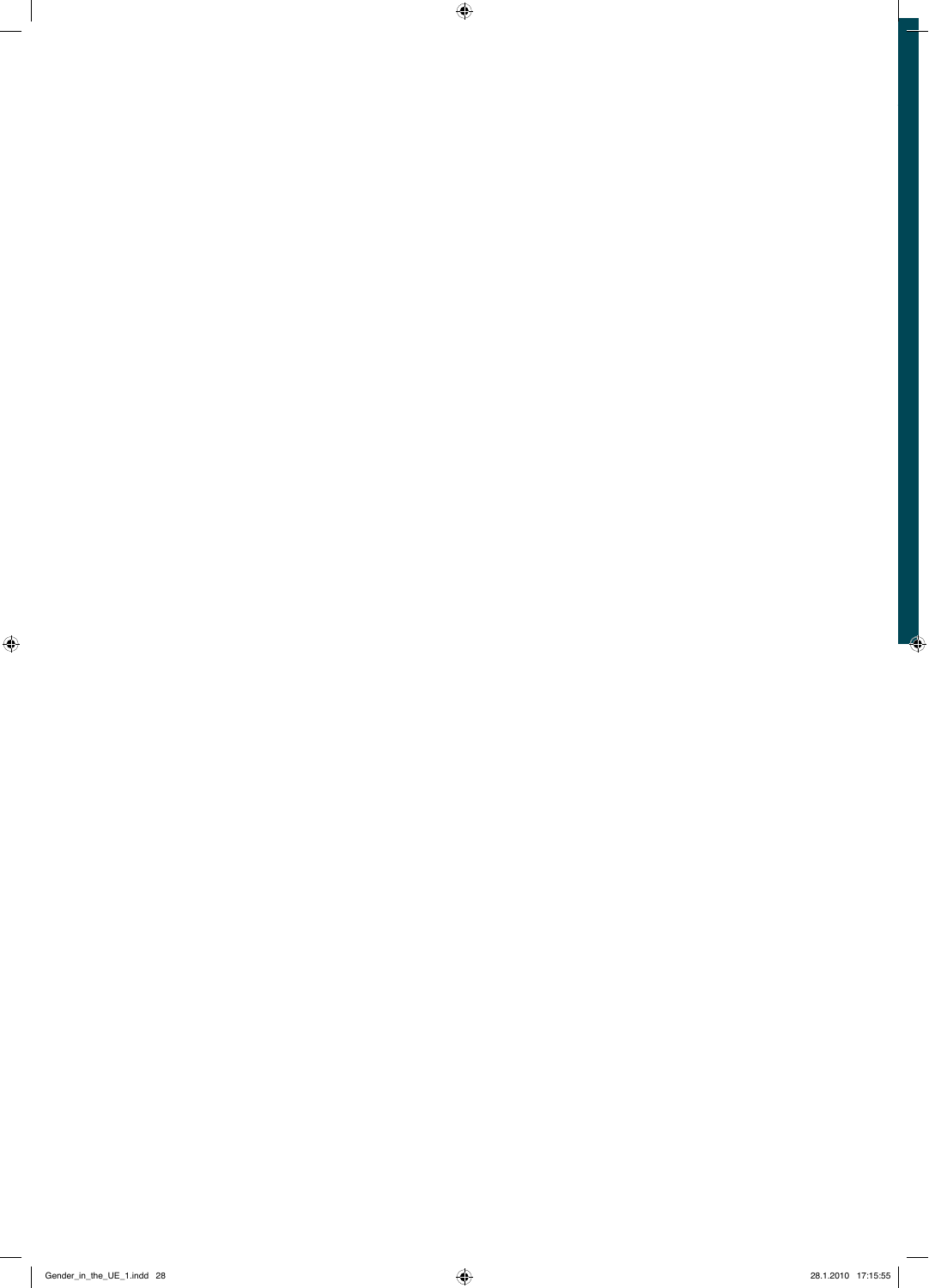

## **Adam Ostolski**

The European Union, Gender Politics and Social Change

In the period preceding Poland's entry into the European Union – and I believe the point is also valid for other Central and Eastern European countries – people involved in the women's movement, and more generally the progressive part of public opinion, had very high hopes concerning accession. The EU was perceived as a source of high and ever rising standards of civilization, including the area of gender equity. It was not without importance that accession was also the closure to the process of systemic transition, which in many ways had shifted the relations between the sexes to women's disadvantage. The losses include, but are not limited to, abortion rights – there was also a whole array of changes for worse in the social and economic sphere. The massive unemployment of the nineties hit women harder than men, as did the process of closing down nurseries and preschools, or the state's withdrawal from refunding contraception. Cuts in public spending also increased the pressure on households, which were now forced to rely on their own – i.e. mostly women's – resources. To makes things worse, the feminist movement did not find a credible ally in the political world. Many years of efforts to pass a law on equal treatment of men and women remained futile. If certain anti-discrimination measures were introduced in this period – as indeed they were in the labour code – it happened as part of the process of adjusting the Polish legal system to the *acquis communautaire*. In the process of pre-accession negotiations the European Union required that Poland's government report on the progress it was making in implementing the gender equality policy. Hence, it seemed obvious that more could be won, and that the gains would occur faster, if the struggle for women's rights was moved to the European level than if it remained focused on the national level.

Five years down the road of EU enlargement, the dominant mood is one of disappointment. The influence of European values on state legislation is not as great as it had been expected. Moreover, this influence was much stronger during the stage of negotiations that preceded accession, when the aspiring countries strove to make a good impression. The EU's bargaining power decreased as soon as the applicants had made it into the "club." During the very same period when national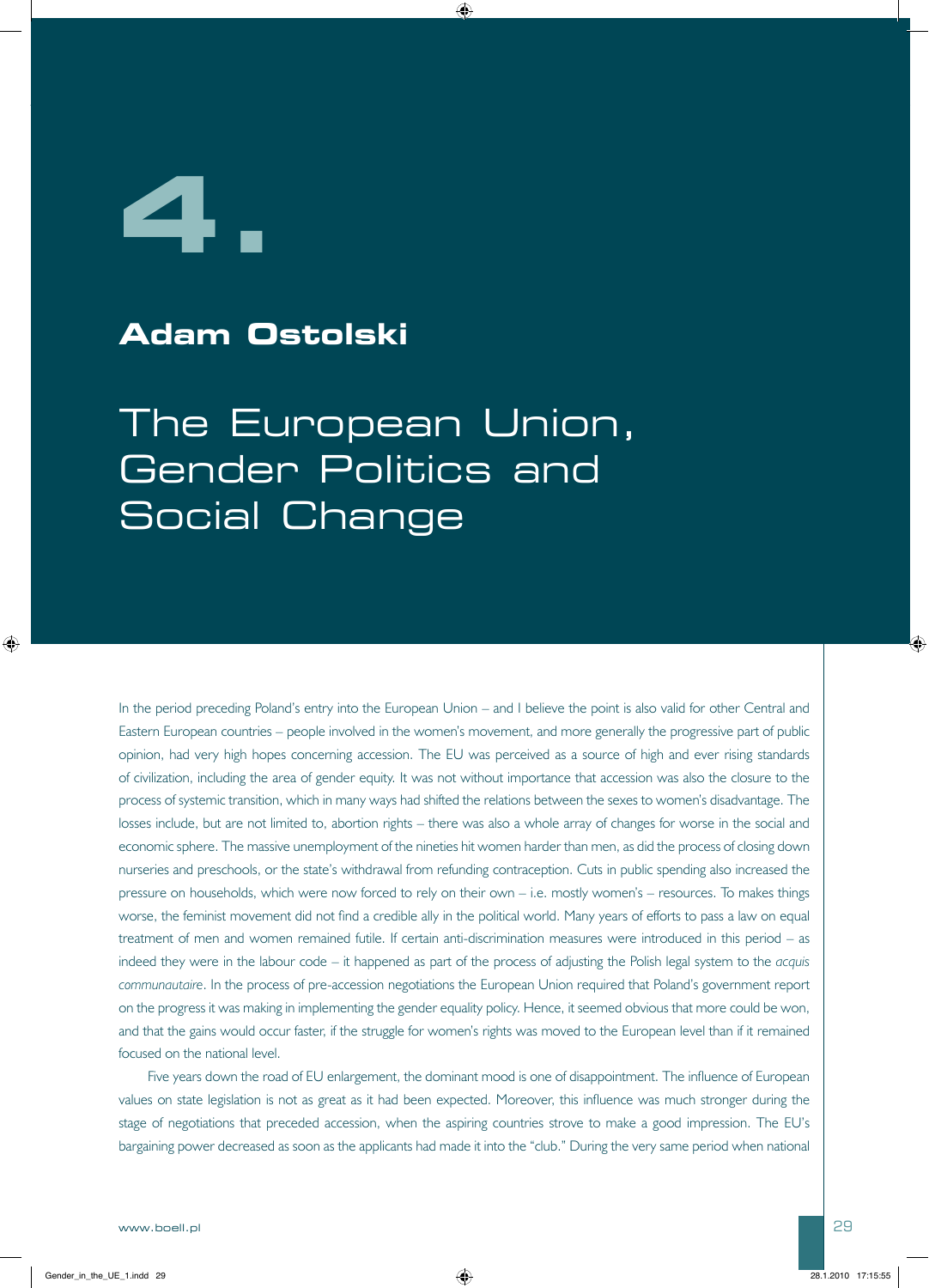governments of the new member states were paradoxically regaining some of their autonomy after accession, women's rights organisations began to feel they were losing their own autonomy: increasingly forced to align their aims and strategies with the wishes of their donors, they were also competing with one another for a limited pool of funding. In addition to this, during Barroso's term, the European Union itself was losing some of its earlier gender impetus. From the point of view of gender equality, the most visible symptom of this process was the paralysis that seemed to overtake the European Commission when it came to passing a broad anti-discrimination directive. But from an even broader perspective what seems more symptomatic is the lack of political will – both in the Commission and in the Council – to revise the posted workers directive. The verdicts of the European Court of Justice in the *Laval* and *Viking* cases of December 2007 meant that this directive was now in contradiction with the principle of equal pay for equal work in the same workplace, triggering the process of "race to the bottom" in the area of social and labour standards. Thus, the process of constructing a European social model not only ceased to move forward during the Barroso era, but was in fact showing signs of regress.

Given this state of affairs, we might do well to ask a few general questions. Is this simply a crisis of leadership (some have even begun speaking of a backlash) in the European Union? Are conservative forces engaging is a successful campaign to stop or even reverse some of the gains of the feminist movement? Or are we perhaps dealing with aspects of a broader phenomenon sometimes referred to as *gender fatigue* – society's impatience with the whole problematic of gender equality, a growing conviction that the problem is by now sufficiently regulated? According to Elisabeth Kelan, who has been researching this issue, many people believe that workplace discrimination of women is a problem that has been solved long ago, thanks to appropriate legal measures. Finally, what may be at stake here is the exhaustion of a certain strategy of pushing for women's rights – a strategy whose present embodiment is in the *gender mainstreaming policy* (based on the idea of including gender equality into the main stream of politics). We might also ask whether these various explanations are in necessary competition with each other, or whether they can be viewed as complementary. In other words, are we facing three separate challenges here, or three aspects of the same impasse – in European political institutions, in social attitudes, and inside women's organisations? Opting for either of these perspectives will carry different practical consequences. If the backlash in the EU, gender fatigue in the workplace and disaffection with gender mainstreaming within the women's movement are three separate independent phenomena, then the recipe for our problems would be to continue doing what we have been doing all along, only more effectively. If, however, we are dealing with various aspects of a single crisis, then we need to ask about its root causes.

I believe it worthwhile to consider the issue through the prism of a tension between two types of gender politics. On the one hand, there is the feminist movement, which represents the desire for comprehensive social change – profound reconstruction of relations in law and politics, in the economy and culture, in the family and practices of everyday life – change that would eliminate gender oppression. On the other hand, there is the actual shape of this movement as it has developed through history. At present, especially in Europe, feminist activism takes place through a number of women's organisations engaged in pursuing specific projects and pushing for particular demands as part of certain pro-women policies or legal regulations. The distinction between the 'feminist movement' and 'women's organisations' is mainly analytical. Its function is to help us articulate the difference between two disparate, though equally important forms of action, all the while keeping in mind that the same individuals or groups may well be – and in fact often are – involved in both types of activity simultaneously. And yet, each of these two forms of activism triggers a different logic of thinking about social change. The basic context for a social movement consists of other related social movements, all based on a vision of social transformation. The context for the activity of non-governmental organisations is, by contrast, the world of institutions – whether state, European, or international. The demands brought forth by NGOs are addressed to legislators or administration, and they need to be distinctive, i.e. separate from other demands. A specialised cell, a separate department, a plenipotentiary of one's own, a special law, a distinctive directive or international treaty – such things are evidence of success, as they bolster the significance of the issue that a given group of NGOs are engaged in. It is precisely the other way around for a social movement: its demands are vivid and distinct to the extent that they can be tied to the demands of other movements, because only then can larger numbers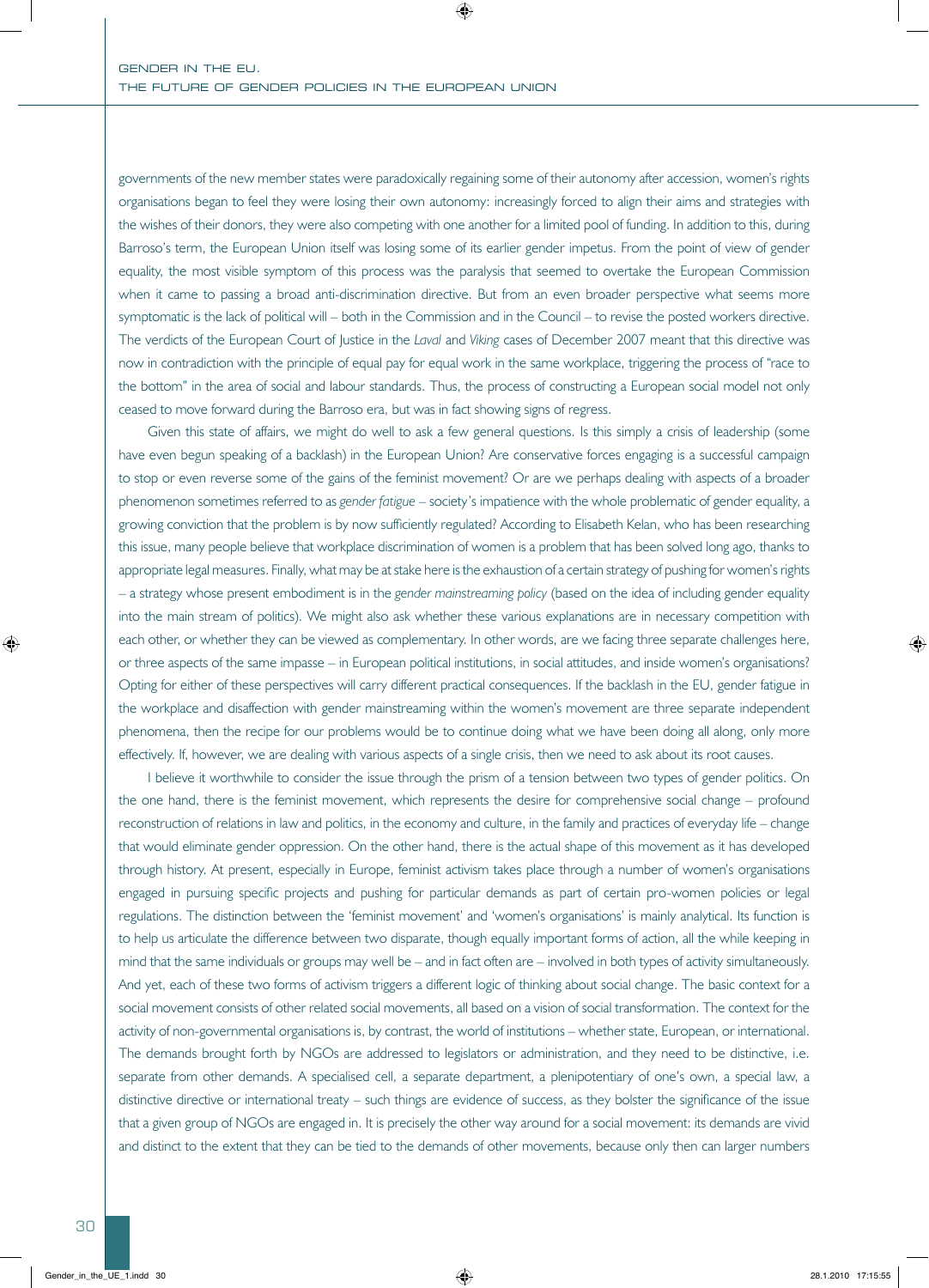of people be mobilised in their support. The broader the alliances, the better for the movement. NGOs construct women as a real or imagined interest group, whereas a social movement represents a certain dream or vision of a non-repressive community, rather than a distinctive group with a well-defined identity. Non-governmental organisations leave people the way they are, while trying to obtain for them a larger slice of the collective cake, along with fairer rules of the game. A social movement has a transformative dimension, so that its struggle is not just for change within laws and institutions but also for an alternative culture, for real change inside individuals and relations between them. For change to become possible, these two types of activism – organisations and social movement – must meet.

Viewed from such a perspective, today's crisis in gender politics appears as the effect of a certain imbalance: undue advantage of the bureaucratic logic of social demands, which are put forth and recognised, over the logic of social movement. It is increasingly difficult to perceive the promise of a non-patriarchal society in the endless stream of proposed norms and regulations concerning equal treatment of men and women. Meanwhile, legal norms in and of themselves have neither the power to create reality, nor to organise it. Legal regulations may gain real, concrete significance only thanks to social dreams and conflicts in which they are the stake. Anti-discrimination law will not gain a living content, unless it becomes part and parcel of a larger struggle for a certain new vision of the social world, and against a certain other vision. Efforts to pass a new directive might well become a step in this struggle, but no single law will change much unless it is accompanied by a stirring in the social dimension of the European Union. The changes that would have a positive impact include: a directive concerning public services (of benefit to the position of women); revisions to the posted workers directive (important from the point of view of equal treatment of employees). Finally, from the point of view of the European social model, we might call for some critical reconsideration of the Maastricht criteria, which fossilized the then popular neo-liberal orthodoxy in the early nineties. In this political context, efforts to bring about gender equality will not automatically improve the actual position of women, since it is equally possible to make adjustments upwards, as it is to make them downwards (sadly, the latter is by far the easier option). If you consider the lowest paid jobs, or the flexible forms of employment, you will see that here the gender gap in wages almost ceases to be a problem. Ironically, pauperisation of both women and men turns out to be the simplest – and rather bizarre – solution of the problem of discrimination. Fortunately, as we engage in action, even of the most specialised and specific kind, we are likely to be faced with questions: With whom? For whom? And what sort of world do we hope to build? As the women's movement answers these questions in its own way, it might well move the European project a step forward.

#### Translated by **Agnieszka Graff**

Adam Ostolski -a sociologist, philospher and translator, a member of "Political Critique". His research interests include social philosophy, psychoanalysis, the question of social memory, Jewish studies and gender theories. He collaborated with the Foundation Dialogue Forum between Nations (Fundacja Dialogu Między Narodami) and the Tome Byra Foundation "Ecology and Art" – Feminist Think Tank.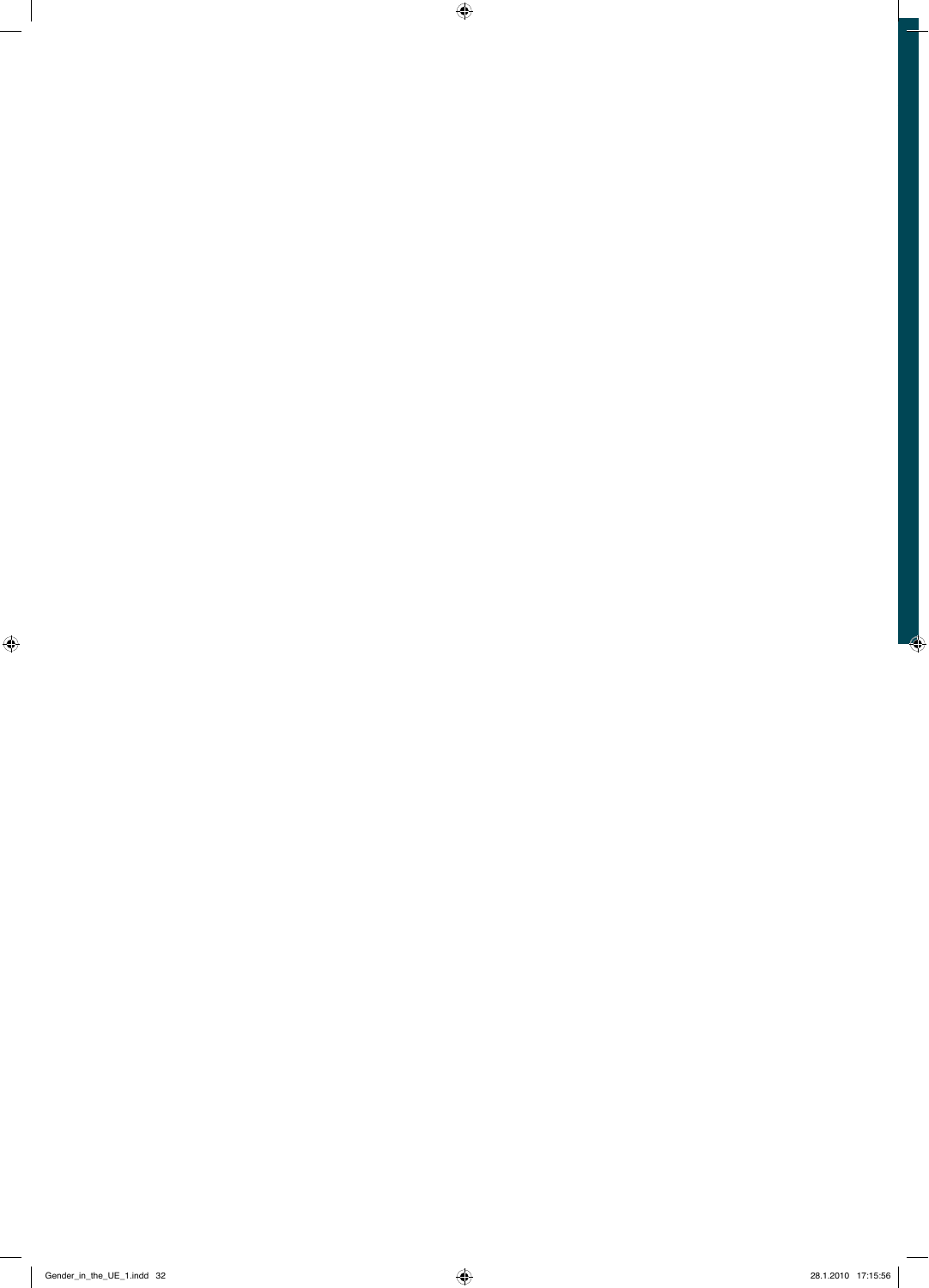**5.**

## **Agnieszka Graff**

## The Trouble with NGOs

Let me begin with a pledge of loyalty, since what I have to say may easily be received as an act of betrayal. Yet, I assure you, my loyalty is sincere while the trouble to be discussed is also my own trouble. Thus, I declare my friendship, loyalty and trust in a number of NGOs with whom I have worked over the years, whose publications and websites I regularly consult, and to whom I occasionally contribute money. My NGO home base includes Cultural Critique (Krytyka Polityczna), Feminoteka, the Stefan Batory Foundation, the Helsinki Foundation for Human Rights, the Federation for Women and Family Planning, eFKa in Cracow, Konsola in Poznań, and a number of other women's organizations scattered across Poland, which I have visited over the years. My list does not include March 8<sup>th</sup> Women's Alliance, as it is not a formally registered organization, but this group may very well be part of the problem, too, only in a way as yet invisible to me. In any case, it is from within the trouble that I speak to you, not from without.

The trouble I want to examine is the sorry state of what was supposed to be "civil society" but somehow never came into being. The post-1989 changes were accompanied by the dream of spontaneous grassroots mobilization of citizens, a major reconstruction of social bonds. Universal engagement for the common good, massive turn to associations, people taking action for a diversity of causes, creating communities of the like-minded, with common goals and commitments, but no desire to depend on state structures – such things were supposed to start happening soon after the demise of the old system. It had had a paralyzing effect on human initiative, but now it was gone. After the despised wall crumbled and the hideous curtain rose, we were to become active members of civil society. But somehow we never did.

"We dreamt of civil society, but all we got were NGOs" – this statement is attributed to Janos Kis, philosopher and dissident, one of the leading figures of democratic transition in Hungary. I have heard similar complaints from my frustrated activist friends in Poland. Such things are said by feminists and environmentalists, by people struggling for the rights of sexual minorities and those engaged in fighting anti-Semitism and racism in Poland. Opinions of this sort, however, are expressed in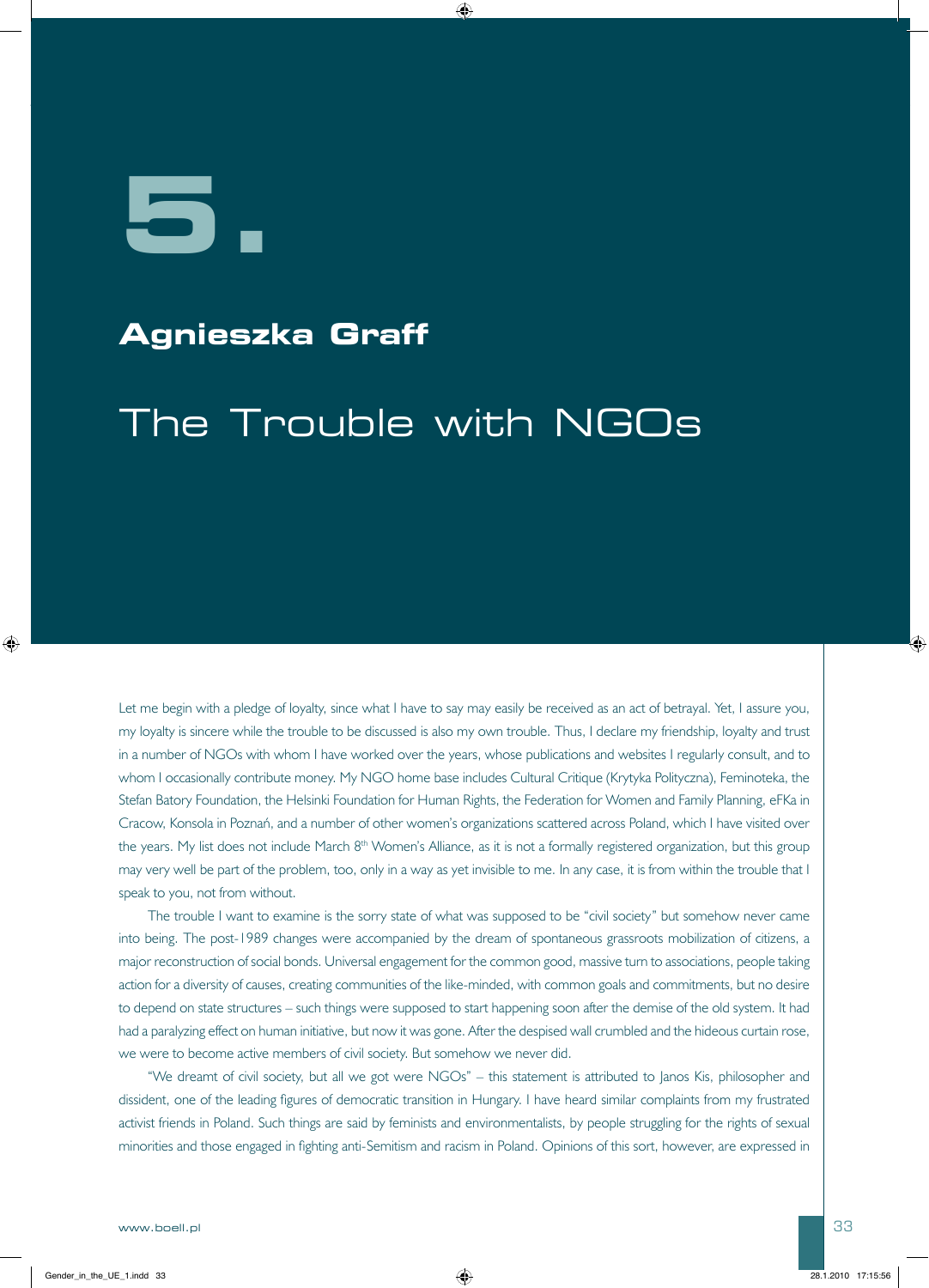a half-joking and slightly hushed tone, and never in public – criticism of NGOs is a topic fit for private conversation over a glass of wine, not for a press conference.

Clearly, we are having trouble with our trouble. We have difficulty naming it properly, awkwardly entangled as we are, in something that – perhaps – we ought to critically examine. We feel guilty, but we also feel loyal. And so we build up our defenses, clinging to each other. After all, we live in a country where influential politicians have stated publicly that the concept of civil society is foreign to Polish national culture. Hence, our critical reflection is left for later; meanwhile, we search for culprits outside ourselves.

My essay is not meant as a complaint against  $X$  or  $Y$  – this or that person associated with NGOs, negligent or dishonest. Such people no doubt exist, but that is hardly the point. The real problem is systemic in nature. It has a rather awkward name: it is referred to as "NGOization". The debate over NGOization constitutes one of the key themes in contemporary feminist thought. In general terms, it is a trend that consists in the institutionalization of actions that should arise spontaneously at the grassroots level (and used to do just that – in the 60s and 70s). NGOization is also the excessive professionalization of what used to be called "activism", and it is the fragmentation of social movements, their subordination to the neoliberal economic order. There has been no evil plot, no coup against the third sector's cherished independence. According to many observers, the drama of NGOization is the effect of the turn away from politics – perhaps even towards an anti-politics. Such an attitude was inscribed into the very concept of civil society, as it was formulated by dissident communities of Eastern Europe in the 1980s. Rejection of politics made a lot of sense during the struggle against an oppressive system, but ceased to be effective after the democratic breakthrough. After 1989 the anti-political character of the so-called third sector turned out to have a stifling effect, it became the root of self-marginalization.

Non-governmental organizations emerged as the embodiment of a certain bold vision of justice, perhaps we might even call it a utopian vision. At their root is desire for profound social transformation. Yet NGOs abandon this broad vision, as they become engaged in their own institutional survival. They busily apply for grants, diligently learning to speak the language of bureaucracy; they strive to fulfill the requirements of the system, gradually forgetting their own anti-system identity. Unbeknownst to themselves, activists lose their once so valued independence – they function "from one project to the next", gradually adjusting their own goals to those of their grant-donors. "There is no money around for the struggle against domestic violence? So let's organize some workshops for the unemployed, because that is covered by the EU grant number 658/555…". I admit I just made this one up. But I have heard stories just like it more than once. Then there is the almost ritualistic tale about conflict among NGOs. But what we must realize is that it is NGOization and not the supposedly quarrelsome collective temperament of feminists that is eroding the sense of a common goal among groups involved in the same field. Instead of engaging in co-operation, they become fierce competitors for a limited pool of funding. Last but not least, there is the problem of representation – the elephant in the room of NGOs. Since organizations are accountable to their donors, they tend to lose sight of the social groups that are supposed to be their constituencies.

Most NGOs came into being as efforts to bring to life certain political visions, but as they evolved into institutions they learned to avoid thinking in ideological terms. They became fluent in the newspeak of technocrats, leaving behind the language of values. Instead of talking about justice, they speak of effectiveness. Instead of repeating that equality is the cornerstone of democracy, they argue glibly: "equality pays off". In short, former idealists have learned to talk the talk of neoliberalism, because this is the language of grants, projects and reports.

As we watch leftists abandon the ideals of the left, as though stricken by an allergy, it is worth realizing that contemporary religious fundamentalists suffer from no such affliction. They have no fear of ideology. And it is they who are effective today at mobilizing massive involvement, and channeling collective anger about inequality and injustice. This may well be due to the fact that religious fanatics speak a language of vision and values, and not a language of grants and reports. In any case, ultraconservatism is far more successful than progressive foundations at attracting ordinary people.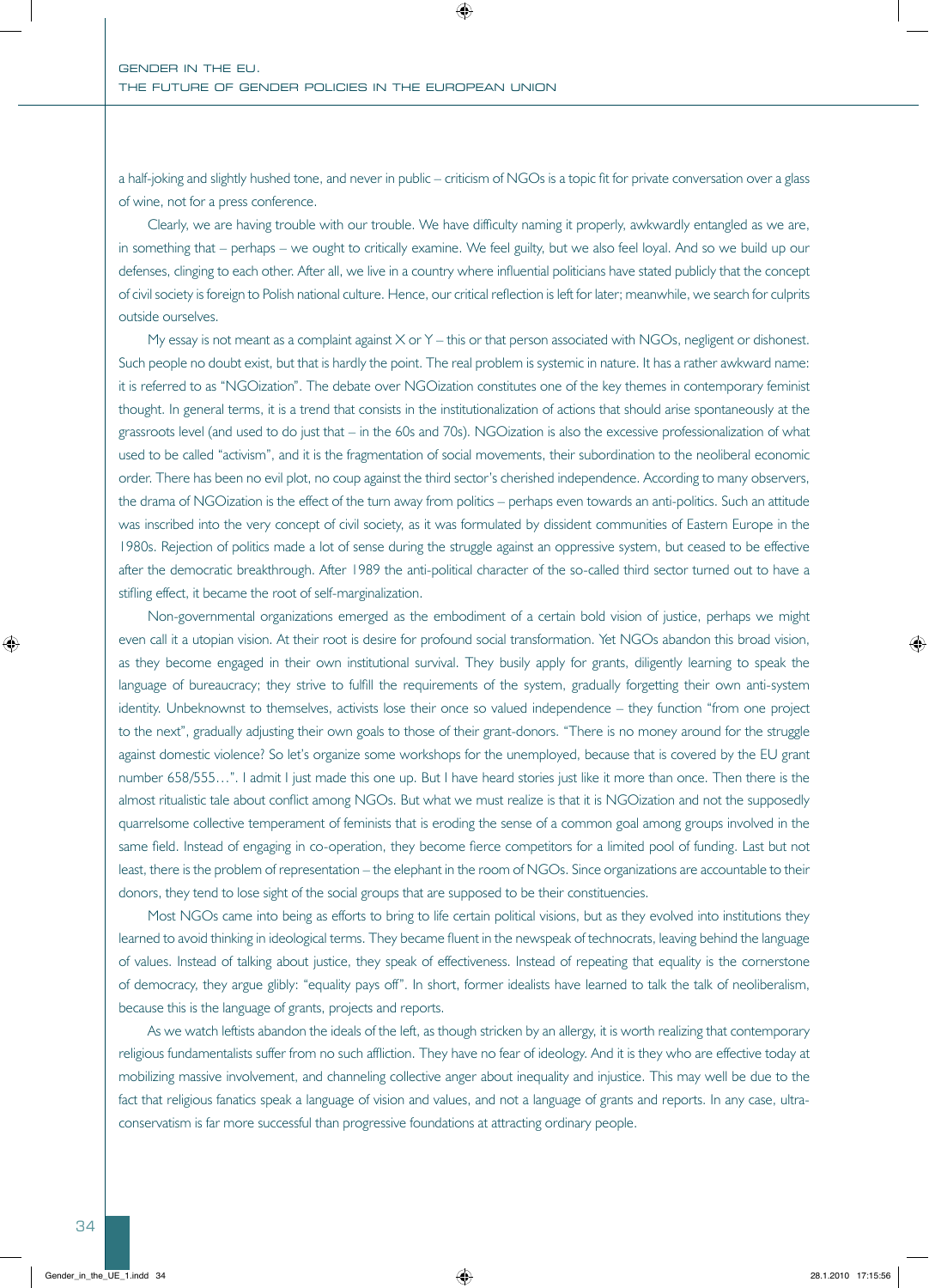It may seem odd that the religious right has somehow avoided NGOization, but this fact is acknowledged at international conferences by feminists from around the world: it is true in Catholic countries and Muslim countries, in Africa and Latin America. Poland is no different. There is no denying it: the strongest and most dynamic embodiment of civil society in today's Poland is the Family of Radio Maryja [Rodzina Radia Maryja]. With a membership of many thousand (135,200 members in 2007, to be precise) this populist and nationalist religious right organization is capable of mobilizing an army of volunteers or demonstrators at a moment's notice. Whatever our view of "neighborhood rosary circles of children" (an initiative of the Family), we must honestly admit that it is a real social movement: a massive grassroots effort that gives people a sense of purpose, a common goal. Polish conservatives may not be fond of the concept itself, but they know very well that what the Catholic Church has managed to build in Poland is civil society. "Is it not around Polish parishes that Polish republicanism – sometimes called by the foreign name 'civil society' – is blooming most robustly?" – Marek Cichocki and Dariusz Karłowicz ask rhetorically in the conservative journal *Teologia Polityczna,* a theme issue on Polish national identity.

It is increasingly difficult to imagine a world in which our – leftist – side of the political scene is the home of social movements – not the many scattered tiny foundations and associations we know today, but dynamic, robust social movements for change, ones that are both massive and internally democratic, equipped with a vision of a new and different world, not just an agenda for actions to undertake in the next few months. The fact that we cannot picture such a scenario is one of the effects of NGOisation. It is a process that leads to the atrophy of dreams, entangling former dreamers in diligent work for the very system they once wanted to change. Instead of changing the system, we are now servicing it.

There are several versions of the critique of NGOisation. A number of texts and public statements on the subject examine specific problems such as donor dependence, professionalisation and the related issue of activist burn-out, increasing bureaucratisation, or the deadly dynamic of internal conflict typically afflicting small self-enclosed groups. Without dwelling on the details of such analyses, I want to mention two arguments that challenge us to consider the broader interrelations between non-governmental organisations and the contemporary world order, that is the neoliberal hegemony of the era of globalisation.

Perhaps the most radical version of the argument is to be found in *Empire*, the famous book by Michael Hardt and Antonio Negri. Their critique is merciless, as they locate NGOs inside the logic of the total system of power they describe. They perceive NGOs as the soft arm of biopolitics, i.e. power understood in the Foucauldian manner, capable of regulating social life from the inside. Amnesty International, Oxfam or Doctors without Borders are to them mere instruments of the Empire, "frontline force(s) of imperial intervention", their moralism a mere smokescreen for what is really at stake.**1** The ideology of the world market and corporate capital, they argue, is now using the idea of "human rights", just as it has learned to use the ideas of "diversity" and "multiculturalism". Everything has been absorbed by markets; anything can be turned into a commodity. There is no escape from biopolitics, and we will certainly not find refuge from it in the embrace of such wellintentioned institutions as Amnesty International.

I admit I am not entirely convinced by the uncompromising vision of universal co-optation that *Empire* offers. I prefer the liberal version of the argument – one that acknowledges the spread of power and its new formations, but also assumes that some space of liberty still exists and is worth struggling for. We ought to note the fact that freedom is shrinking, as neoliberal mechanisms penetrate into realms that may at first sight appear independent. For instance, we ought to worry that the logic of the market place is now present in social movements committed to such ideals as human rights and gender equality. Such is the argument put forth by Barbara Einhorn in her study *Citizenship in an Enlarging Europe* (2007). In her view, after 1989

**<sup>1</sup>** "These humanitarian organizations are in effect (even if it happens against their participants' intentions) one of the most powerful pacifying weapons of the new world order – they are the campaigns of mercy, the mendicant orders of the Empire. These organizations engage in 'just wars' with no weapons, no violence, and no borders. Just as the Dominicans in late Middle Ages or the Jesuits at the dawn of modernity, they strive to know the universal needs and protect human rights. By means of their own language and their own actions, they first define the enemy as the lack of something (in the hope of preventing serious damage) and then treat the enemy as sin. (…) These NGOs are completely immersed in the biopolitical context of the constitution of the Empire…" (Michael Hardt, Antonio Negri, *Imperium,* trans. Adam Kołbaniuk, Sergiusz Ślusarski, Warsaw: W.A.B., 2005, p. 51-52; eng. trans. A.G.)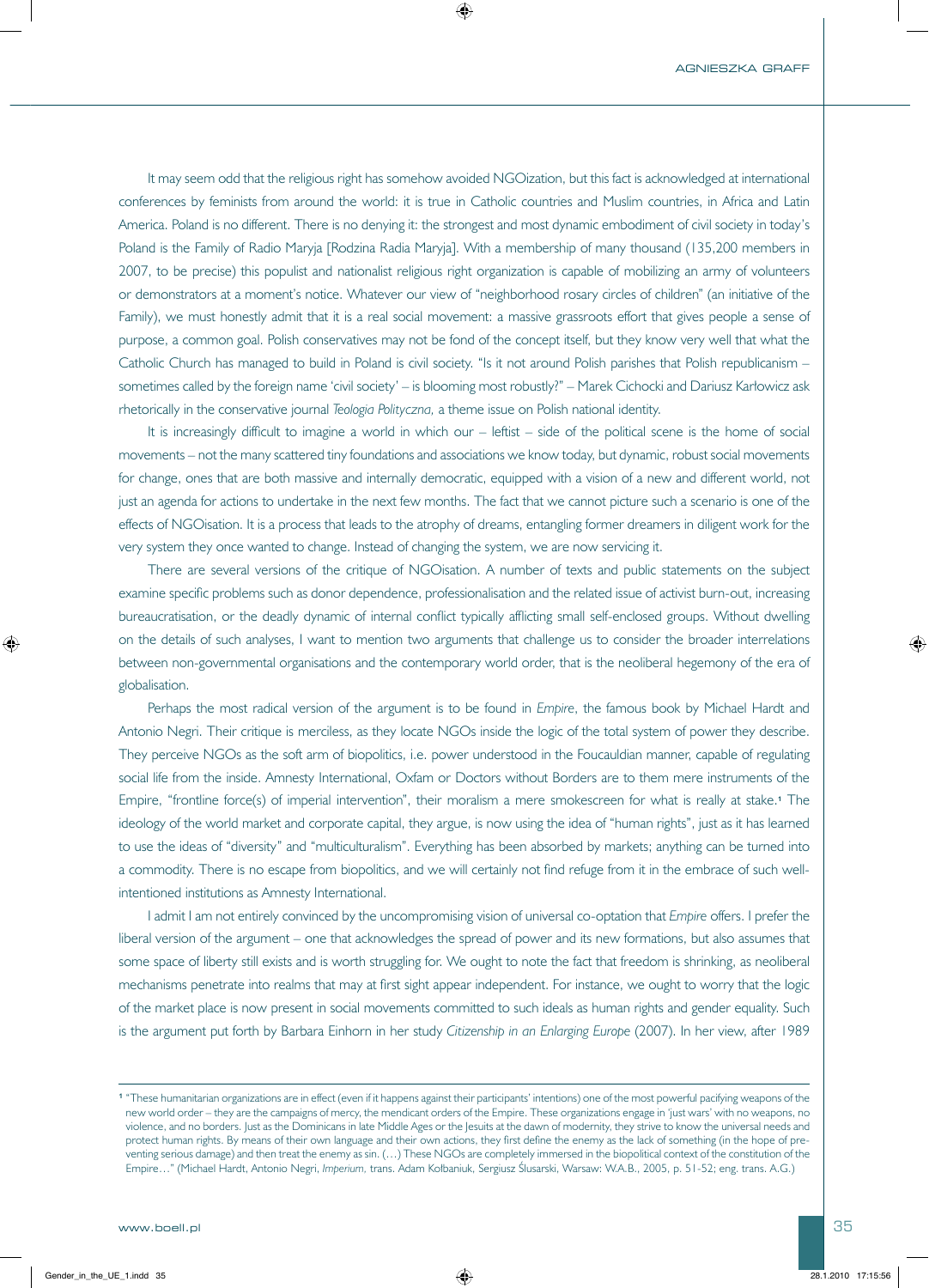Eastern Europe fell into the "civil society trap". Instead of building progressive social movements for systemic social change, groups of activists (Einhorn's focus is on feminists here) began patching up the gaps left by the neoliberal state, which was gradually withdrawing from various spheres of life. Feminist activists are thus reduced to the role of service providers: we were offering legal help to victims of violence, organizing workshops for the unemployed, setting up hotlines so that young people might learn how not to become pregnant, etc. The more we did such things, the less they were done by the state, because of the assumption that this is what NGOs are for. The resulting frustration is enormous, because these small groups, constantly struggling for survival, are of course unable to fulfill such needs as sexual education or support for victims of violence. As they strive to fulfill them, they become the object of growing demands and complaints. In the meantime, feminist groups lose sight of the transformative vision that lay at their root. And so the vicious circle continues.

The paradox of NGOization is that by giving their tacit consent to the service model of the women's movement, feminists in fact legitimize patriarchy, leftists take on the role of a fig leaf for the excesses of capitalism, providing an alibi to the architects of the all-encompassing privatization. The dynamic was visible in all its grotesqueness when the success of the Great Orchestra of Holiday Help**2** (Wielka Orkiestra Świątecznej Pomocy) –inspired media commentators to argue that healthcare in Poland ought to be privatized. In other words, the state is there to serve the rich, while the poor should be left to NGOs. If you pause to think of it, you will see an astonishing situation here: people with the temperament of leftist dreamers are working hard to legitimize the withdrawal of the state from any responsibility over for the social costs of economic transformation. Is this what democracy was supposed to look like? Is this what we had in mind when we dreamt of civil society?

Regardless of whether we accept the strong or the weak version of the critique of NGOization, the conclusions are far from comforting. We may follow the grim view of *Empire*, or take up an argument such as Einhorns's, which tries to take into account the neoliberal dynamic of the shrinking state, but still sees some sense in the efforts of those who try to counteract it – but in either case we will be forced to acknowledge our complicity in the process. By working within the NGO framework, we are not agents of political change, but a cog in the machinery of neoliberalism. Obviously, this thought is hard to accept. And so we resist it – we push it away, refusing to admit how far along we have wandered down the path of de-politicization and service-provision. Our trouble with NGOs is a problem of our own positioning within the power structure, but we continue to seek for culprits outside ourselves.

And so we go about complaining about the passivity of Poles, the arrogant indifference of politicians, about our own presumed tendency for infighting. How can one build civil society – we whine – in a society that is notoriously lacking in mutual trust, with people loyal towards no one outside their own family? The weakness of social movements in Poland is usually accounted for by the lamentable condition of Polish society. But can we dare a thought experiment that reverses this correlation? Perhaps it is precisely the type of activism we have to offer that alienates people who might potentially be interested in joining our efforts? What is it, after all, that we propose to people who share our views? There is not a single feminist organization in Poland of which one might simply become a member, and participate in its work according to some clear rules, without applying for a full-time job.

For years, our community has circled around the problem of NGOization, but no open debate has as yet taken place. By "our community" I mean feminists, leftist or left-leaning intelligentsia, those who are dissatisfied with the neoliberal paradigm of transition, and the privileged place of the Catholic Church in Polish public life. Now and again we sign our names under various protests: about the massive firing of employees by Lublin's university (UMCS), about the neo-fascist groups gathering under the Dmowski monument in Warsaw, making "heil" gestures, or about yet another drama resulting from the restrictive antiabortion law. Such is the extent of our "activism". But when we "act", we do not feel part of a social movement; we consider ourselves to be guests, or at best collaborators of various NGOs.

**<sup>2</sup>** Great Orchestra of Holiday Help (Wielka Orkiestra Świątecznej Pomocy) is a massive charity initiative, organised by Jerzy Owsiak, designed to aid Poland's notoriously failing healthcare system by collecting money to buy medical equipment.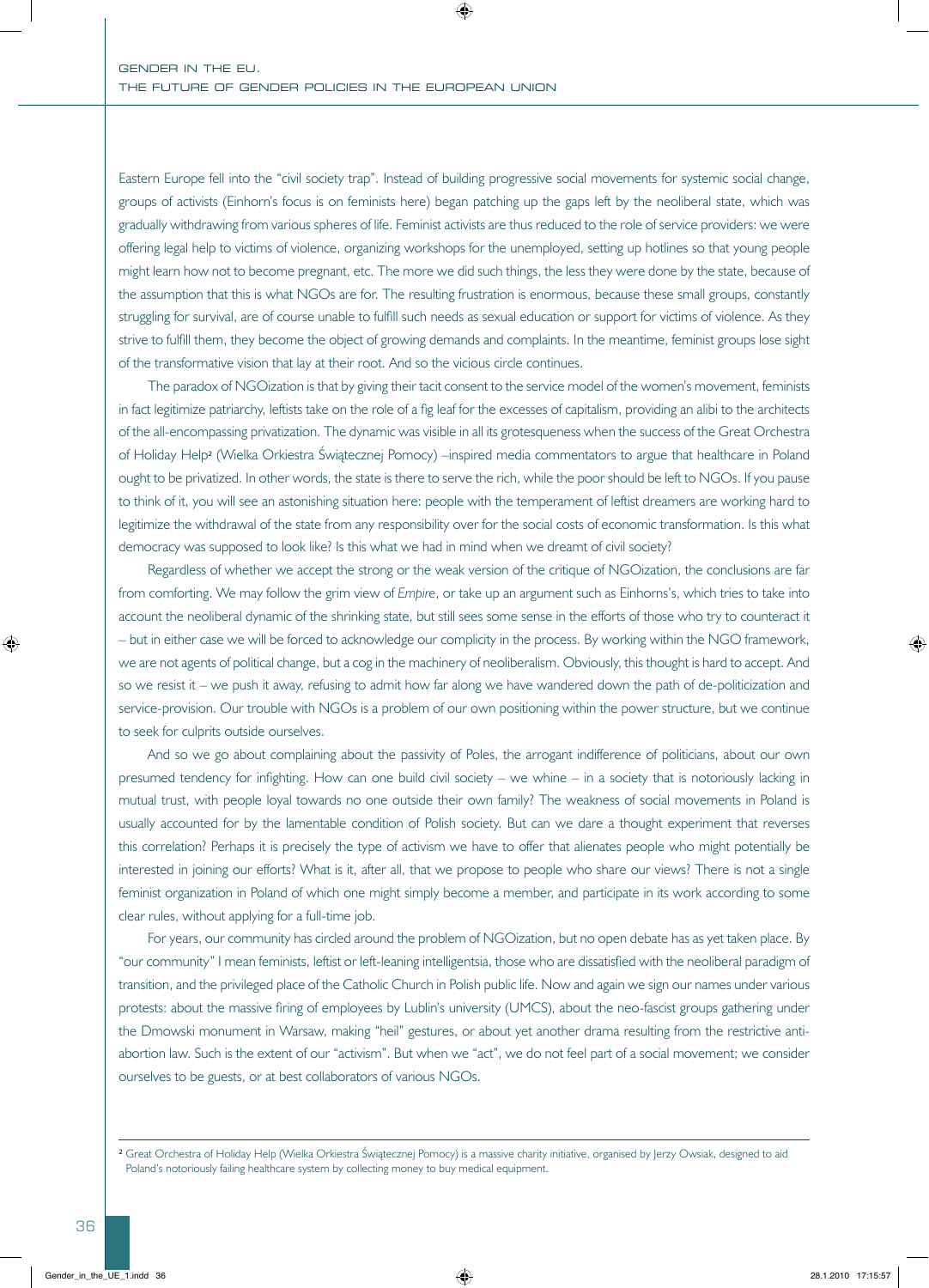We do not like to talk about it. Perhaps we fear that our "trouble" might be used against us? I believe the real reason is different. An open debate about NGOization would challenge us to question the very sense of our existence in the public sphere within the present structural frame. The NGOization of social movements is a powerful process, a mighty self-perpetuating mechanism entangled with power relations of the contemporary world. We are all participants of these processes. Worse still, to a large extent we are their product.

Agnieszka Graff – Adjunct Professor in the American Studies Center at the University of Warsaw, where she lectures on American literature and culture. She is also a lecturer at the Gender Studies Programme at the University of Warsaw. She is a graduate of Amherst College (U.S.), Oxford University and the School of Social Sciences at the Institute of Philosophy and Sociology of the Polish Academy of Sciences. The author of two books *Świat bez kobiet. Płeć w polskim życiu publicznym* (World Without Women. Gender in Polish Public Life, 2001) and *Rykoszetem. Rzecz o płci, seksualności i narodzie* (Stray Bullets. Essays on Gender, Sexuality and Nation, 2008) as well as many articles about feminist thought, gender in popular culture and the women's movement in the U.S. and Poland. She received a Fulbright Fellowship (2004/2005) within the programme for the New Century Scholars "Towards Equality. The Global Empowerment of Women". She cooperates with the Helsinki Foundation for Human Rights in Poland and is a member of "Krytyka Polityczna" (Political Critique).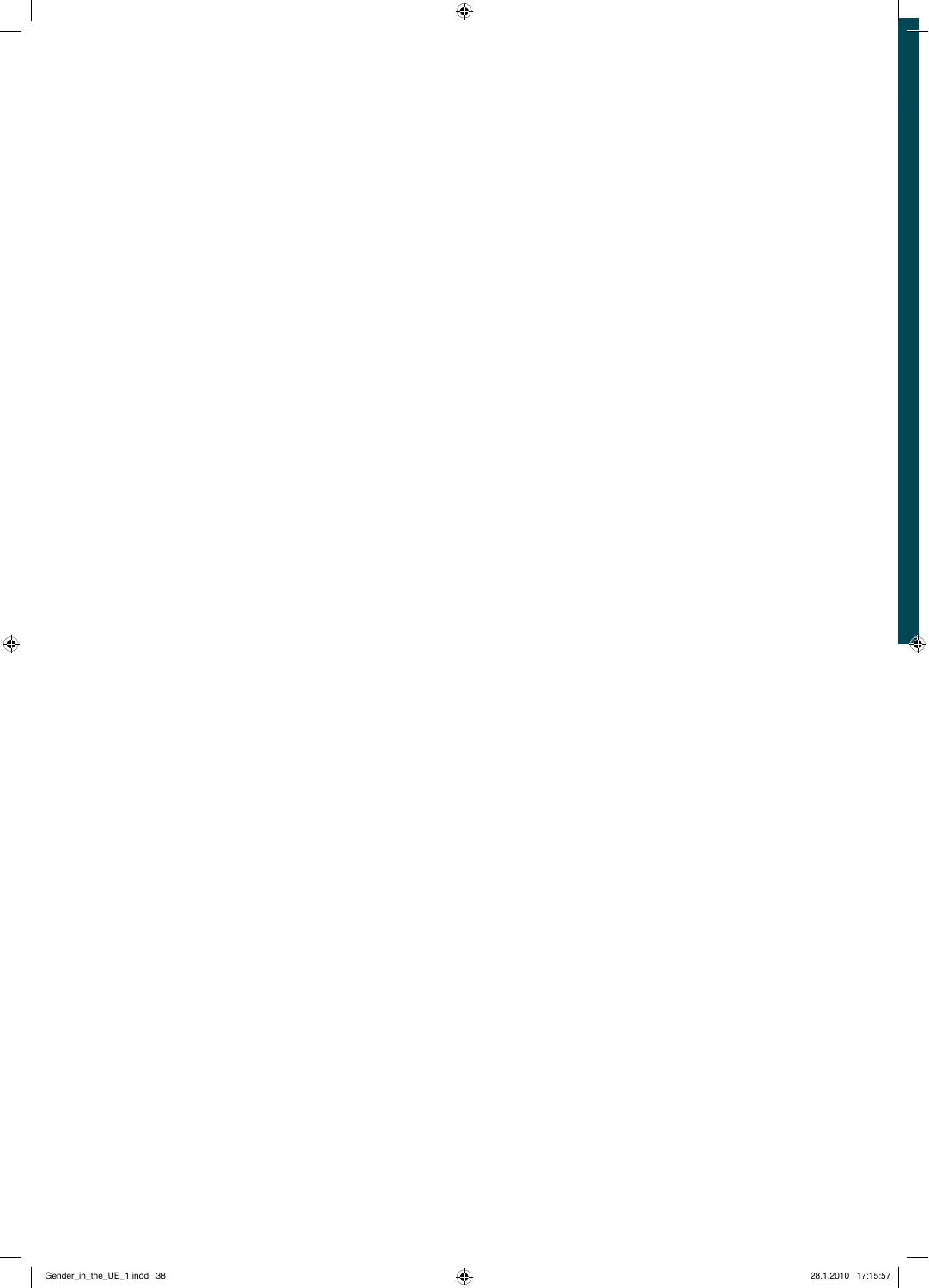**6.**

## **Jana Cviková**

## Conflict and Cooperation

The title of this conference "Gender in the EU. The Future of Politics of Gender Equality" is quite broad and the preceding contributions have revealed a plethora of possible views on this aspect of EU politics. Initially, I was taken aback by the breadth of the theme; therefore, I welcomed my invitation to the second discussion panel, which had a more concrete title "Cooperation or Conflict? The Union, Integration and Women." My interpretation of this title indicates that one of the key aspects defining the situation in Slovakia is productive tension between cooperation and conflict.

Previous contributions to the discussion have mentioned hopes of women's NGOs in relation to EU accession and its implications for gender equality. I may say, both for myself and on behalf of ASPEKT, the first feminist NGO in Slovakia,**1** that we did not have any special expectations concerning EU accession. In fact, we were rather skeptical and wary about administrative and political approaches to the EU gender agenda in Slovakia. Before EU accession, our attitudes were based on two issues: our knowledge of the situation in the country and the lax approach of official circles to the gender agenda and cooperation with NGOs. Moreover, pre-accession talks and discussions paid almost no attention to gender equality. Just as it had been with the origins of gender discourse in Slovakia**2** in the pre-accession period, the issues of gender equality were brought up mostly by NGOs. The unique study "Gender Dimension of the EU Pre-Accession Instruments in Slovakia 1999-2004"**3** (carried out by ASPEKT and supported by the Heinrich Böll Foundation) showed that national strategies and action plans for EU accession made no mention of gender equality and equality of opportunities. Sociologists Zora Bútorová and Jarmila Filadelfiová in their

**<sup>1</sup>** Officially established in 1993.

**<sup>2</sup>** See also Jana Cviková – Jana Juráňová: Feminizmy pre začiatočníčky. Aspekty zrodu rodového diskurzu na Slovensku. ASPEKT 2009.

**<sup>3</sup>** Available at http://www.aspekt.sk/download/genderaudit.pdf.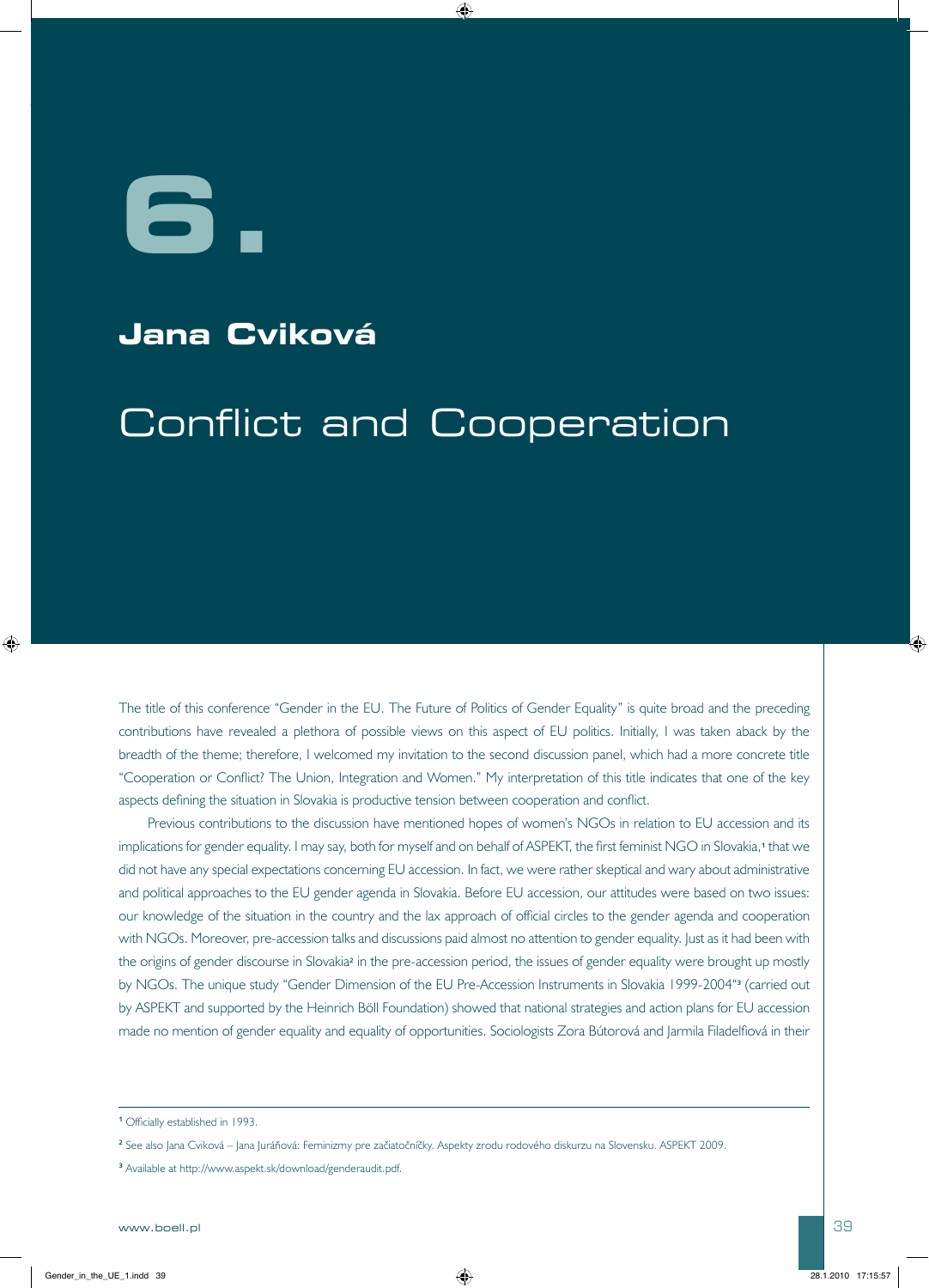report "Women and women's NGOs in Slovakia",**4** written for the Heinrich Böll Foundation in 2006, argue that the attention paid to gender equality in reports evaluating the progress of Slovakia in the EU accession process (*Regular reports on the Progress of Slovakia in the Accession Process in the years 1998-2002*) was purely formal. In spite of this, the pressure of the EU had been stronger before the accession than after it: "it was sufficient for legislative change, but it was not sufficientlystrong and lasting to change the views on gender issues and increase gender sensitivity in society. Therefore, hopeful legislative changes remained on paper."**<sup>5</sup>**

Our skepticism is mirrored also in the rather doubtful and provocative title of the international project "What Do Women Need the EU For?", which we carried out before the first elections to the EU Parliament.**6** In the introduction to the conference organised as part of the project I admitted that this

"may be kind of a blasphemous question as we live in a country where EU accession was a desired goal – and for many it has been a symbol of the victory of democracy, the final defeat of totalitarianism, which in various ways has attempted to gain influence also after the revolution in 1989. This influence has been often consecrated by nationalism, so called traditional values and the like. In these years, the European Union has become some sort of a test of citizenship and democracy for those who laid they hopes for change on the 1989 Revolution. However, for a much smaller group of people, it also became a chance to foster gender democracy as a theme deserving attention 'from the top'."**<sup>7</sup>**

At the same time, I could not omit the fact that, as concerned the gender equality agenda, we in fact had no freedom of choice and were "compelled" to take the least critical and the most positive stance towards the EU and its policies. It was the only applicable tool we could utilise to solicit almost non-existent political will in the sphere of gender equality. It is worth mentioning that it was the NGO ASPEKT (and not official circles) which published the first two publications in Slovakia dealing with gender issues in the EU – a publication about gender mainstreaming as the EU strategy<sup>8</sup> and the already mentioned "guide on the road to the EU."

Nowadays it may, at first sight, seem that the gender agenda in Slovakia is coming mostly from the European Union and that it focuses mainly on questions of employment and the labour market, but the origins of gender discourse from feminist foundations date back to the beginning of the 1990s.<sup>9</sup> "At the end of the 1990s and in the beginning of the 21<sup>st</sup> century, before the onset of projects resulting from EU enlargement, four big themes had already become part of public gender discourse in Slovakia: violence against women, women's reproductive rights, rights of sexual minorities and participation of women in the public sphere."**<sup>10</sup>**

**<sup>5</sup>** Ibid.

**<sup>4</sup>** The full report is available at http://www.aspekt.sk/info\_det.php?IDcentrum=303.

**<sup>6</sup>** The project was carried out within the scheme of the Regional Programme of the Heinrich Böll Foundation for Women of Central Europe in cooperation with partner organisations eFKa Krakow, Gender Studies Prague and PSF Centrum Kobiet Warsaw. Jointly we put together a publication *On the Road to the European Union. A Guide Not Only for Women* (Slovak version ASPEKT 2004). Available at http://www.aspekt.sk/kniha\_det. php?IDkniha=27. Moreover, each country organised an information campaign and conference about women in politics. In Slovakia the candidates to the EP participated in this conference; see excerpts from the conference Women in the Elections to the European Parliament available at http://www. aspekt.sk/info\_det.php?IDcentrum=32&page=1.

Of course, formulating the question in such a way did not mean that we had been unaware of the non-existence of a homogenous political subject of "women" (after all, also the mentioned publication touched upon various concrete areas and groups of women), rather it was meant as an ironic comment on the discussion about participation of women in politics, which in Slovakia was often led in a stereotypical and non-conflictual way and asked about the "usefulness" of women in politics – "does/should politics need women". Therefore, we posed the question from an opposite angle: "what do women need politics for" and added some further questions such as "what does women's politics look like", "how is gender mainstreaming applied in decision-making" and others.

**<sup>7</sup>** Available at http://www.aspekt.sk/aspekt\_in.php?content=clanok&rubrika=19&IDclanok=83.

**<sup>8</sup>** Barbara Stiegler: Ako uplatňovať rodové hľadisko. Aspekty stratégie Európskej únie. ASPEKT 2002.

**<sup>9</sup>** See Jana Cviková – Jana Juráňová: Feminizmy pre začiatočníčky. Aspekty zrodu rodového diskurzu na Slovensku. ASPEKT 2009.

**<sup>10</sup>** Zora Bútorová and Jarmila Filadelfiová in the report "Women and Women's NGOs in Slovakia"; available at http://www.aspekt.sk/info\_det. php?IDcentrum=303.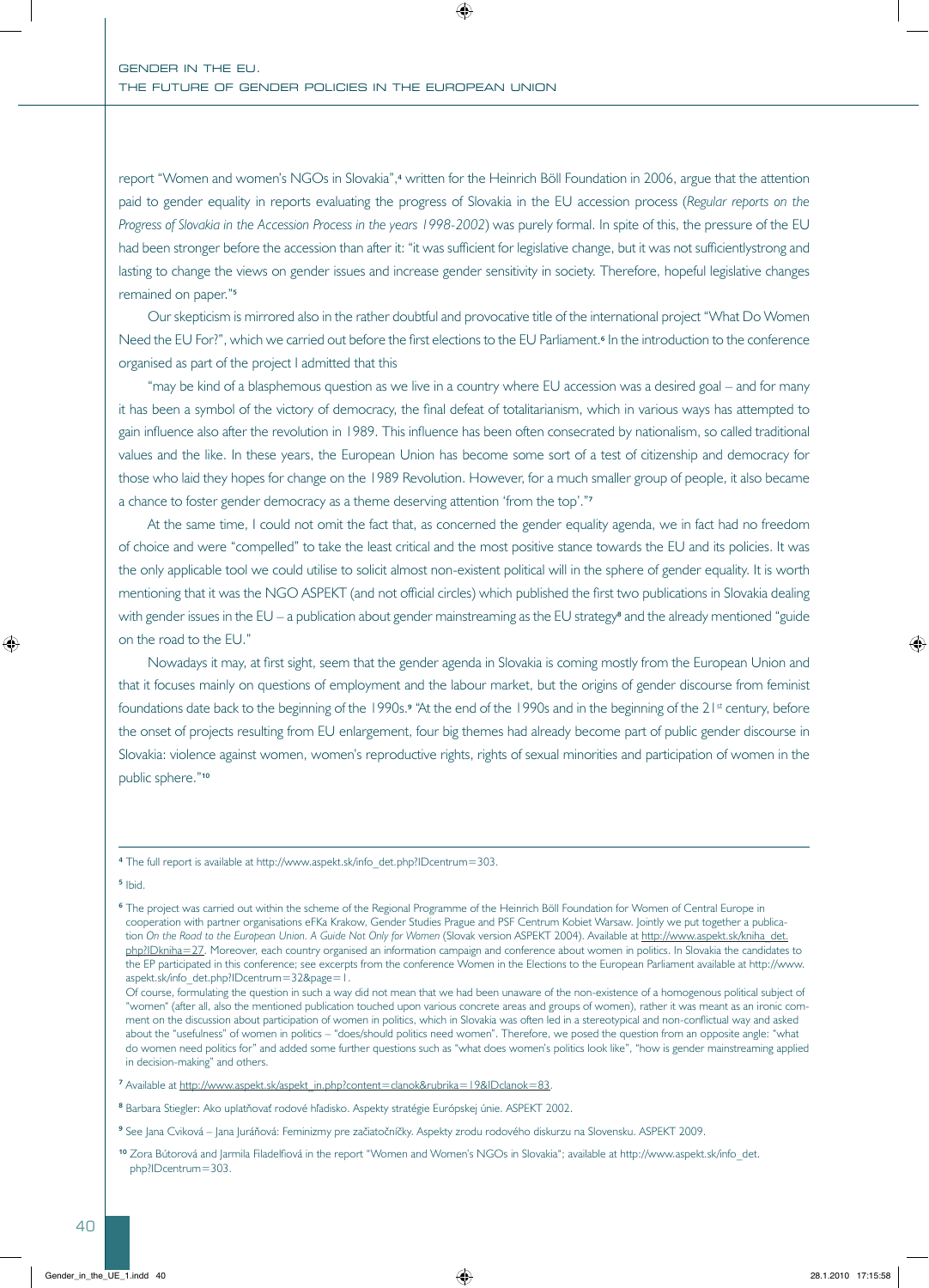In the 1990s, in the times of post-revolutionary construction and pluralisation of the public sphere in Slovakia, feminist and gender discourse was created as an open offer of NGOs to the (still) non-existent societal demand. And this emerging offer simultaneously helped create the demand. This kind of open "demand creation" was, after EU accession, transformed into more pragmatic reactions to demands (extremely by so-called donor oriented NGOs). This has resulted from changes in the access of NGOs to sources of funding and has often brought about not just wider promotion, but also devaluation of the gender agenda in society.

It is important to understand gender equality as a crucial part of the democratisation process - however, this has not been the case in Slovakia. A large gap between legality and legitimacy, which according to Czech philosopher Václav Bělohradský characterised the previous totalitarian regime, still exists.**11** Moreover, in our society plurality is still perceived as undesirable. Therefore, public cultivation of conflict is an important part of the democratisation of society. The gender perspective, which after the EU accession, has been coming from the "top", has not become an object of productive conflict and neither has it found its firm place in our experience. In other words, besides its legality, the gender perspective has not yet gained its legitimacy in society, and hence it slides into empty formalism. This repeats the failure of socialist emancipation, which achieved a number of changes on the surface, but which did not reflect the roots of gender relations and thus barely touched gender stereotypes and gender power asymmetry.

As long as we avoid conflict and stick to strategies that maintain the status quo or strive for stereotypical "harmony" without conflicts, real change in gender relations will not possible. It is, therefore, important that the discussion should not be limited to quantitative aspects of some already established themes regarded as "useful" - usually related to the labour market, but with very little analysis of its social context.**12** "Usefulness" cannot be the only measure of fostering gender equality. The context of human rights, which provides a broader perspective on gender equality, is also significant. It is hence important to cultivate a non-discriminatory public discussion about gender equality; one including and supporting also feminist stances.**13** Yet, most significantly, gender equality should not become an empty instrument with no political content. Therefore, it is necessary to define and discuss political gender goals (which, in Slovakia, still do not exist), so that the gender agenda will not lose its potential of changing the existing inequalities, which could happen due to emptying of feminist concepts and their cooptation by anti-feminist discourse on gender equality.

I believe that it is necessary for the future of the EU to continually seek balance and productive tension between cooperation *and* conflict in formulating and realising gender equality goals. This entails cooperation *and* conflict in the work and reflection of NGOs, official institutions, politicians, media, the public, etc. In finding common solutions in and for the EU, it is also necessary to take into account the existing experiences (with women's employment as well as with formalism) or the absence of such experiences (with democracy and public discussion) of post-socialist countries.

Translated by **Eva Riečanská**

**Jana Cviková** – gender expert, author and editor of many publications, founder and director of the feminist educational and publishing organisation ASPEKT, which is the first feminist organisation in Slovakia.

**<sup>11</sup>** In the quoted report Bútorová and Filadelfiová summarise the situation by saying: "a significant gap between legislative changes and their implementation is typical for Slovakia."

**<sup>12</sup>** See also further recommendations (related also to the EU level) in the analysis Equal Pay for Equal Work? Aspects of the Gender Pay Gap (English summary of the Slovak publication; ASPEKT 2007); available at http://www.aspekt.sk/download/summary\_web\_new.pdf.

**<sup>13</sup>** See Recommendations, ibid.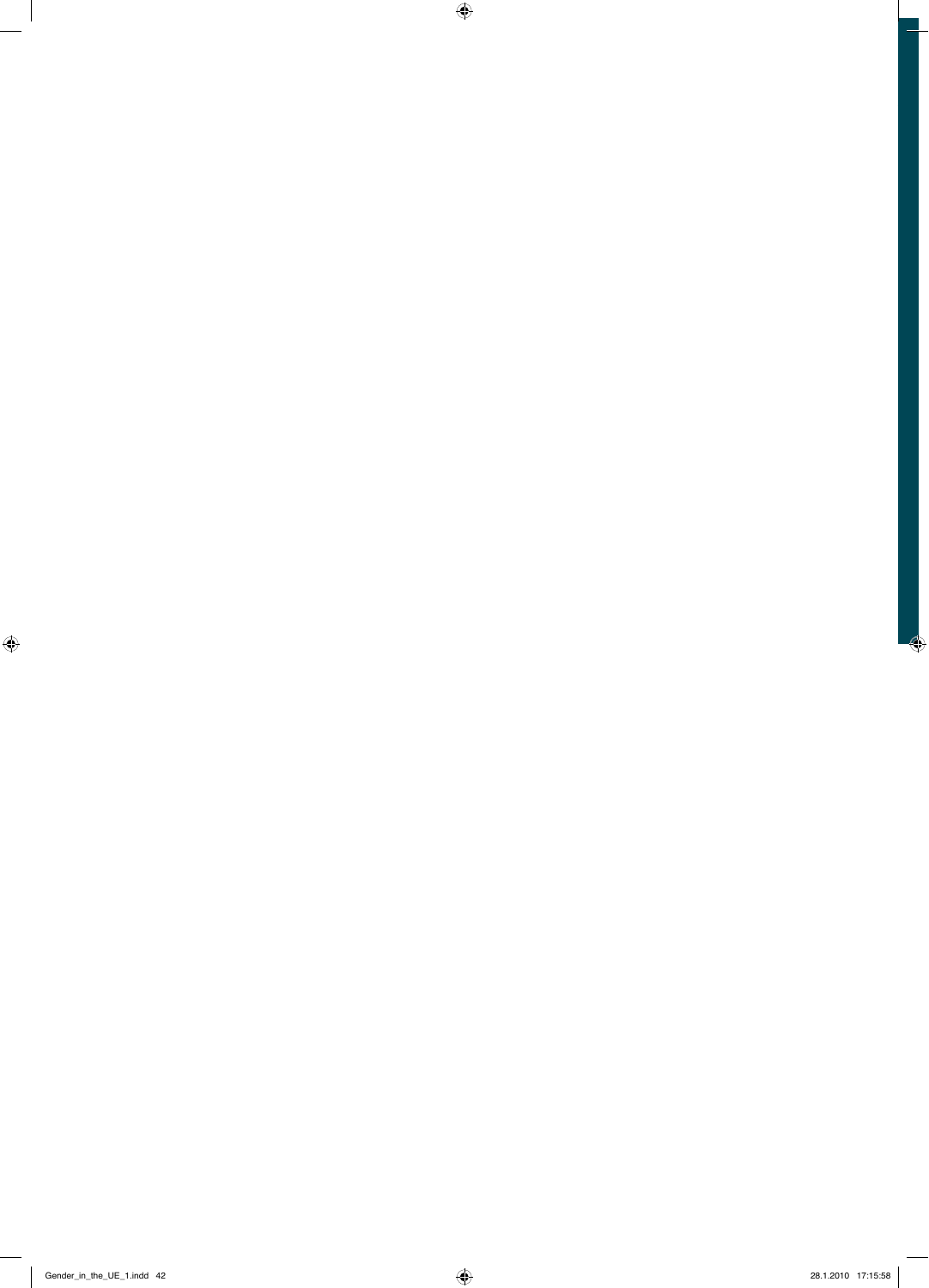**7.**

### **Joanna Piotrowska**

The Power and Weakness of Diversity. The Women's Movement in Poland

Any analysis of the women's movement in Poland will immediately show that it is remarkably diverse, constantly changing, and multifaceted. The (not at all numerous) researchers of this phenomenon underline the movement's internal diversity and the strength that comes with it. The available studies and reports propose various definitions of the women's movement. For some, it is composed both of organisations and informal initiatives that – be it in their written statements of purpose or simply through their actions – emphasise the idea of working for women and in the interest of women. Some groups, however, have never made such official commitments, but they nonetheless engage in activity that fits the description. There is also a category of organisations that work on projects addressed to women, but resist any identification with the women's movement, fearing the label "feminist". Then there are Catholic organisations or groups that run women's shelters or homes for single mothers, there are clubs for mothers, sports clubs, support groups, various hobby or discussion groups, and probably many other formations. In the data on the condition of the third sector<sup>1</sup> in Poland, which the Klon/Jawor Foundation has been gathering for several years, the category "women's organisations" includes all these diverse types of groups.

#### **Impetus and enthusiasm**

The women's movement in Poland took advantage of the opportunities brought by systemic transition: the right to form legal associations, establish foundations, as well as simply engage in the activism of informal groups. From the very beginning

**<sup>1</sup>** Registered non-governmental organizations are referred to in Poland as "the third sector", the other two being public institutions (first sector) and business (second sector).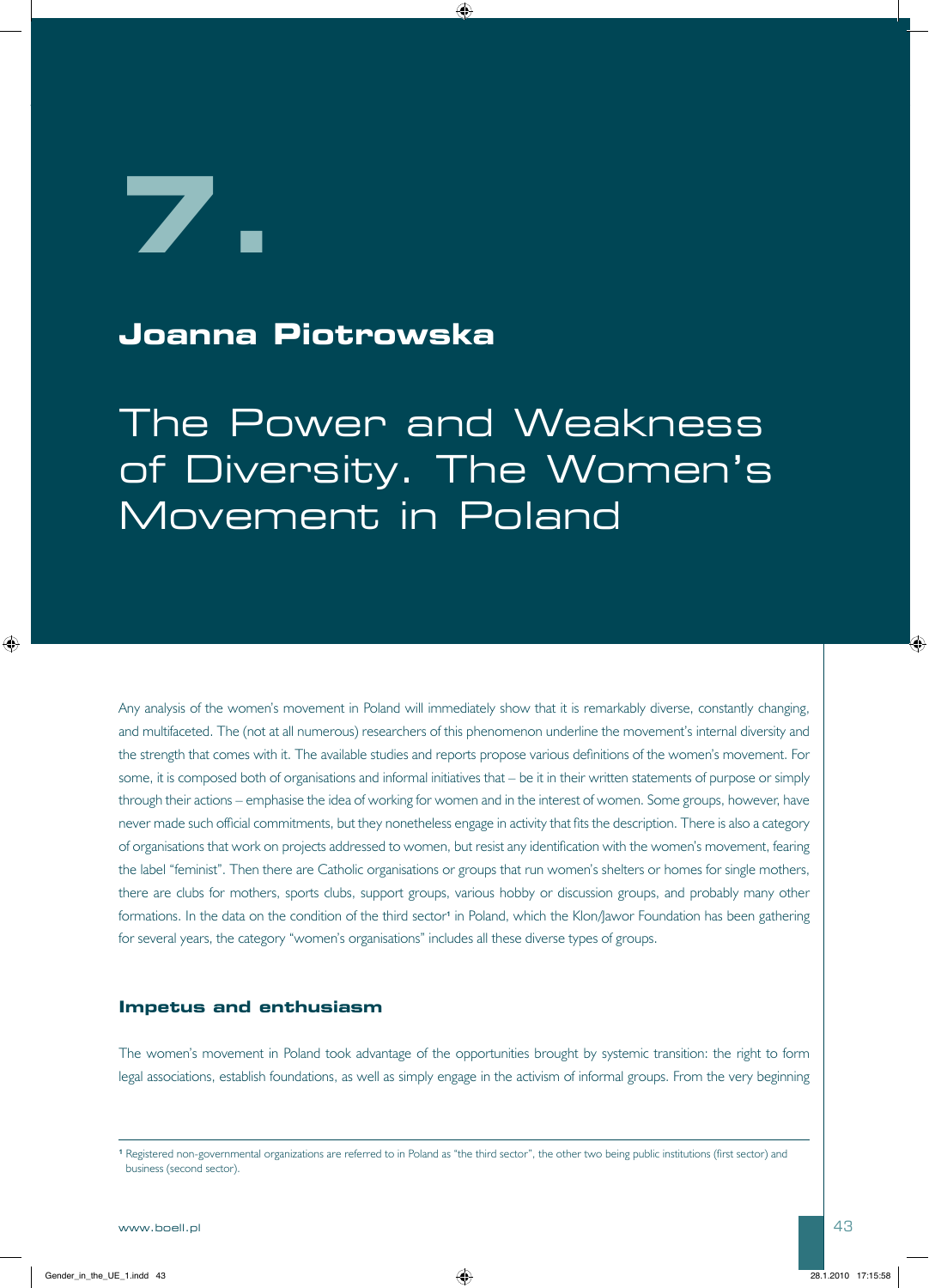of transition, women have been showing lots of initiative in undertaking actions for the benefit of their own gender. As is the case with the entire third sector, the largest boom in organisation building occurred in the years 1991-1996. According to Małgorzata Fuszara, "what influenced the emergence of the women's movement [in Poland after 1989 - J.P.] were political initiatives directly concerning the sphere of women's rights". According to this scholar, one of the most important factors that sparked off activism was the proposed draft law to ban abortion.**2** Fuszara's analysis is confirmed in recollections of early activists,**3** for whom the prospect of a total abortion ban became the departure point for personal involvement. "I spotted a small announcement stuck to the wall next to the door of my neighborhood store, which read: 'If you are against imprisonment as a penalty for abortion, join our demonstration next to the Copernicus monument. Saturday, May 6.' [1989 – editor's note]. This small piece of paper was to change my life" – wrote one of the activists in her memoir. **4**

Of course, what motivated women to become activists in the "post-communist" period was also their knowledge and experience of the ways in which women were being discriminated against: women's unemployment, violence against women, marginalisation in politics. There was also the need to be among women, to speak in a similar dialect, to be understood, a new awareness of important issues linked to unequal treatment. Besides groups and organisations, a number of academic initiatives were created, i.e. gender studies programmes. This early period also witnessed the publication of the first feminist journals and books.

After 1996 the early enthusiasm began to wear off. We can observe that at this stage, instead of formal organisations, there emerged many loosely formed groups (sometimes arising within already existing organisations). Their aim was often short-term: to fulfill a specific and urgent need, to organise one or two events, a concert or a debate. These groups did not want to formalise their activity; the key value for them was simply the opportunity to meet, to act together, without formal definitions and structures. The fields of interest of such groups include abortion, health and reproductive rights, the labour market, the problem of traffic in women, domestic violence, women's political participation, promotion of women and equal status of men and women.**5** It needs to be underlined, however, that many organisations engage in several areas at once, depending on needs and capabilities.

 "A wave of sophisticated books appeared, written by the first cohort of local feminists – books that did not shy away from humour, always offered a 'good read', were widely debated and nominated for important awards. They built foundations of new knowledge, interrogating the sources of women's subordination in Poland"**6** – writes Elżbieta Matynia. Agnieszka Graff points out that in this same period "next to academic feminism and the work of NGOs, a new form of activism emerged – heading for the streets, colourful, theatrical."**7** As can be seen from the above accounts, these diverse actions were accompanied by enthusiasm, creativity and real desire to find the best and most effective ways to improve women's position in all areas.

This period also brought a certain "segmentation of the women's movement". The early groups, the ones that were active from the beginning, had selected specific areas for their activity. This caused newcomers to women's activism to keep away from the fields already 'taken up' by a given group – they backed out, be it based on their own decision, or because they were actively discouraged. This was likely to happen especially when the group working in a given area was large and dynamic (comparatively so, given the size of organisations in the movement).

**<sup>2</sup>** Małgorzata Fuszara, *Kobiety w polityce* (Warszawa: Wydawnictwo Trio, 2007), p. 219.

**<sup>3</sup>** See: *Biuletyn OŚKa - Pismo Ośrodka Informacji Środowisk Kobiecych* 2 (11)/ 2000, OŚKa Foundation, Warszawa.

**<sup>4</sup>** Ewa Dąbrowska-Szulc, "Wspomnienia feministki ulicznej", *Biuletyn OŚKa, op.cit*., p. 4.

**<sup>5</sup>** Małgorzata Fuszara, *Kobiety w polityce*, *op. cit.*

**<sup>6</sup>** Elżbieta Matynia, *Demokracja performatywna* (Wrocław: Wydawnictwo Naukowe Dolnośląskiej Szkoły Wyższej, 2008), p. 156.

**<sup>7</sup>** Agnieszka Graff, "Świat nadal bez kobiet", *Wysokie Obcasy* (58), 08.03.2008.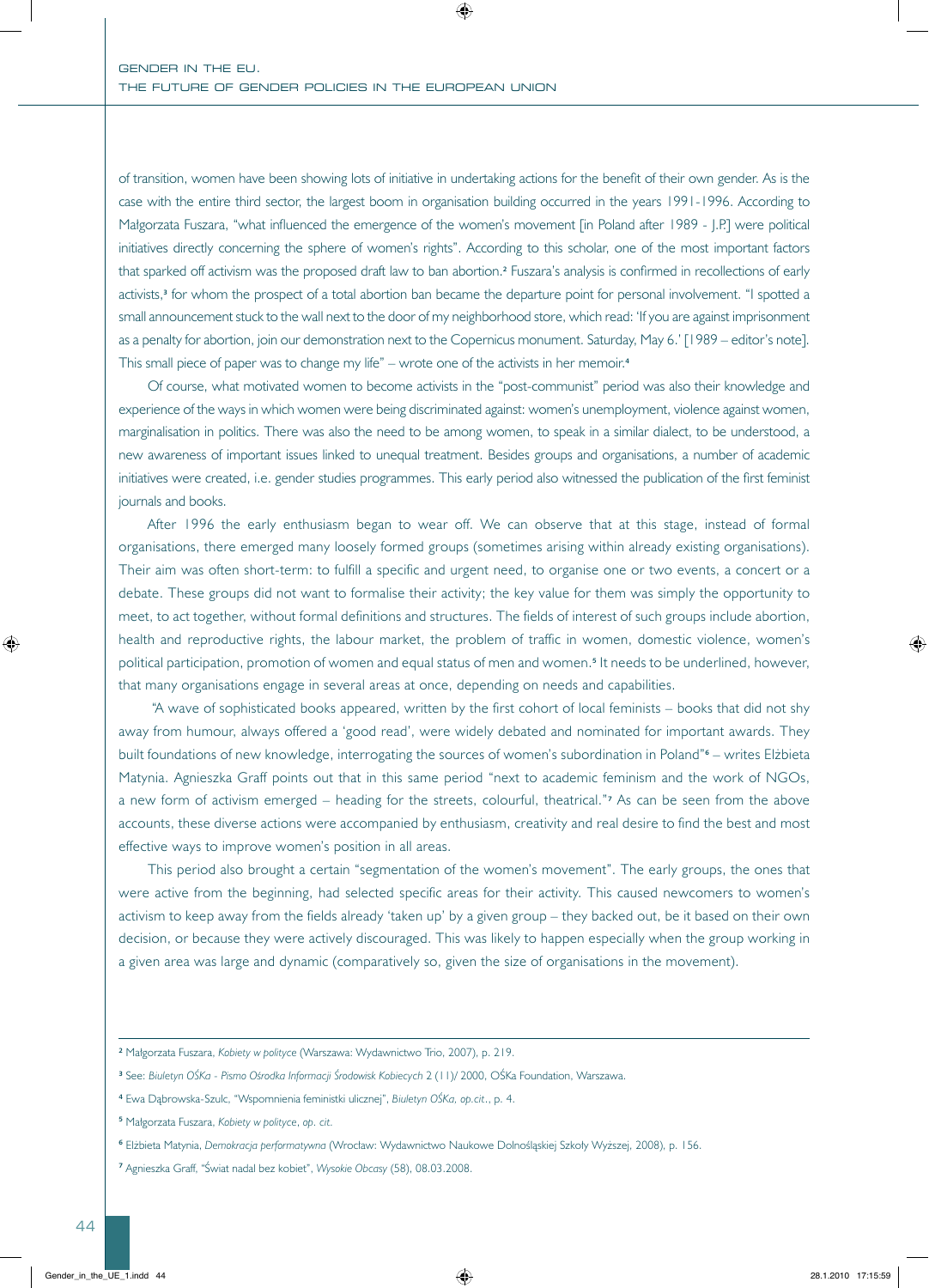It is also worth noting that some people avoided women's rights activism due to the dearth of funding available for this type of work, or due to the fear of being labeled as a 'feminist'. However, in the 21<sup>st</sup> century, especially since Poland's entry into the European Union, this situation has gradually begun to change, a trend still visible today. On the one hand, there has been a rise in the emergence of small and dynamic informal groups, whose members have (sometimes) opted for formalisation of their activism, while on the other hand, many new foundations and associations have been formed. Some had plenty of experience in cooperating with existing organisations, which would explain their greater confidence in creating new structures (they simply had the know-how and experience required to do so). Another reason would be the need to create an autonomous space for activism, since the activists felt their ideas did not fit in the structures of well-established groups with years of history behind them.

Most of those new organisations, however, are still at a preliminary "set up" stage, with no office space of their own. They depend on the hospitality of larger organisations, and they are experiencing serious problems with acquiring both structural autonomy and some kind of regularity in their actions. What sets this new generation of groups apart from older ones is the enthusiasm of their engagements, the freshness of their thinking, new ideas and solutions, and the much greater difficulties they face when striving to acquire funding. They lack both the required experience and the earnings – two things of great value when applying for most grants (they are unable to contribute the required financial input). Another trend that can be observed is a certain "hushing up", i.e. the gradual fading of the activity, or perhaps of the visibility, of organisations that were set up in the early years of transition. At the root of this development is the shift in types of available funding that was brought by EU accession – which signalled the withdrawal of donors that had financed the activity of women's NGOs in the early nineties (while the Polish organisations assumed that accession would open the way to EU funding).

Only very few organisations could afford a stable kind of existence – the kind that is secured by an institutional sponsor. Without such a source, the existence of a group remains precarious: from one project to the next, constantly on the lookout for new sources of funding. A stable source of funding is crucial to an organisation's strength and public visibility, as it offers the time and security needed to properly engage in activity (instead of fundraising). Nonetheless, both in the early stages of transitions and today, most groups have managed to remain afloat, though often by changing the main profile of their work. This is a result of the fact that NGOs rely on funding awarded for specific projects, whose scope, theme and time of completion are all determined by donors. If in a given year an NGO manages to secure funding for a campaign against domestic violence, then this type of activity will become its major focus.

#### **Gender equality – it brings profits**

Since our joining the EU in 2004, one can observe a certain new trend: organisations that have never before shown interest in gender equality have begun to engage in women's rights activity. Without doubt, the decisive factor here is the broad stream of European Union funds flowing to Poland. This phenomenon has been a sore point with the community of activists involved in the field for many years, but now experiencing problems securing EU funding. Their expert knowledge of women's position in Poland and in the world may be enormous, their know-how in organising workshops, meetings, debates, and fighting discrimination may be remarkable, but these groups have a lesser fund-raising capacity within the EU grant system, simply because of their smaller size.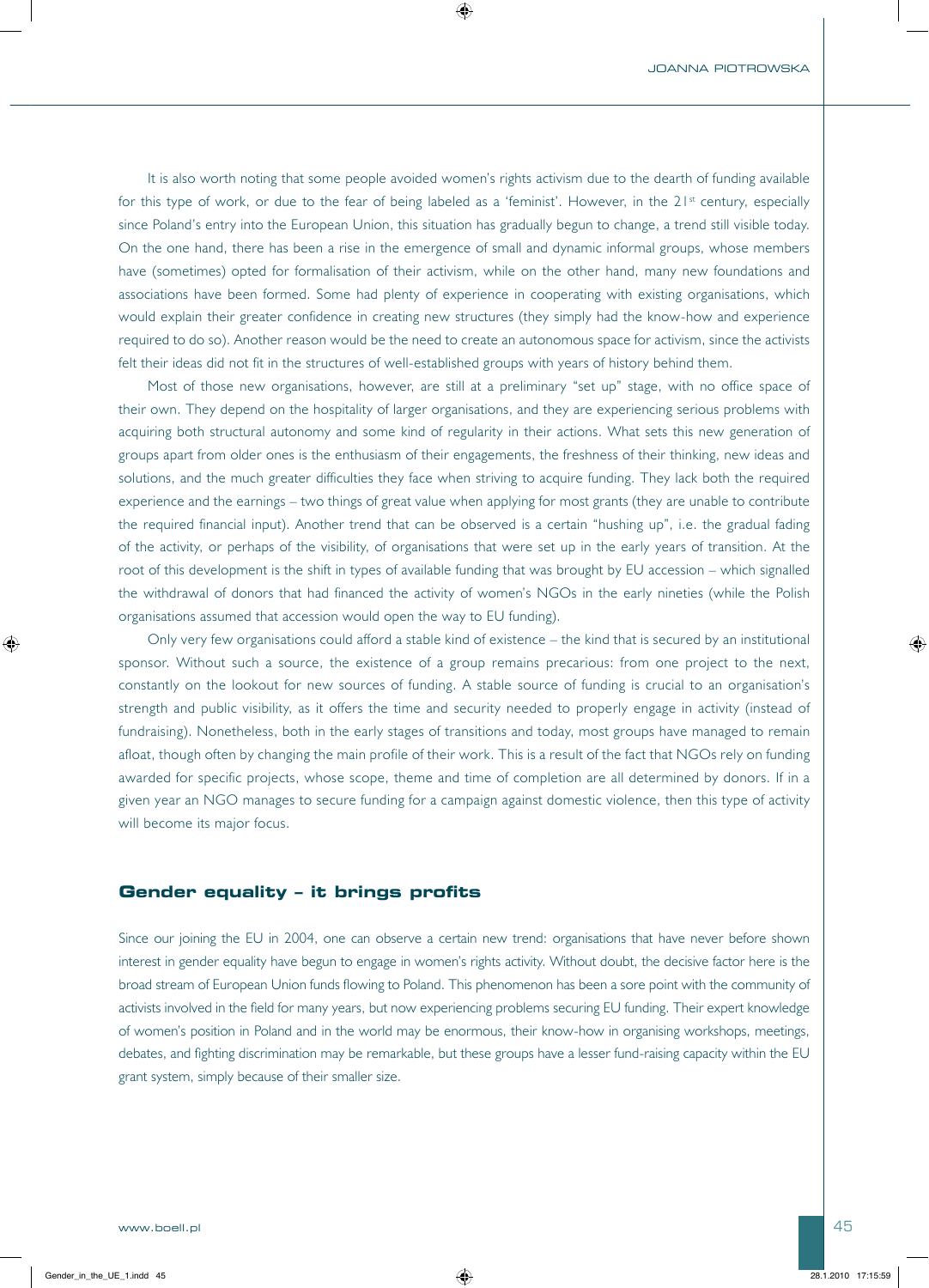It may be controversial to say that organisations that reach for EU funding out of sheer financial interest (rather than out of an authentic need to counteract gender inequality) are nonetheless becoming part of the women's movement.**8** Yet, regardless of one's ethical judgment of such actions, it is worth considering that in some cases these groups ended up introducing women's rights into their permanent agendas, becoming convinced about the need for such work. At this point, the availability of funding was not the only criterion. One could, of course, also come up with some negative examples and venture with an analysis of the situation, but we are still lacking credible data and analyses, whereas judgment based on individual observations might be unjust. This scenario also has two sides to it: women's organisations have been adjusting their actions to the themes of whatever grant competition happens to open at a given moment. As the majority of the grant announcements pertain to problems linked to the labour market, other areas remain neglected.

It is true that part of the women's movement had high hopes concerning Poland's EU accession. Such groups believed that once we joined the European Union, the attitude towards gender equality in Poland would change, if only due to implementation of laws and directives that member states are required to respect. "Women expected that such a European approach would become the dominant guarantee of justice for both sexes in the region and that the principle of *gender mainstreaming* would gradually bring about significant changes in mentality, especially among the Polish political class."**9** Skeptical voices, however, could also be heard, expressing concern that "the change we can expect on May 1<sup>st</sup> 2004 might result in a significant weakening of the women's movement, and thus delay the implementation of EU's key strategy in the realm of gender equality, i.e. *gender mainstreaming.*"**10** Such fears were largely the result of the almost nonexistent interest of the Polish government in issues concerning gender equality, the open disregard of women's issues expressed by politicians.

#### **Success and failure**

Two decades have passed since grassroots initiatives were allowed in Poland, but the women's movement has still not built a strong organisation or forum that would – even to some limited extent – represent this internally diverse community. Most organisations, which define themselves as "women's groups" or "feminist organisations," are both small and scattered; at most, they create short-lived alliances with one another. I am not about to judge whether this is a good thing or a bad thing – opinions on the matter are in fact quite divided – but it may be due to this fact that we have failed in important areas: women are still lacking strong representation in Poland; there have been no cohesive, well-designed, strategic campaigns aimed against gender discrimination; there is no women's lobby in politics, no regular reports concerning the condition of the women's movement in Poland.

The rise in women's participation in politics, the presence of feminist themes and issues in mainstream media, and a number of publications and many books, some of which have become quite popular – these can all be counted among the unquestionable accomplishments of the women's movement in Poland. More recently – since the June 2009 Women's Congress – our successes and discussions have centered around the sphere of politics, since one of the demands of the Congress is to modify electoral law by introducing gender parity (50% quotas) on lists of candidates.

**<sup>8</sup>** This issue was discussed in an article by Joanna Tokarska-Bakir and Anna Zawadzka. It dealt with the Gender Index project and its campaign addressed to employers, with its slogan "Równi pracy. To się opłaca" (Equal at work. It pays off). The authors point out that this slogan "makes no use of the ethical argument for equality. Equality is just, hence it is your duty to introduce it even if it means that your business will lose some profits. Quite on the contrary, what is being said here is: introduce equality, and the female employees will feel better, which will make them do better work; their feminine skills will be of use to the whole team, so everyone will be grateful to you; happy workers are efficient workers. In other words: profit, not equality. If we are talking value here, it is market value, not moral value. Justice? No, cost-effectiveness." [J.Tokarska-Bakir, A. Zawadzka, "W co się ubiera nowa lewica?", *Gazeta Wyborcza* (122), 26.05.2007].

**<sup>9</sup>** Elżbieta Matynia, *Demokracja performatywna*, *op. cit.,* p. 150.

**<sup>10</sup>** Jolanta Plakwicz, Anita Seibert, *Strategie równości płci w Polsce*, Warszawa 2003, available at the website: http://www.feministki.org.pl/pl/raportmonitorujacy-pol.html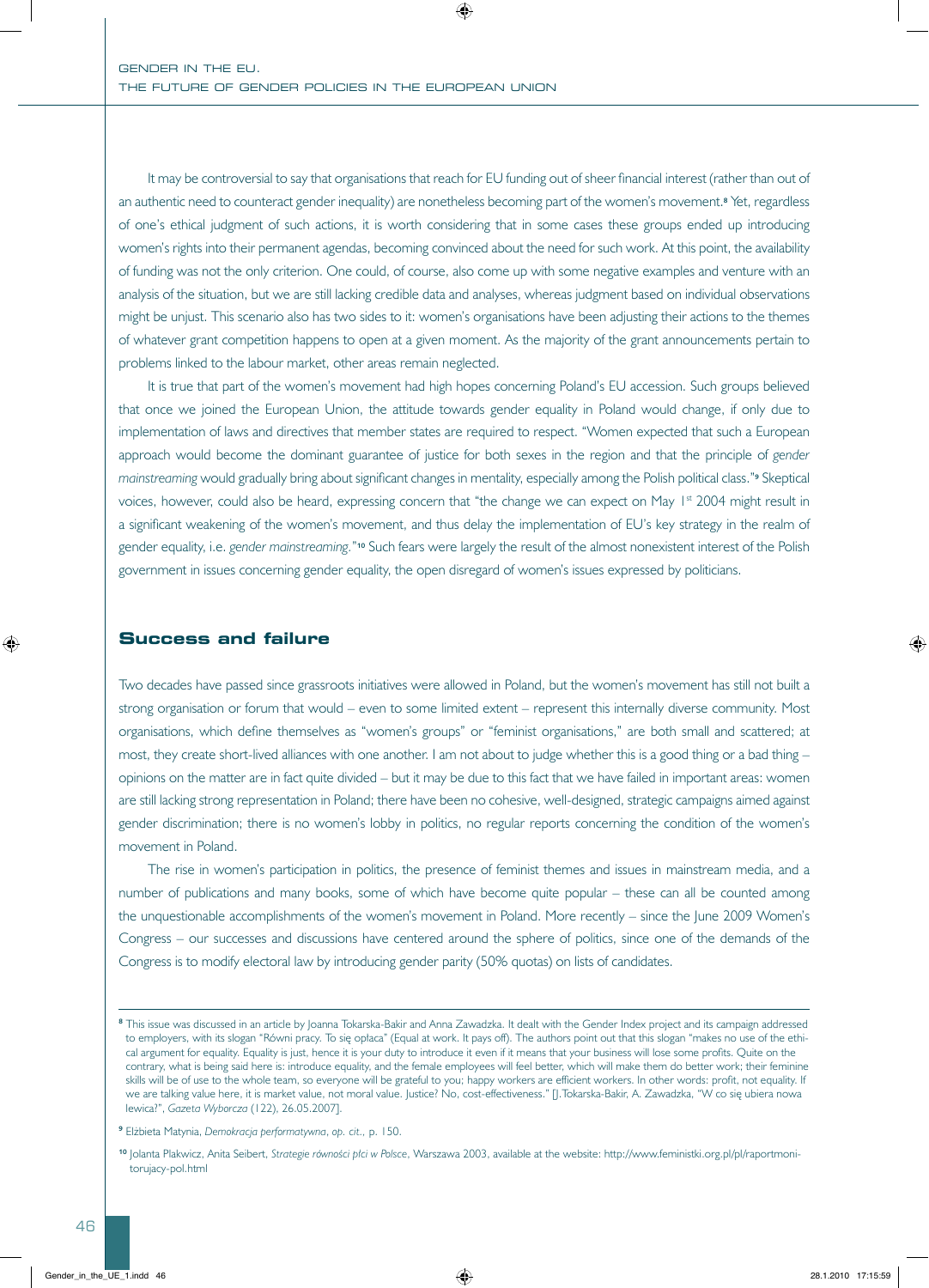"While many studies are available concerning women in the media, women on the labour market, or women who are victims of domestic violence, the movement has failed to build its own perspective on what has happened to women in general, how the political-economic changes were organised on both the material and the discursive level (…) and how this is linked to global restructuring."**11** A similar point is made by Iza Desperak and Magdalena Rek in the report published by UNDP in Poland in 2007: "(…) it is difficult to find groups or organisations that would take it upon themselves to promote, in a complex manner, the policy of *gender mainstreaming* in application to the problem of poverty."**12** The authors call attention to the fact that, as an effect, it is difficult to find examples of good practices in this area in Poland. What women's organisations focus on instead is free legal and psychological aid, which "for poor women (…) is a significant source of support". Nonetheless, such forms of action are certainly insufficient.

#### Translated by **Agnieszka Graff**

**Joanna Piotrowska** – founder of one of the most influential feminist organizations in Poland Feminoteka Foundation. She is a WENDO trainer on self-defense for women, gender expert and expert on combating violence against women. She is an author of many articles. She worked as a journalist for many years (e.g. daily "Gazeta Wyborcza").

**<sup>11</sup>** "Proposal for a feminist think-tank" cited after: K. Szumlewicz "Wątki lewicowe we współczesnym ruchu kobiecym w Polsce część II", available at: http://www.lewica.pl/?id=11489

**<sup>12</sup>** Izabela Desperak, Magdalena Rek "Rozdział 6. Ubóstwo" in: *Polityka równości płci. Polska 2007*, UNDP, Warszawa 2007, see also section devoted to economics: "Kobiety i ekonomia".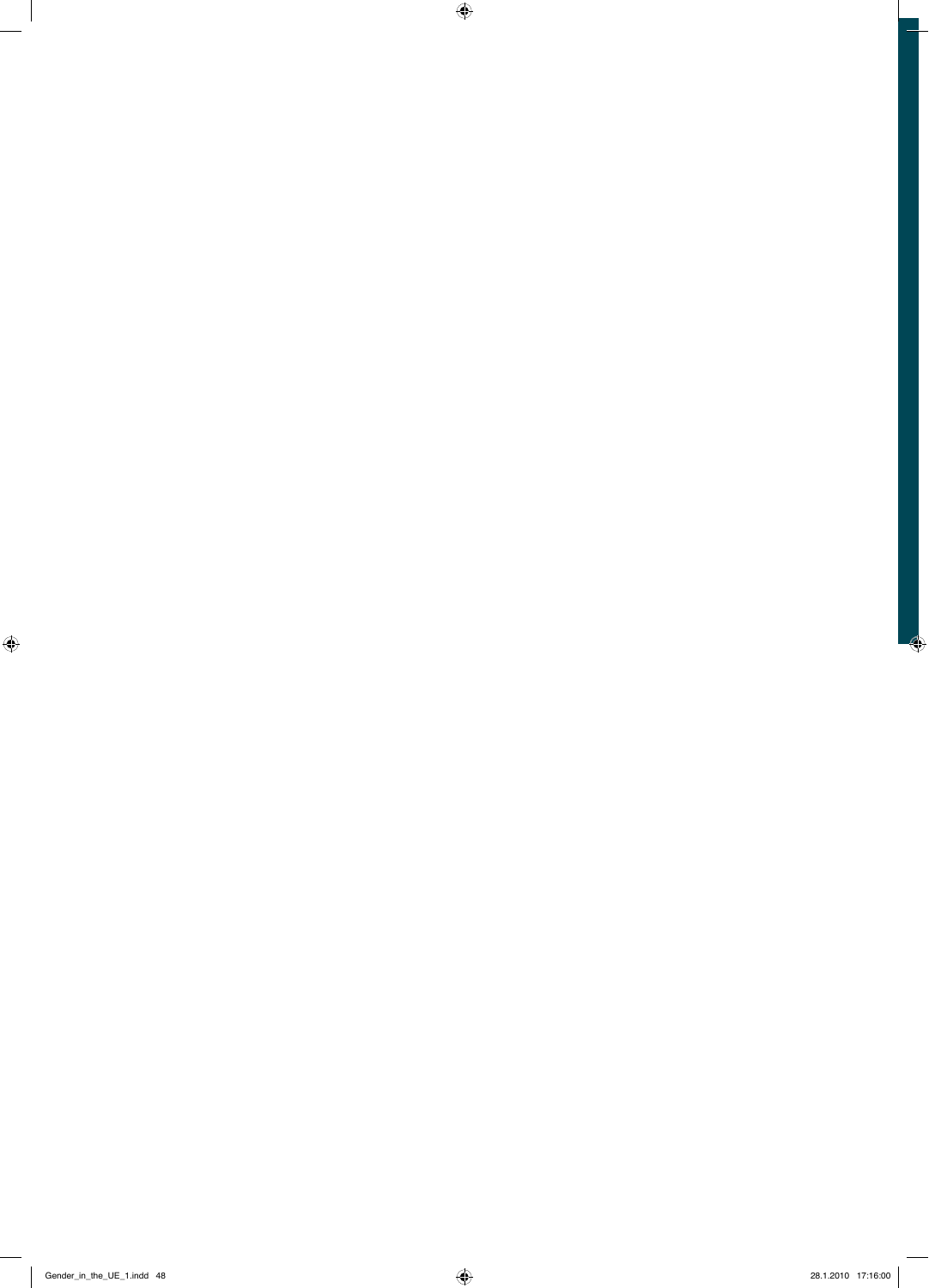**8.**

## **Maciej Gdula**

## A New Opening in European Politics?

For almost twenty years two illusions played a huge role in Polish politics. The first one consisted in the belief that our problems would come to an end when we finally join the European Union. The second one relied on faith in the fundamental importance of civil society in the process of building a better social order. Today, there appears to be a perfect climate to shed both illusions.

#### **Living with illusions**

A politics worthy of the name – that is, an activity aimed at changing the status quo – can be practiced in two basic ways. The first way is to struggle for a radical break, by striving to eliminate whoever happens to be in the position of dominance. This is the strategy of killing the Father. Its greatest weakness is that, instead of the promised autonomy, it often delivers a mere change of places. Spectacular events that lead to pushing aside those in power may cause a general conviction that radical change has taken place, while in fact all that happens is that the formerly oppressed take over the throne and proceed with the business of power as usual.

The second way is to part with illusions. Illusions are cognitive schemata, spells cast at reality, apparently obvious truths that explain the world to us and delineate the horizon of action. A long time ago perhaps they did offer satisfactory answers to current challenges, but eventually they lost their value, stiffened and today they hide more than they reveal. Illusions are not limited to individual imaginings; they acquire the status of natural ways of viewing reality, confirmed daily by newspapers and television. A successful parting with illusions requires favorable circumstances and a collective effort aimed at unsettling the obvious, at creating a need for new ways of defining the world. When this happens, a chance for politics emerges: the sort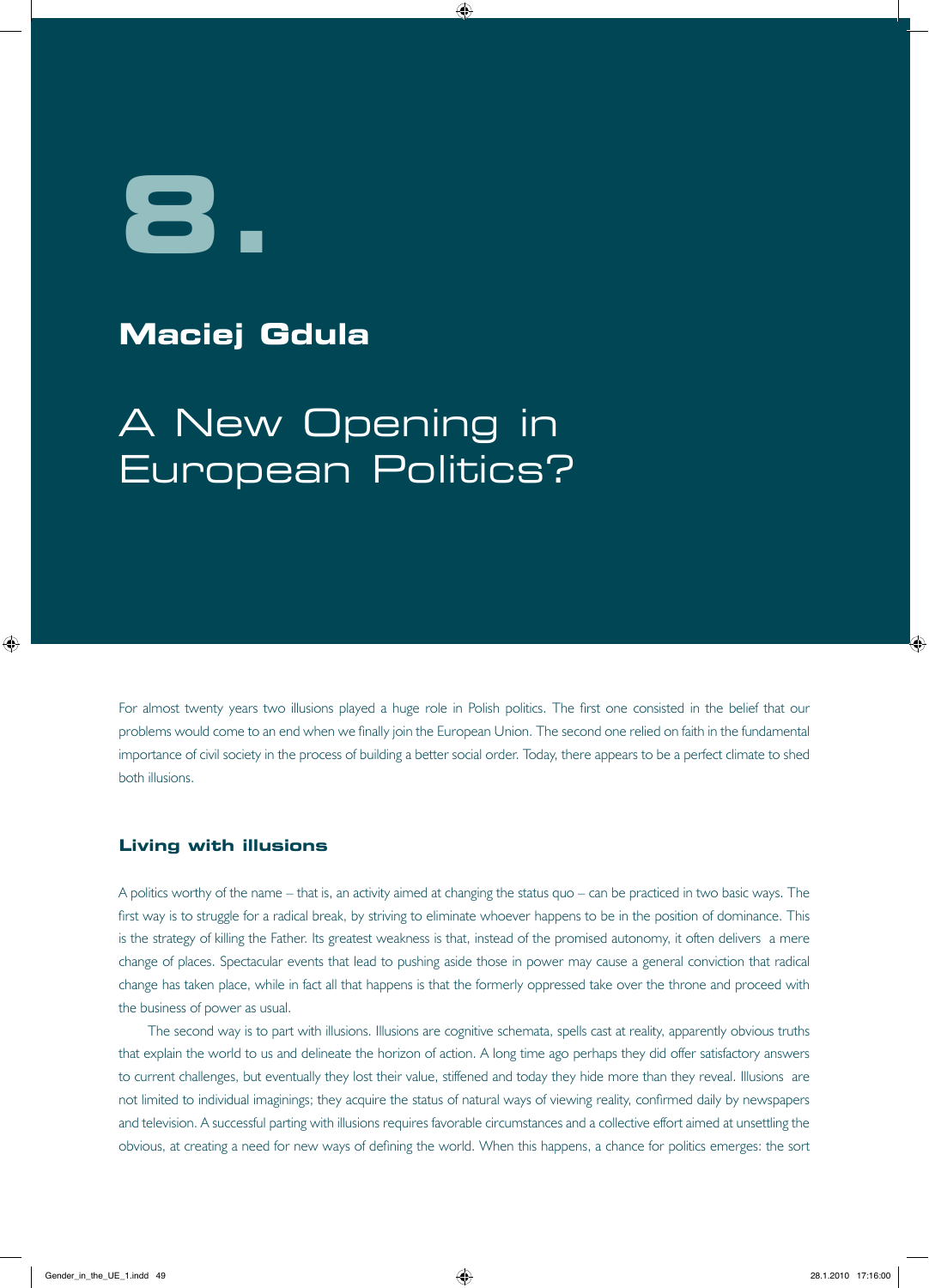of politics that goes beyond mere place swapping, but is instead an activity aimed at building new frames for collective action, better suited to existing challenges and able to provide a greater number of individual subjects with a sense of participation.

Saying goodbye to illusions is far from easy, because remaining under their influence has its own rewards – what one gains is a sense of control over reality. Readymade "good explanations" and "balanced opinions" free us from the burden of cognitive effort, and allow us to feel part of a greater community. To bid farewell to illusions is to throw oneself into deep waters, risk frustration, and face the need to define anew both one's enemies and one's friends.

Without doubt, among the most widely shared illusions is the illusion of the European Union. We continue to consider it as an embodiment of normalcy, our only chance at advancement. The EU is the home we return to after years of homelessness, a comfortable place with all the rooms set up in a rational way, a well-stocked fridge, the furniture selected with taste. The only effort required of us would be to step inside. Beyond the threshold is where normal life begins, the life we have missed so badly. Is this vision naïve? Of course it is, but let each of us recall how often we thought or said that this or that would surely improve once we enter the EU. This was one of the magic spells uttered, saving us from worries about the actual circumstances surrounding the problem. No need to ponder on the most adequate solutions that would solve our problems – all we need to do for things to become normal is wait for our turn and then enter the European Union.

The illusion of civil society is similar in shape to the illusion of the European Union. When something is lacking, malfunctioning or falling apart we can always say it will improve vastly when civil society at last develops. Civil society has come to embody our dream about an authentic society – one that takes matters into its own hands and organises its life without the mediation of artificial institutions. All it would take is some self-organising, and all our problems from poverty to dog poop on pedestrian walkways should become a fading memory. People know what is best for them; people know how to take care of their own concerns.

Both these illusions are in fact based on a longing for normalcy. One normalcy would come to us from the outside in the form of standards and procedures, and another one would emerge from the ground upwards, an expression of spontaneous social activity. In neither case is it particularly necessary for us to take responsibility, because both "up there" and "down there", we are sure that "they know what they are doing". What counts far more than the actual content of this knowledge is the place where it originates.

Thinking about women's rights was for a long time also colored by illusions, which forced us to seek chances for change either in the pressure of the EU or in the activity of associations and foundations, or better still in both these sources at once. It is, however, increasingly clear that one cannot count on solutions from the outside or from the grassroots in matters of gender equality, or, for that matter other areas linked to emancipation, such as rights of sexual minorities, separation of church and state, or social inequalities.

#### **Parting with illusions**

Today's favourable climate for parting with illusions has several causes. As far the European Union is concerned, the obvious cause for disillusionment is the very fact of accession. Once you have been inside for some time, it becomes increasingly difficult to accept the argument that blames all our problems on not having been in the EU long enough.

Secondly, it is now visible that the EU is not a static embodiment of rationality, nor is it a ready-made structure to join if you want to be counted among the fortunate. The EU is a dynamic organism, where people are constantly seeking answers to the most burning issues and challenges of the day, such as the problems of ecology, patent and copyright law, migration, or the shaping of the world order. If we were hoping for a vacation from history, then we have come to the wrong travel agency. To continue with our view of the European Union as an external mechanism that implements all the right rules, is to gradually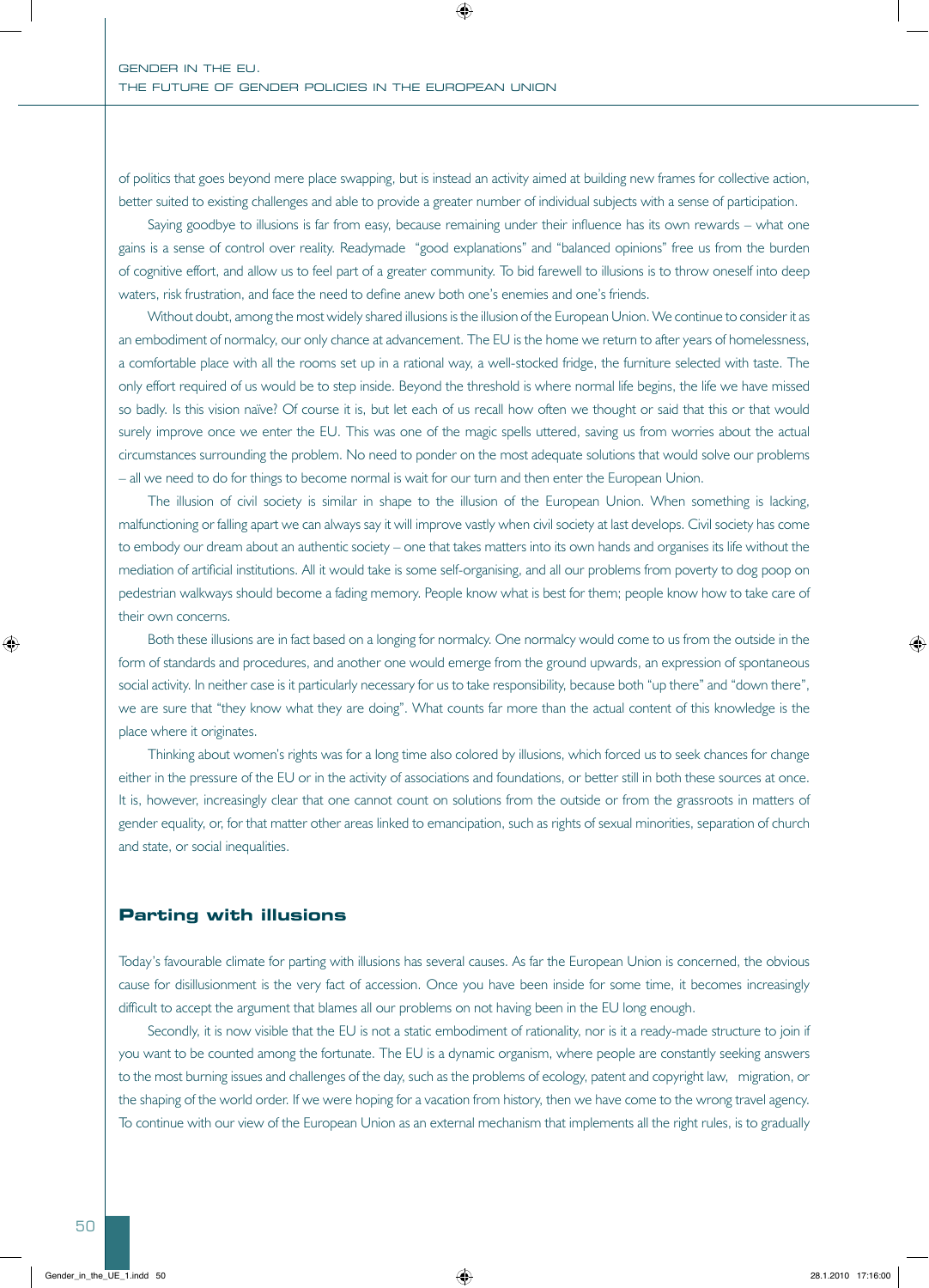lose all influence on the world around us. Instead of expecting the EU to clean up our mess, we must confront the question of what kind of Europe we want, and begin to recruit allies with a vision similar to ours.

Thirdly, to shed illusions about the EU is to acknowledge that it does not have equal interest in matters concerning the economy and those that have to do with ideology or worldview. When what is at stake is the violation of the flow of goods, or the breaking of some rule concerning state subsidies, one can rest assured that a relevant committee will step in promptly and decisively. When, on the other hand, a certain state (such as Slovakia) violates the rights of ethnic minorities, or a certain country (say, Poland or Ireland) maintains a draconian law concerning abortion, or when democracy in one of the member states (such as Italy) degenerates into a mere façade – in such a scenario you might at best expect some signs of concern. The European Union is weak when it comes to defining a normative spine of the community, and much better at remembering to secure "favourable conditions for business". Given this reality, it takes quite a lot of good will to harbour progressive illusions concerning the EU. The EU will guarantee a certain minimum only when its citizens want it to do so.

As far as civil society is concerned, twenty years of efforts to build it in Poland have resulted in remarkably meager effects, and there is little to suggest that another twenty years of riding in the same tracks will bring about radical change. Despite the emergence of various institutions, Poles remain unwilling to engage in social action, do not trust each other, and are far more eager to take care of their families than of their local communities. Moreover, there is an increasing awareness of the fact that self-organising may well include commitments we do not like, such as fundamentalism and xenophobia (with radical groups such as Narodowe Odrodzenie Polski [National Revival of Poland] or Radio Maryja). In such cases the second sector may turn out to be a salvation from "authentic social activity" of the third sector.

The demise of the civil society illusion has a lot to do with the professionalisation of the non-governmental organisations – a process that makes their work increasingly similar to the functioning of the commercial sector. Formalised procedures that must be followed when obtaining funding for projects, precise budgeting, the need to adjust one's agenda to that of the grant-giver – all this takes NGOs further and further from social movements and subordinates them to the existing status quo. Instead of building mutual co-operation and engaging in a debate on common long-term goals, associations and foundations compete with each other for people and resources. The grant system promotes professionalisation and enforces specialisation. This severely limits the un-paid spontaneous involvement of people who want to be activists only part-time. The result of this process is the emergence of a network of institutions that are more and more tied to their sources of funding and less and less in touch with real social problems.

#### **What kind of European Union, what kind of society?**

The question remains: what in place of illusions? It will not do to simply claim that the reward for parting with illusions is life in truth. Shedding illusions may easily open the gates to cynicism, or to a sense of hopelessness. Then all we would have in place of a false hope would be the bitter taste of resignation.

There is, however, another path we could follow. This alterative does not have the aura of simplicity that marks our twin illusions – the expectation that the world be set right by the European Union and by Civil Society. It does not offer such a promise. The new rules can only be worked out when we feel inside ourselves the power to define principles without taking recourse to a construct of a normal West or a natural society. Our world is contingent, but not every contingent reality offers the same kind of life.

The present challenge to those European citizens who do not feel at home in the EU, because they are still not free, or because they refuse to consent to the policy of exclusion and locked doors, is the challenge of finding a new language in which to talk about existing problems. This new language ought to provide a way to combine old demands with new ones,